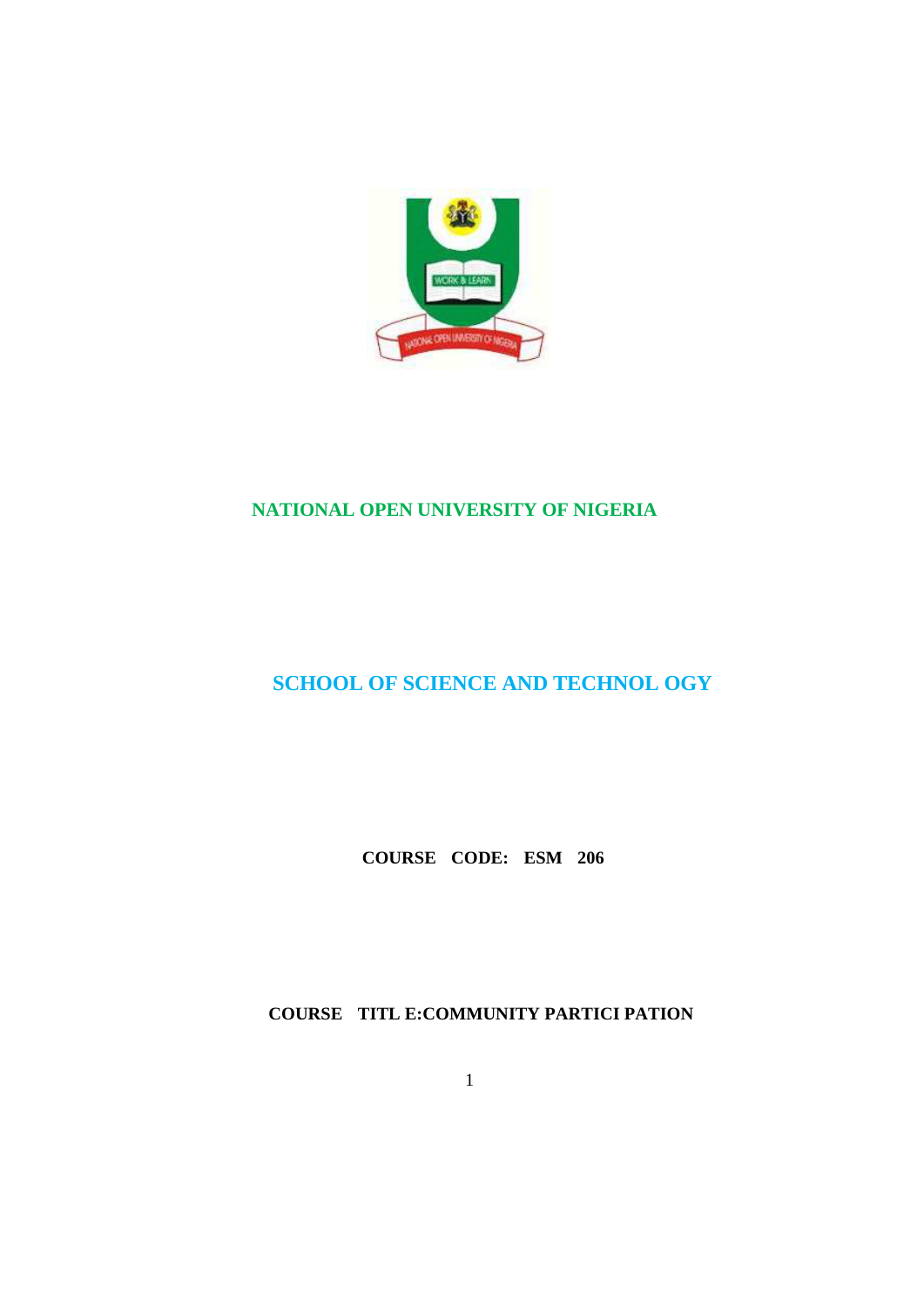# **ESM 206: COMMUNITY PARTICIPATION**

# **COURSE GUIDE**

Course Writer/Developer Dr. S.D. Musa and O.O. Ifatimehin Department of Geography and Planning, Kogi State University, Anyigba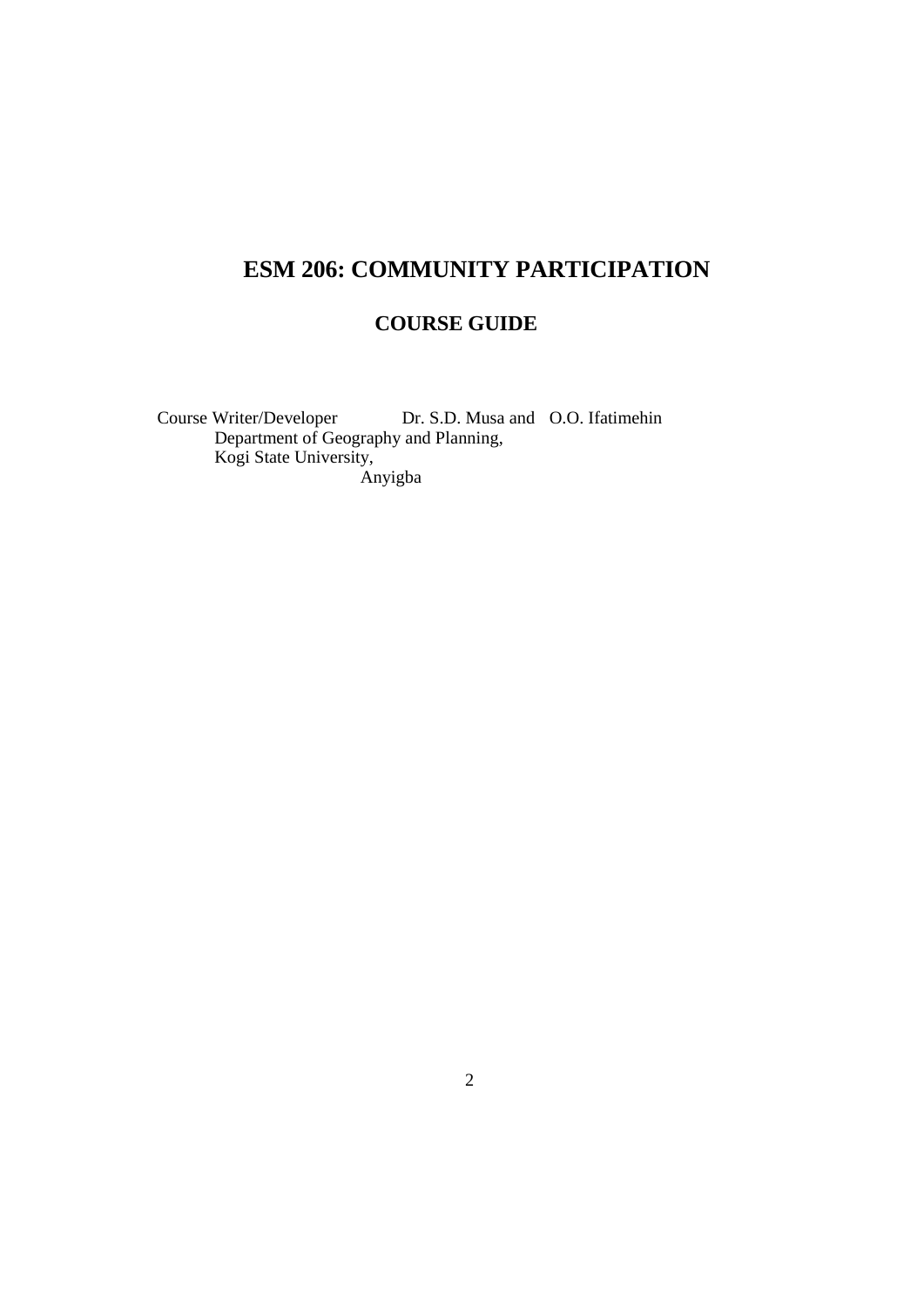## **CONTENTS**

Introduction What You will Learn in this Course Course Aim Course Objectives Work ing through this Course Course Material Study Units Text Books and References Assessment Tutor Marked Assignment Final Examination and Grading Summary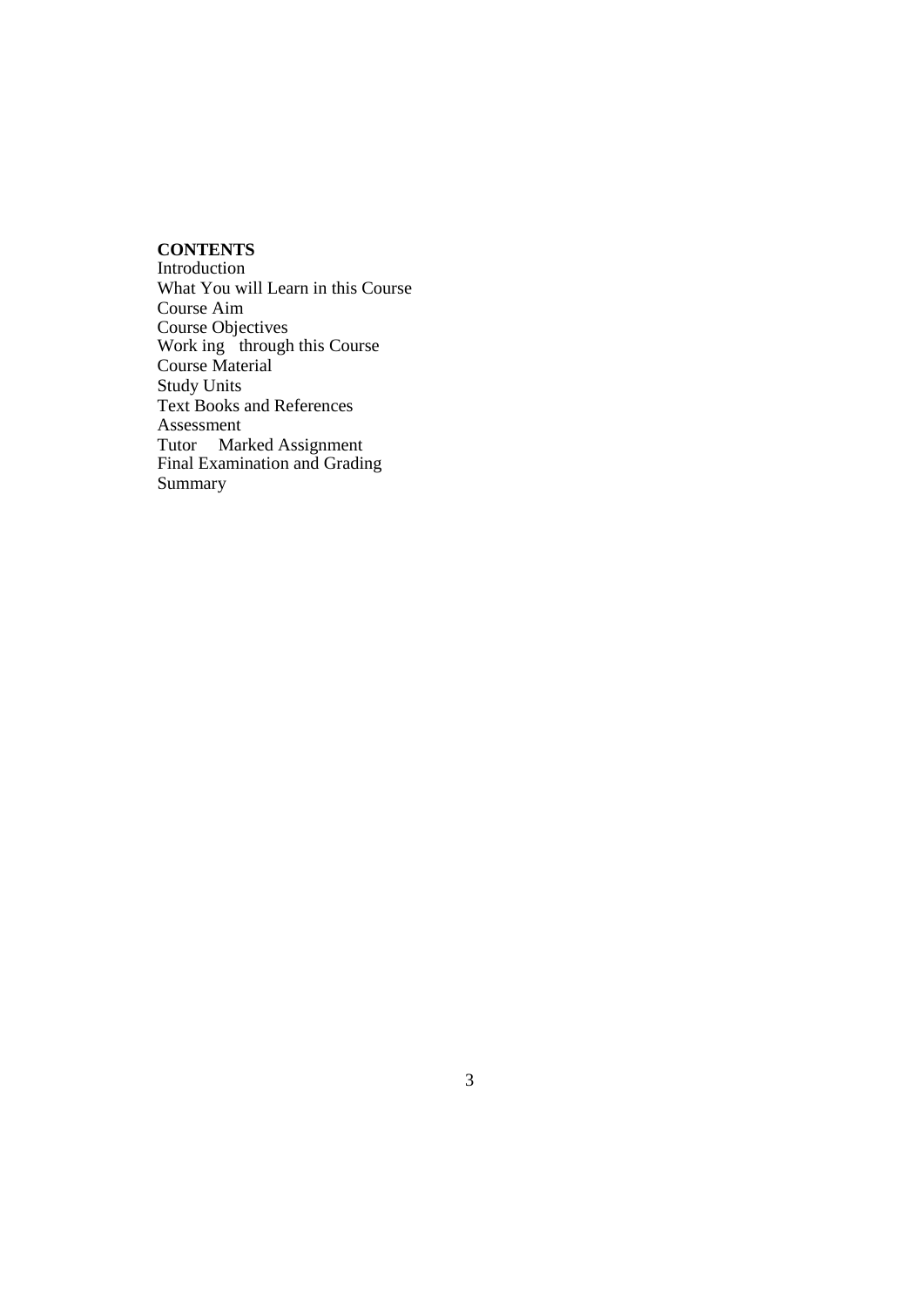#### **Introduction**

The study of Community Participation in Environmental Management is basically concerned with the involvement of individuals, groups and communities in the affairs of managing the environment they live in. Community Participation in Environmental matters is today being emphasised globally because of the realization of the necessity to involve the stakeholders in the conception of a lasting solution to their problems.

Various human activities aimed at improving the socio-economic well-being of man have contributed enormously to the degradation of the environment. Any attempt to redress or arrest the problems must necessarily involve the major stakeholders, if it must be sustainable and stand the test of time. The involvement of communities in managing the various activities in their environment today is app reciably a global order in incorporating host communities in decision making in any developmental activities that may affect their environment.

This course as conceived and put forward for students with interest in environmental issues will facilitate the understanding of the various concepts community participation and sustainable development and how they relate to the management of the environment. Most importantly, new and ad vancing tools that aid participation of communities in environmental issues provide the needed knowledge for a better and proper management of the environment.

## **What You will Learn in this Course**

This course carries two credit units.

This course guide tells you briefly what to expect from this course mater ial. The study of community participation in environment management may be descr ibed as a novel approach to solving practical problems facing vulnerable communities.

The concept of participation, rational for particip ation and community are broad areas that will describe the behavioral pattern of ind ividuals and groups towards issues of achieving a common goal. They are linked together to provid e a common ground to understand ing the concept of Environment and Management. Participation being the focal point of the course, its type, standard elements and spaces for engagement will be amined and its rationale discussed.

The issues and importance of Environmental management are discussed, as it relates to Sustainable develop ment concepts. The rational for continuity in resource use, its influence, types amongst others exp lains and justifies the need of sustainability in environmental management.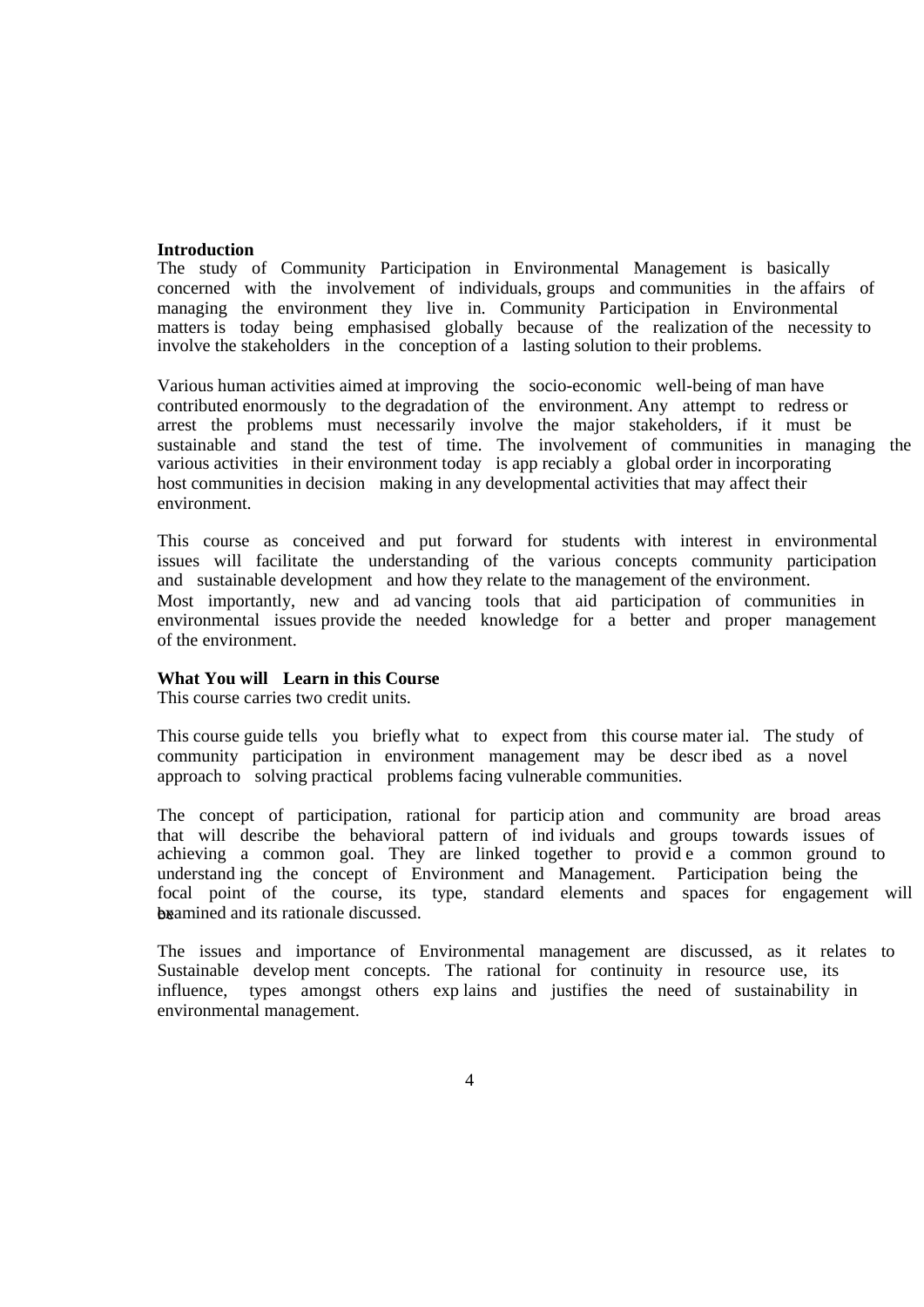Community Participation, it components, advantages and disadvantages, and importance were examined. Communication a k ey tool in achieving community participation was discussed: its importance, purpose, role and process were greatly emphasized. Community involvement in Natural Resource Management showcasing the concept of participatory planning and Co-management was also discussed.

The various mode and techniques of participation: Participatory Rural Appraisal (PRA) and Rapid Rural Appraisal ( RRA), and their activities and importance in community decision mak ing were mentioned and discussed.

The problems and solution of community participation in environmental management were highlig hted and discussed. Institutions and organization that do play significant role in environmental management issues were identified and exp lained.

The Contribution of Science and Technolog y to the environmental issues was discussed. Scientific and Technological Tools that will aid and facilitate the proper understanding of environmental issues among communities were identified and discussed.

### **Course Aim**

The course aims to provide a good understanding of the involvement of a community in the better management of its environment.

### **Course Obj ectives**

After going through this course, you should be able to:

- Explain the concept of community, Participation, Environment and Management.
- Explain the types sustainability.
- Explain the concept of Community Participation.
- Appreciate the sustainability of environment
- Relate the involvement of community participation in achieving environmental sustainability.
- Identify the various techniques used in participation.
- Identify the tools provided by Science and technology to understand environmental management.
- Explain the need for environmental management.

#### **Working through this Course**

This course has been carefully put together bearing in mind the need for a basic guide to understand ing the importance of participatory approach to solving environmental issues as well as management the environment among communities. Concerted efforts have been made to ensure adequate explanation of basic concepts and issues of importance in the work. You are advised to spend good and quality time to study the course and ensure that you attend tutorial sessions where you can ask questions and compare your knowledge with tat of your course mates.

#### **Course Materials**

You will be provided with the following materials: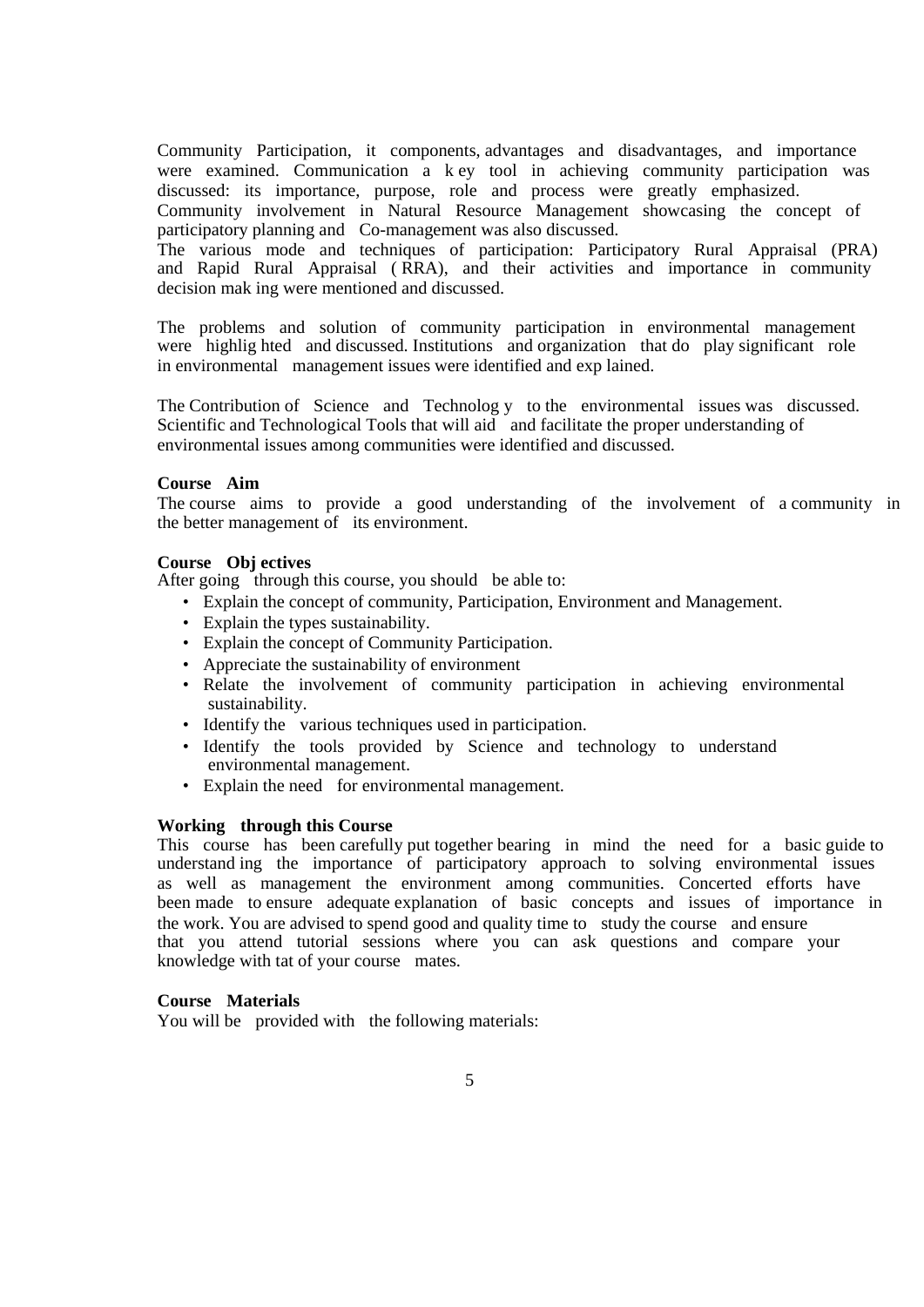A Course guide Study Units

In addition, the course comes with a list of recommended text books which are not compulsory for you to acquire or read, but are essential to give you more insig ht into the various topics discussed.

#### **Study Units**

The course is divided into 15 units. The following are the stud y units contained in thois rse:

## **Module 1**

Unit 1 Definition of Terms

- Unit 2 Concept of Participation
- Unit 3 Rational for Participation

#### **Module 2**

- Unit 1 Sustainable Development
- Unit 2 Types of Sustainability
- Unit 3 Justification for Environmental Management

# **Module 3**

- Concepts of Community Participation
- Unit 2 Communication as a tool for Community Participation
- Unit 3 Community Based Natural Resource Management

#### **Module 4**

- Unit 1 Mode and Techniques of Participation I<br>Unit 2 Mode and Techniques of Participation II
- Mode and Techniques of Participation II
- Unit 3 Constraints to Participation in Environmental Management

# **Module 5**

**Institutions and Organizations** 

- Unit 2 Non Governmental Organization/Community-Based Organizations
- Unit 3 Role of Science and Technolog y in Environmental Management.

#### **Module 1**

In unit one you will be taken through the definition of Community, Participation, Environment and Management. In the next two units concept of participation where you will be taken through the elements, forms of participation and the spaces of engagement and rational for particip ation are presented.

#### **Module 2**

In unit one, you will be taken through the defin ition and concept of sustainable development. Here the importance of sustainable development, its various approaches and factors that influence it were highlig hted. Unit 2 introduces the four types of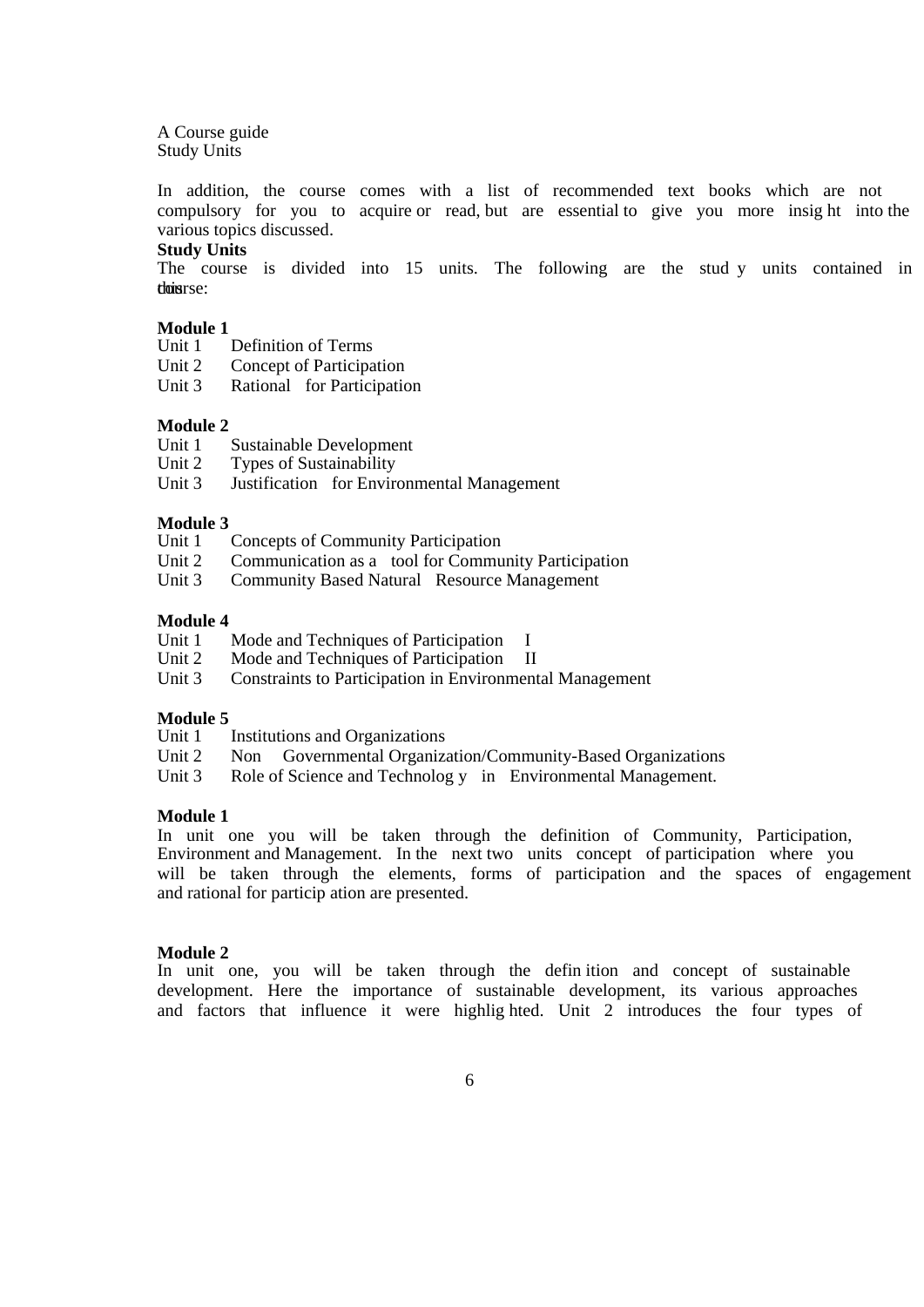sustainability as human, economic, social and environmental. And lastly unit 3 gave the justification of environmental management through it principles and strategic goals.

#### **Module 3**

In unit 1 you will learn about the concepts of community participation: going through its defin ition, components advantages and disadvantages and importance. Unit two will give you on insight into the role of communication in community participation. Its definition, importance, purpose, role and process were hig hlighted.

In Unit three the concept of community based natural resources Management is introduced to provide the relationship between community and environmental.

#### **Module 4**

In unit 1 and 2 you will be taken through the mod e and techniques of particip ation. You will learn more on the various activities involved in these techniques. While unit 3 provides you with the problems and solution of participation in environmental management.

#### **Module 5**

In unit 1 you will lear n about the various institutions and organizations involved in environmental management issues. Unit 2 will provide the insight to the private organization that are solely involved in the issues of environmental management. While unit 3 takes you through the role of science and technolog y in enhancing and **ensuring environmental** management.

#### **Text B ooks and References**

The following textbooks are recommended for further reading:

- Anyawu C.N. (1999) Introduction to Community Development. Gabesther Educational Publishers, Ibadan.
- Musa, S.D. (2005) Sustainable Grassroots Development: A Major challeng e of Globalisation. In Menegbe, A.D. (ed) The Humanities and Globalisation: The *African perspective. Aboki Publishers, Makurd i.*  Onokerhoraye, A.G. (1991), Perspectives on Environmental Public Policies in *Nigeria. Benin City*
- Reid, J.N. (2000). How People Power Brings Substantial Benefits to Communities. USDA Rural Develop ment Office, Office of Community Development, Washington, DC, USA.
- UNDP (1999) Capacity Building for Environmental Management: A best practice guide. UNDP, New York.

## **Assessment**

There are two components of assessment for this course. They are the Tutor marked Assignment (TMA), and the end of course examin ation.

#### **Tut or-Marked Assignment**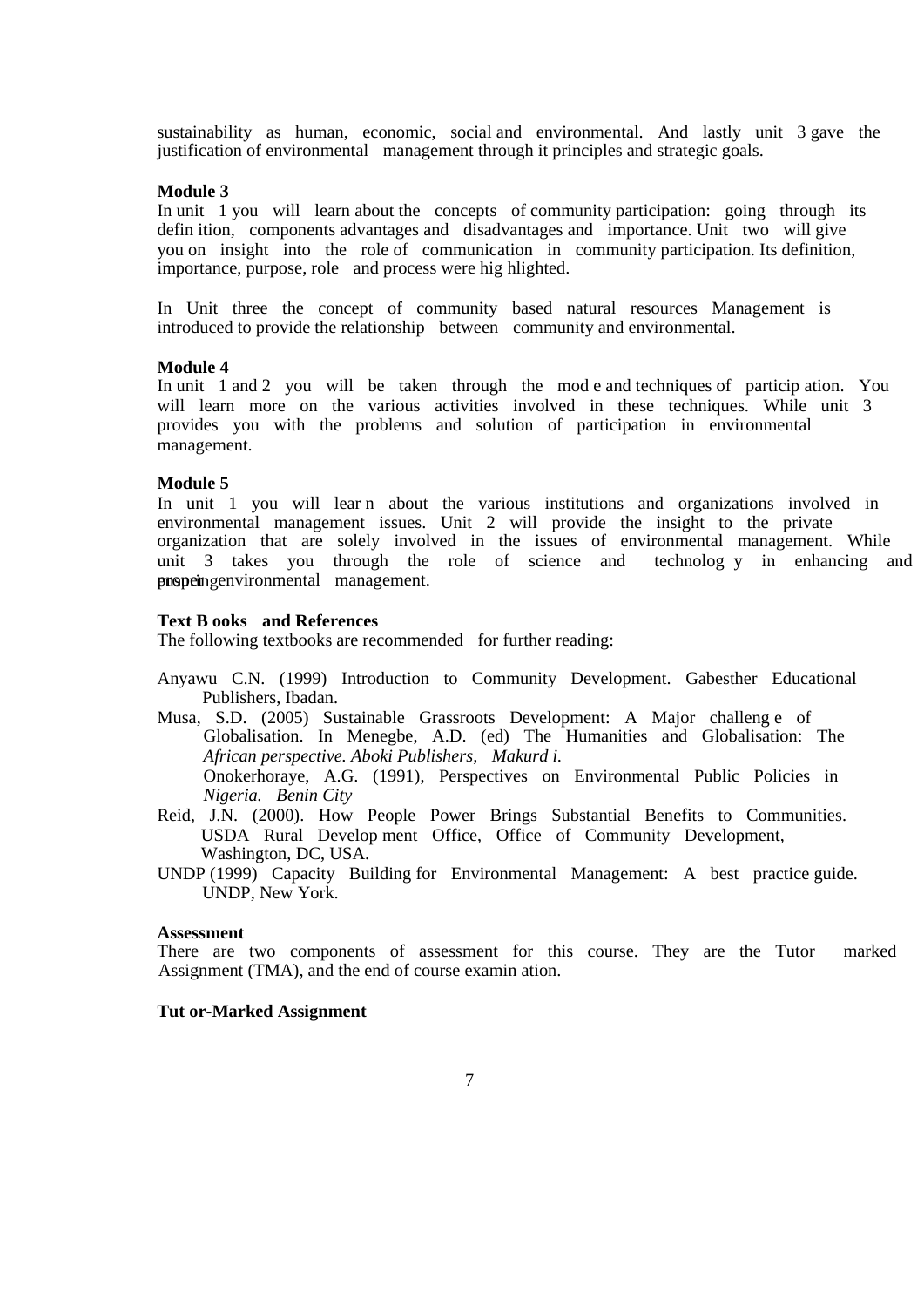The TMA is the continuous assessment component of your course. It accounts for 30% of the total score. The TMAs will be given to you by your facilitator and you will return ifter you have done the assignment.

## **Final Examinat ion and Grading**

This examination concludes the assessment for the course. It constitutes 70% of the whole course. You will be informed of the time for the examination.

#### **Summary**

This course intends to provide you with the knowledge of how the involvement and participation of communities in Environmental Management. By the end of this course you will be able to answer the following questions:

- What is community, participation, environment and management?
- State the basic concepts of a community as a social science concept.
- Discuss any two advantages of participation in community develop ment
- Explain the need for sustainable development and identify the most appropriate for environmental management at community level.
- Explain any two types of sustainability.
- Identify the major strategic goals in environmental management.
- Describe any four components of community participation
- Identify the roles of communication in community participation.
- Discuss how participatory p lanning and management can aid better environmental management.
- Highlig ht the techniques of PRA and RRA
- Suggest possible solutions to the some problems of community particip ation
- Highlig ht the conditions that facilitate the success of the activities of NGOs and CBOs in Environmental Issues.
- Discuss the relevance of any two scientific and technological tools in environmental management.

We wish you success in this course and hope that you will have a better understanding of the participation of var ious communities in managing their environment.

Best of Luck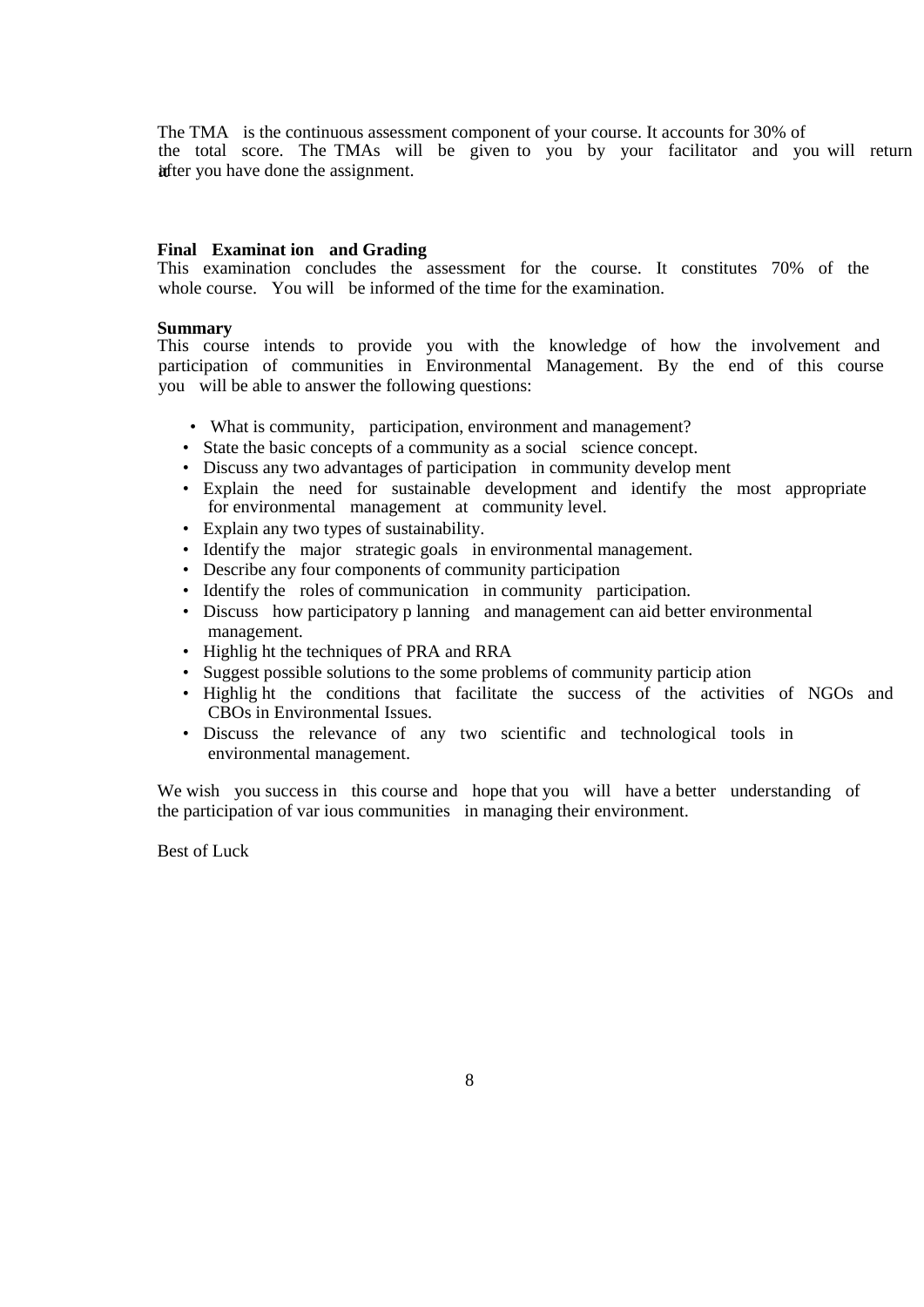## **COURSE CODE: ESM 206**

**COURSE TITL E: COMMUNITY PART ICIPATION IN ENVIR ONMENTAL MANAGEM ENT** 

## **WRITTEN BY**

## **MUSA, SALIHU DANLAMI DEPARTMENT OF GEOGRAPHY AND PLANNING KOGI STATE UNIVERS ITY, AYANGB A**

**AND** 

**IFAT IMEHIN, OLAREWAJU OLUSEYI DEPARTMENT OF GEOGR APHY AND PLANNING KOGI STATE UNIVERS ITY, AYANGB A**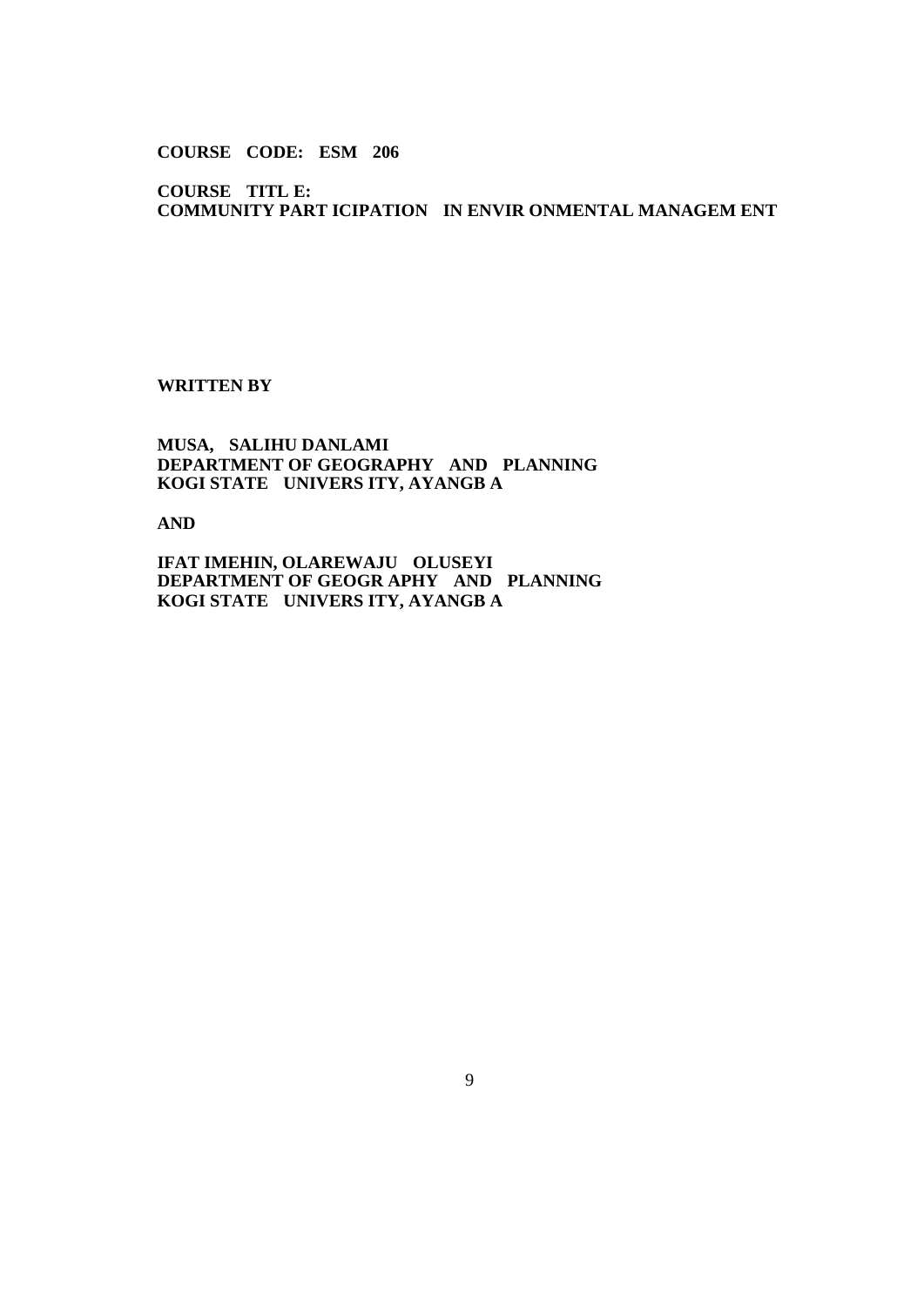## **COURSE CONTENTS**

## **MODULE ONE: BASIC ISSUES OF PARTICIPATION**

## **UNIT 1: DEFINITION OF TERMS UNIT2: CONCEP T OF PART ICIPATION UNIT3: RATIONA L FOR PART ICIPAT ION**

#### **UNIT 1: DEFINITION OF TERMS**

## **1.0 INTRODUC TION**

This unit starts by exposing the reader to basic issues in this course; such issues include the concept of Community, Participation, Environment and Management. Thereafter, the key concept which is Participation will be elaborated. This will g ive the reader the necessary basic knowledge about import key issue that will be discussed in this course.

## 2.0 OB JECTIVES

At the end of this lecture, you are expected to be able to;

- (i) Define Community
- (ii) Mention the characteristics of a Community
- (iii) Define Participation
- (iv) Define Environment
- (v) Define Management

#### **3.0 DEFINITION OF BASIC CONCEPTS**

#### **3.1 COMMUNITY**

#### **WHAT IS COMMUNITY?**

Accord ing to Anyawu (1981) A Community is a group of people who communicate and *reside in the same geographical area. Such a group of people may be a village, a family, tribe but the people must have common basic conditions of life* 

A fundamental characteristic of a community in the definition above is that regardless of the number of its people or geographical spread, they must be binded by certain principles. This view was also shared by Machaver and Page (cited by Anyawu 1999). The Community must posses a shared territory, beliefs, bonds of fellowship, common. Culture, set standards and administration.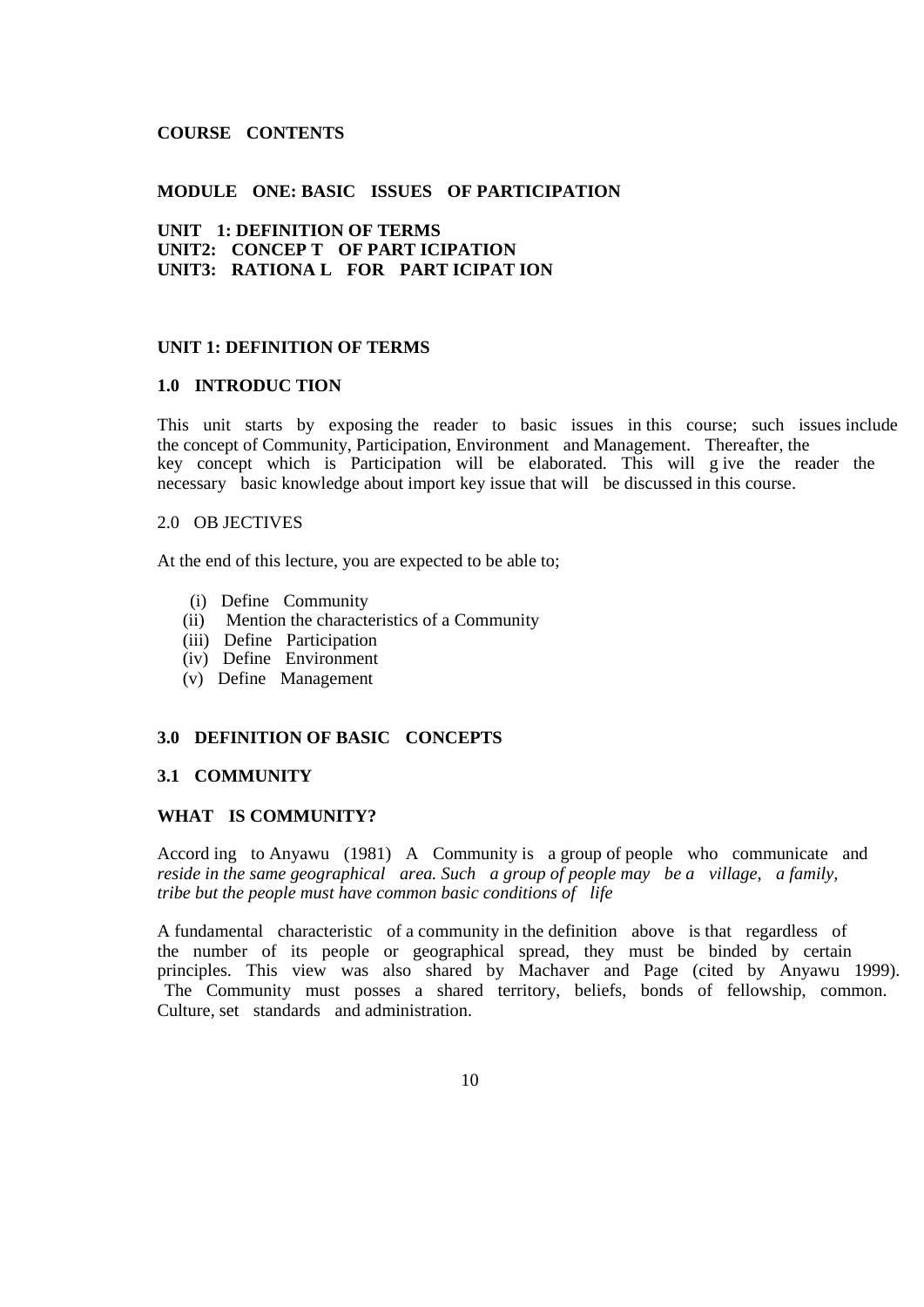It is now clear that a community compr ises of individuals that make up groups, and must interact on a daily basis. Roles are assigned to these individuals and groups for proper coordination of the community s set goals for it is expected that the community should meet the needs of its people through sharing of common interest, common problems and pursuing a common objective in order to have a common identity.

A Community is also defined as a number of families residing in a relatively small area within which they have developed a more or less complete socio-cultural definition added with a collective identification by means of which they solve problems arising from liv ing in the same area.

The four (4) important variables they identified are:

- (i) number of actors
- (ii) awareness of action
- (iii) goal of action and
- (iv) recipients of action.

Another authority has also attempted to define Community from a populist and social group angle, stating that,

 *Community may be just a few hundreds, in others, some thousands of people may be living and working in a village, clan or neighbourhood having a special sense of belonging. A community embraces an area of social living marked somewhat by social coherence. Its bases a re locality and community sentiment. Machaver and Page (cited*  by Anyawu 1999).

A Community therefore becomes effective when its people become conscious of their common problems and are conceptually motivated for a collective bargain while being responsible to formulate common objectives around these common problems.

## **3.1.1 CHARACTER ISTICS OF A COMMUNITY**

(1) Shared Territory:

A Community must exist in a territorial area that conveniently accommodates its members in order to develop their ways of life.

(2) Shared Beliefs:

For a community to exist in unity, its people must adhere to common idea, OBJECTIVES, attitudes and values.

(3) Common Culture:

Every community has its defined custom and tradition; appreciated and jealously guided and protected by its members. Such customs and traditions are transferred from one generation to the other within the community.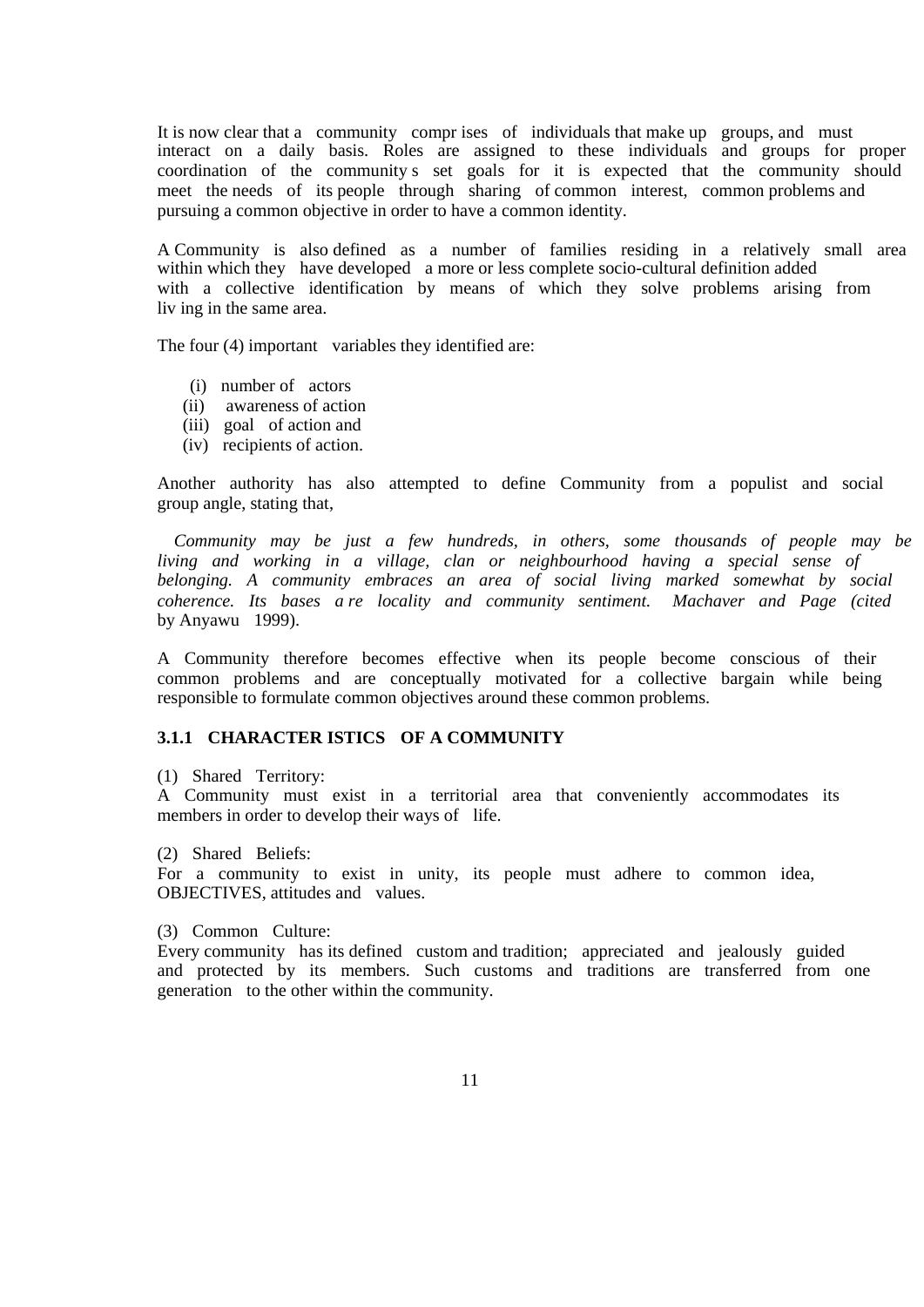#### **COMMON ADMINISTRATION**

A Community has a unique administrative leadership responsible for making laws and ensuring that such rules and regulations are followed by community members. Equal measure of d iscipline as a for m of punishment is carried out on offenders. In the **straine** those who abide and bring g lory to the community are rewarded. The ad ministrative process is necessary to bring order to the community

## **3.1.2 COMMUNITY AS A SOCIAL SCIENCE CONCEPT**

The social science concept of the community recognizes it as the tool for socialization for an individual relying basically on the neighbourhood as the vertical plane on which democracy can be nurtured. The concept has four (4) principal approaches.

#### • THE QUALITATIVE APPROA CH

This approach recognizes the community as a place to live, but more concerned with how condusive the environment is for the people in terms of the nature of the area, the type of people already residing there, the family life, the prevailing opportunities, the climate, where facilities for development are available, the facilities for improvement etc. All these and more would determine the quality of the community as a habitable locality.

#### • THE ECOLOGICA L APPROACH

This approach examines the community from the point of view of space and physical location. Normally p eople take time to see that the environment is beautiful to their taste and level of exposure. In the sp irit of beautifying their environment, particip ate in all activities that will meet their human desires. At the completion of such community projects which may be either the construction of a community well. Building a school, they feel a sense of pr ide, a sense of fulfillment and a sense of pride to have participated in the process.

#### • THE ETHNOGRAPH ICAL APPROACH

The peculiar culture and traditional belief of a people in a define geographical location is of utmost importance. This approach is concerned with those peculiar beliefs such as choice of food, indigenous fashion, marriage, burial r ites and ad ministrative system. These numerous factors help to mirror the peculiar ity of individual communities within the larger community and help to provide an enabling environment for mutual tolerance among ethnic groups.

## • THE SOCIOLOGICAL APPROACH

This approach conceptualizes the community as a social system, it thus places attendant interest on the social relation standard of the community and how it fits into the kociał system.

There are five characteristics of this approach.

- 1. Focuses on social interaction
- 2. Studies the interdependence of the social units.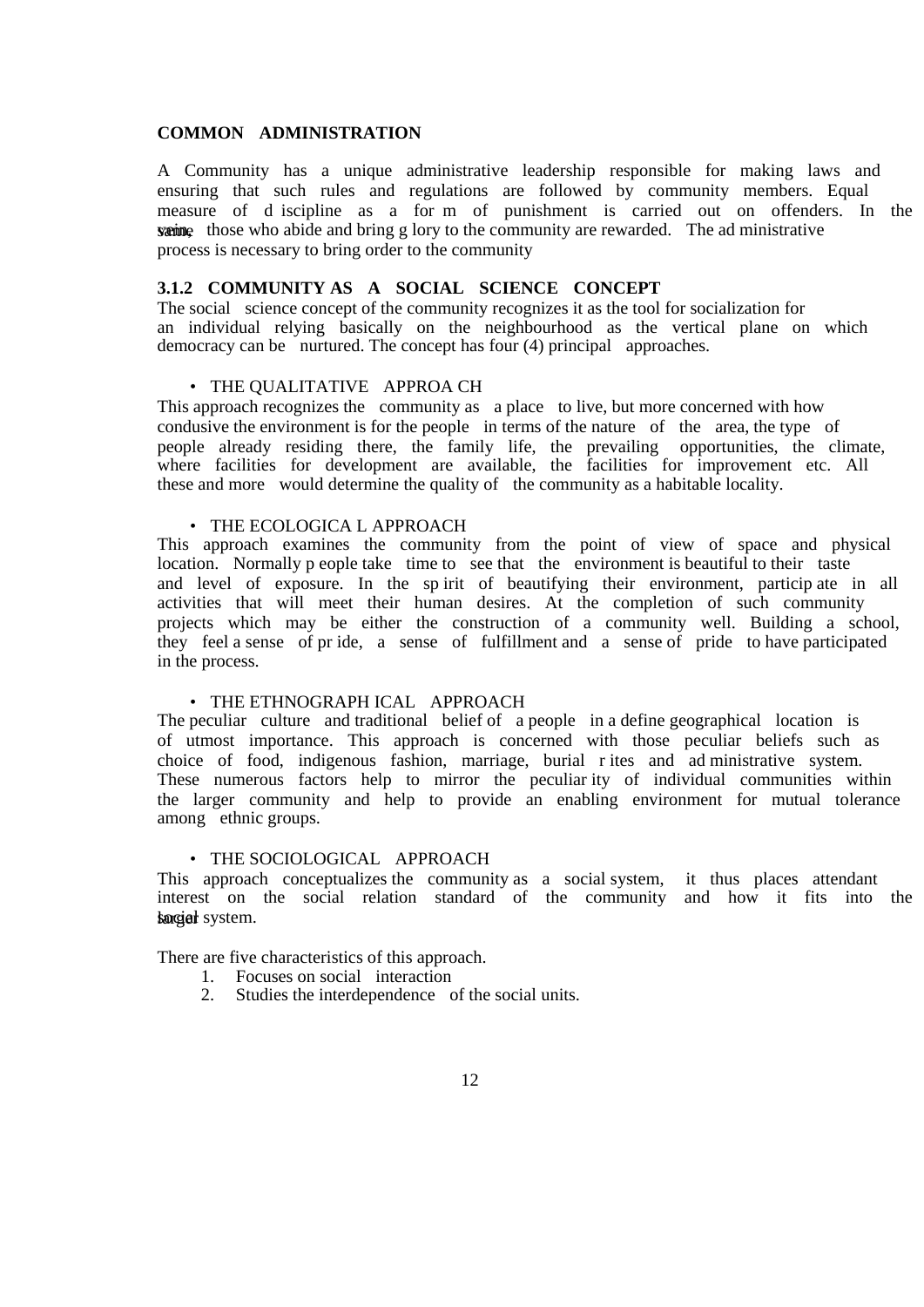- 3. Identification of activities responsible for the continued existence of the community.
- 4. Define the geographical spread and boundaries of the communities
- 5. Studies resistance capacity and techniques from both internal and external forces.

## 3.2 PARTICIPATION

Participation is a development strategy that has been tested and adopted as a useful tool that would assist a people not only to identify priority needs, but also to partake in the planning, implementation and evaluation of community projects that are expected to improve the lives of such communities.

In principle, it means that any d evelopment project meant for a community must elicit the cooperation and absolute involvement of the stakeholder s. The idea implies that the success of a community project no matter how sincere, rely completely on the degree of involvement of its peop le. It is a fundamental process of exchanging thought and also a method of communicating ideas and feelings. It is a means of expressing freedom of the choice of living and being responsible.

Accord ing to Raymond (1974) Participation relates to the identification of needs, the exposure of defects in the system and the mobilization of new resources. Further researches confirm that participation goes far beyond simple interaction between council officials and the beneficiar ies of their initiatives. It involves positively engaging the people and their leaders in making contributions on projects that would be relevant to the development of their communities.

## **3.3 ENVIRONMENT**

An environment is defined as a system comprising earth s liv ing thing and this global skin of air, water, and soil within their habitat.

Other definitions states that the environment as the sum total of the condition within which organisms live. The environment is the product of the joint interaction of living things and of the physical and chemical constituents of the Earth sur face. It is a source of livelihood about 90% of the population.

## **3.4 MANAGEMENT**

Management pervades all human activities. It is found in the homes, churches, government organizations and any economic under taking by people

All great leaders of history were managers, managing countries, managing wars, or managing other people s effort.

The develop ment of management dates back to the days when people first attempted to accomplish goals by working together in groups. With the advent of practiced agriculture,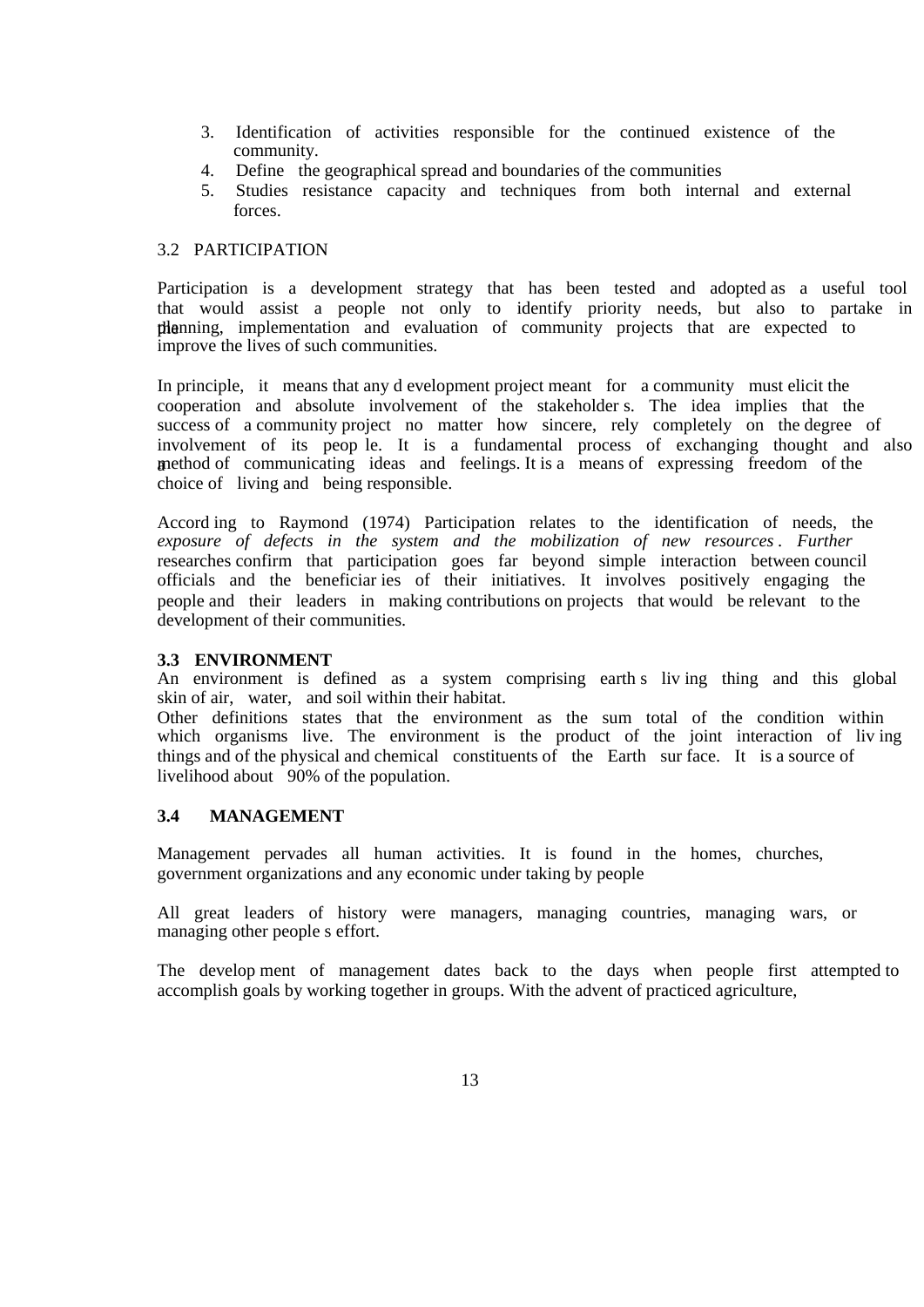man ceased roaming to hunt and collect nuts, then came settled existence and the beginn ing of small villages.

Management is the act of working with people to determine, interpret and achieve *organizational objectives by performing the functions of planning, organizing, staffing, leading and controlling* 

#### **4.0 CONCLUSION**

It is important at this point to appreciate the fact that the community is the heart, the soul, and lifeblood of all human societies. Communities provide mutual support and love in times of celebration and times of crisis. This can happen effectively when they work together rather than when they work as indiv iduals in the manag ement of activities and the utilization of resources in the environment.

#### **5.0 SUMMARY**

We have learnt that

- 1. A community must have peop le who reside legally in a geographical area with common problems and culture.
- 2. Communities have 5 main character istics shared territory, common beliefs, common culture, shared bond of fellowship, and common administration.
- 3. There are four (4) approaches to viewing community as a social sciences concept
- 4. Participation is the involvement of a community in development project
- 5. Environment is a system that encompass all resources such as air, land, water and soil and that is therein.
- 6. Management is the act of working with the group of people to determine detail objective in the utilization of resources.

#### **6.0 TUTOR MARKED ASIGNMENTS**

- i. Define the following: community, environment, participation and management
- ii. Enumerate the characteristics of a community
- iii. State the basic concepts of a community as a social science concept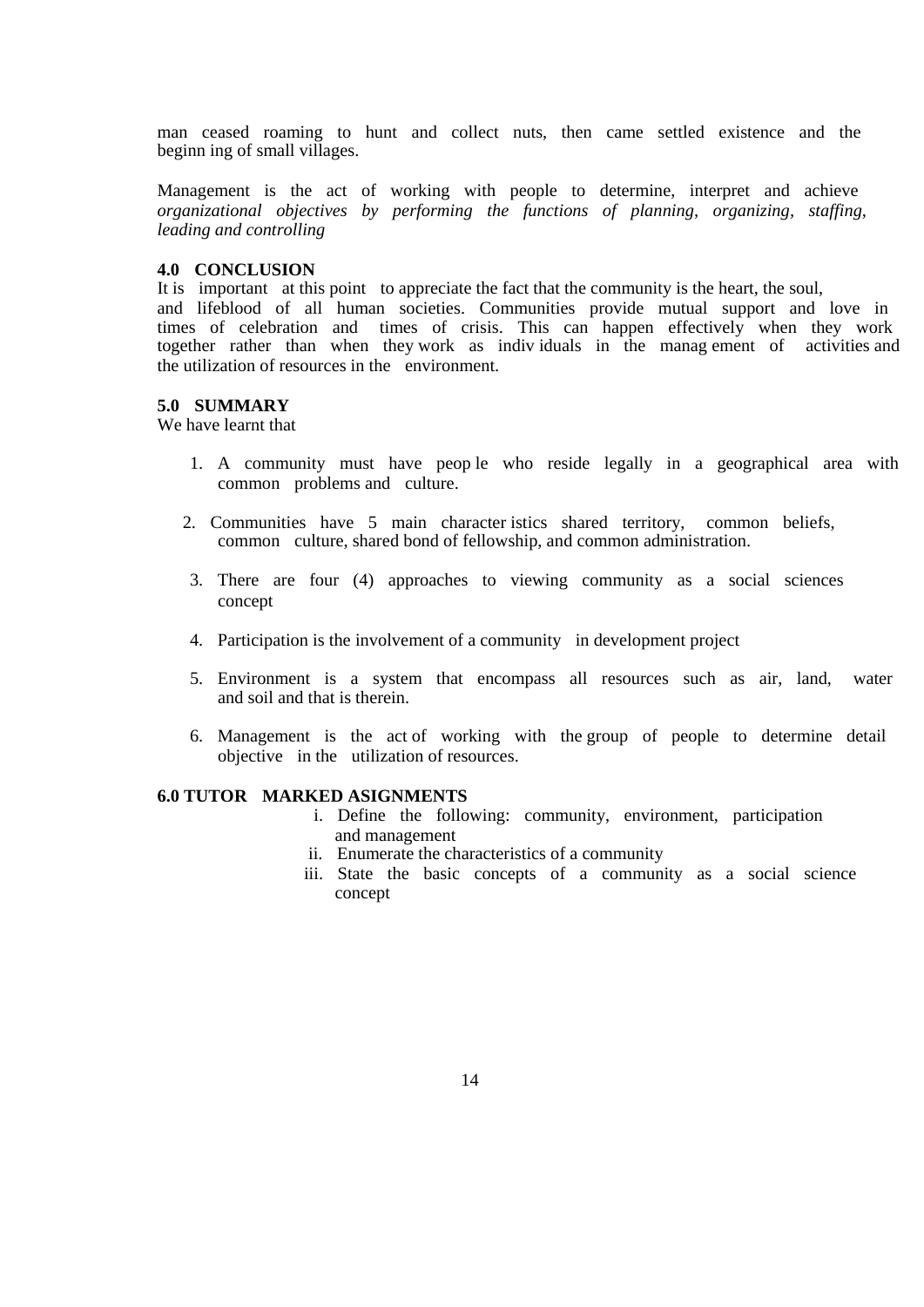## 7.0 REFER ENCES AND OTHER RESOURCES

Anyanwu C.N (1981) Principles and practice of Adult Education and Community Develop ment. AbiPrints Publishing Ltd

Anyanwu C.N (1992) Community Development: The Niger ian Perspective. Gabesther Educational Publisher s, Ibadan

Anyanwu C.N (1999) Introduction to Community Develop ment. Gabesther Educational Publishers, Ibadan

Raymond, P(1974) Community Ideolog y : An essay in applied Social Philosophy.Routledge and Kegan Paul Ltd. London and Boston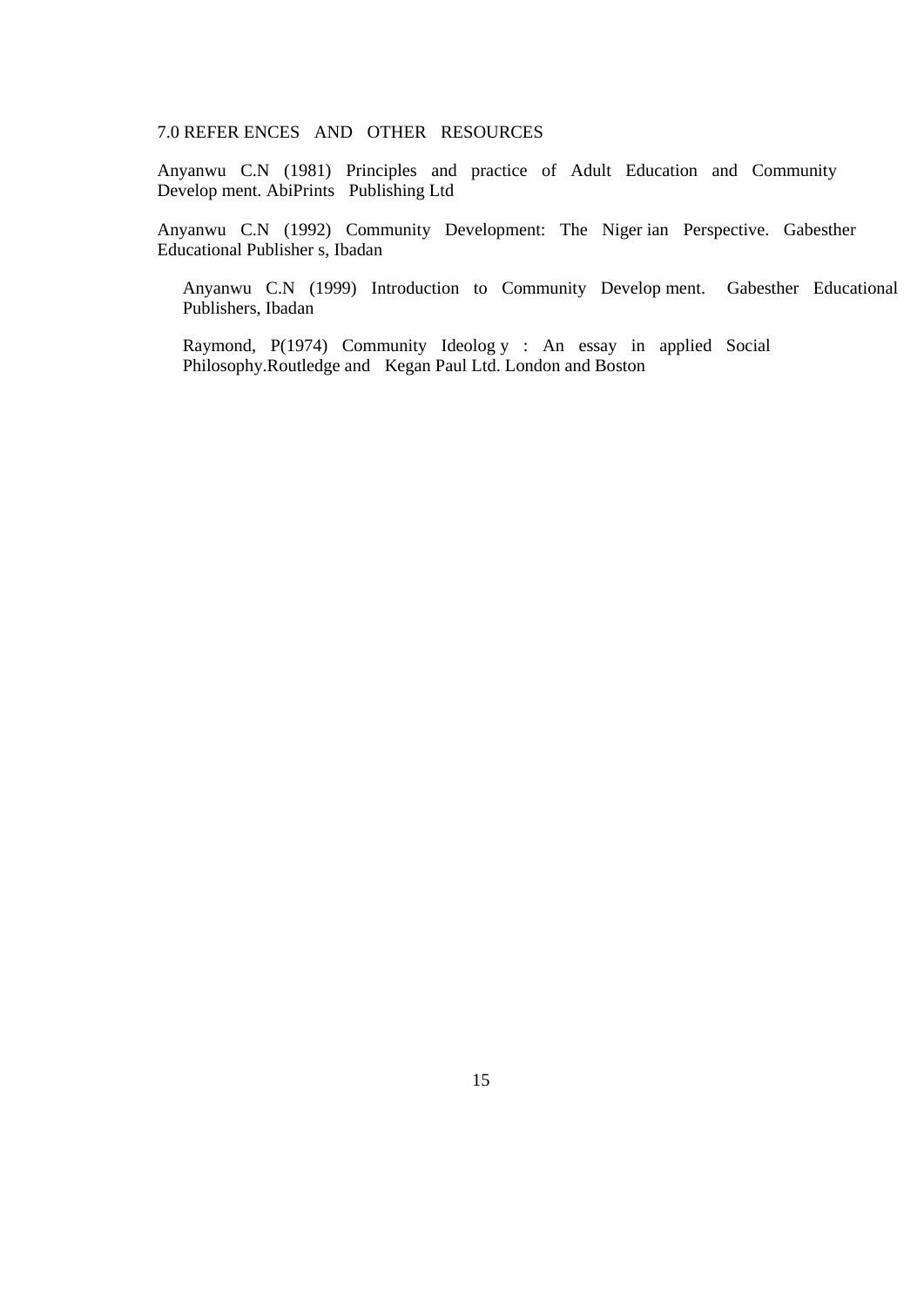## **MODULE ONE: UNIT 2**

## **CONCEPT OF PARTICIPATION**

## **1.0 INTRODUC TION**

This unit will help you acquire basic understanding of the various elements participation.

## 2.0 OB JECTIVES

At the end of this unit, you should be able to:

- State the elements of participation
- Differentiate between forms of participation

## 3.0 ELEMENTS OF PART ICIPATION

Brinker hoff and Gold smith (2001) defined Participation as a process which stakeholders shape and share control over development initiatives. Important elements of participation shape and share control over development initiatives. are the process character as opposed to one off participatory events; stakeholder (including all societal actors) and the understanding of a form of joint policy making.

The four standard elements of participation are:

- a. Rights
- b. Structures
- c. Legitimacy
- d. Capacity

## **3.1 FORMS OF PARTICI PATION**

There are basically 2 forms of participation, the formal and informal particip ation.

## **FORMAL PARTICIPATION**

Emery Brown (1955) descr ibed for mal participation as activities in formally organized groups. However Gilbert Hardee (1949) was of the view that, Formal participation consist *of taking part as a member, attendant, contributor, committee member or officers of a named group. Membership of these groups is by choice and not compulsory and at least one face to face meeting is called for .* 

Formal participation being the activities of for mal groups thus requires holding of for mate that members abide strictly to the rules and regulation of the group or organization the interactive session is open only to members.

## **INFORMAL PARTICIPATION**

Activities in infor mal participation does not require formulated procedures that would coordinate group behaviours, there are no elected leaders, leaders emerge based on the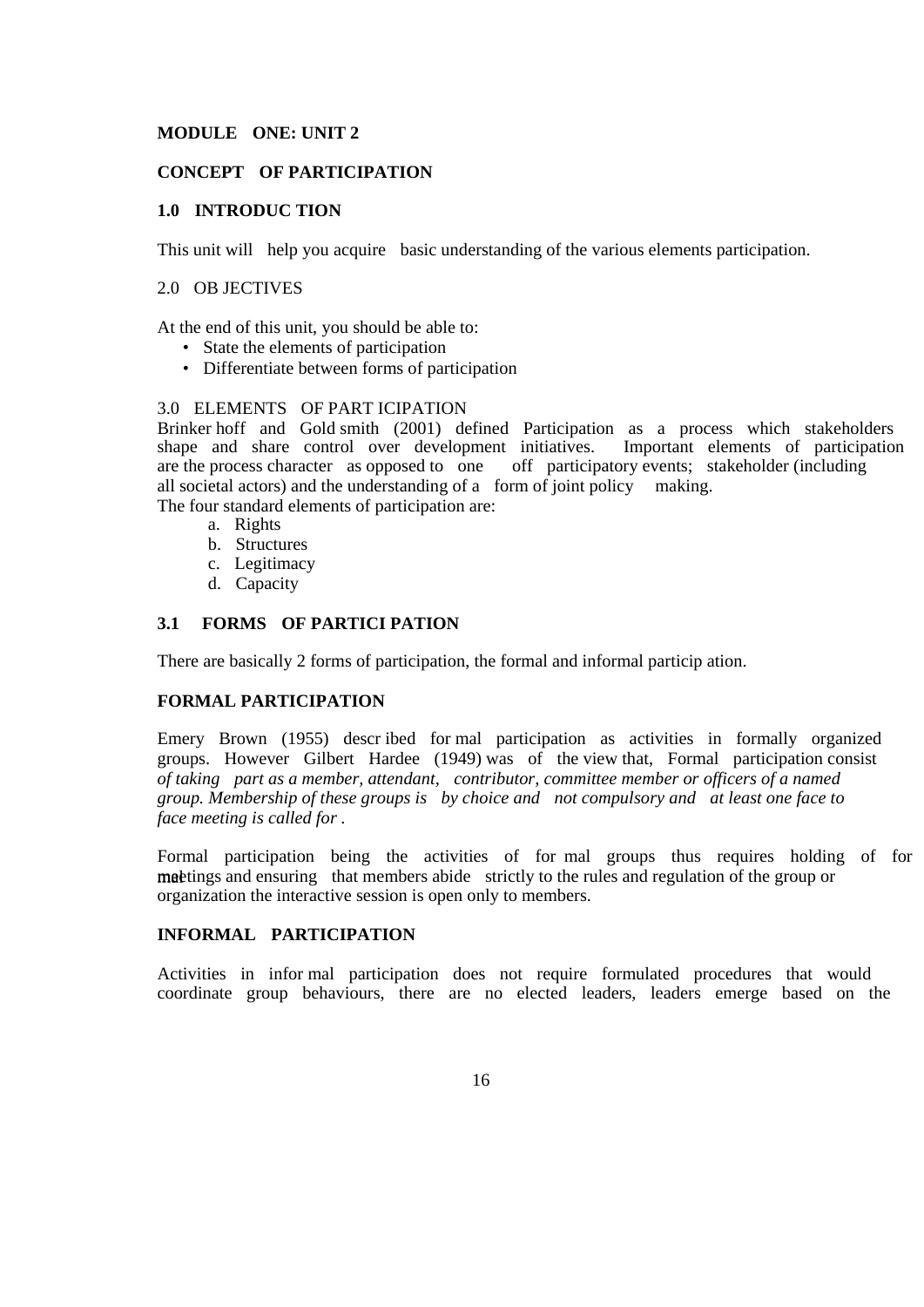situation on ground, these are no for mal meetings however members may come together at regular intervals and activities carr ied out might not undergo any p lanning

Ojobo (2006) stated that, Informal social participation is used to describe non-organized or informal but recognized groups. Thus when people make social contacts or take part in *activities in their neighbourhoods, friendship grou ps or family get-together, they are said to have engaged in informal social participation.* 

#### **3.2 SPACES FOR ENGAGEM ENT IN PARTICIPATION**

The spaces opened for engagement in participation is a ver y important factor to The state are two possible spaces for engagement, the first is the invited spaces which is usually created from above by gover nment and donor agencies where roles and ideas imposed on the people invited. The second type of spaces are chosen, taken and demanguled collective action from below.

In her view, Ojobo stated that, whatever their origins, spaces for participation are not *natural, power relations shap e them .* 

She went further, to state the reasons why the following questions must be examined follows:

- (i) What spaces and mechanisms exist for participation?
- (ii) Who is creating these spaces and why?
- (iii) Who fills these spaces?
- (iv) Do the new spaces carry within them the trucks of previous social relationships, resources and knowledge?
- (v) What prevents long established patterns of power from being reproduced?
- (vi) Who speaks and for whom?
- (vii) Who is heard?
- (viii) What can be done to ensure that the spaces available for participation are taken, owned, and utilized by the community for their own development?

Ojobo s idea of participation is bottom-up where the citizens in the community have to casslevant information that will assist the people transcend the planning, execution and utilization stage of the project to having their own spaces and voices in order to promote the transparency and accountability.

#### 4.0 CONCLUSION

Formal and in formal p articipation are activities formulated based on either organized or nonorganized procedure.

Participation is grouped into two their differences have been elaborated. It is also advantageous for citizens within a community to participate in community based projects..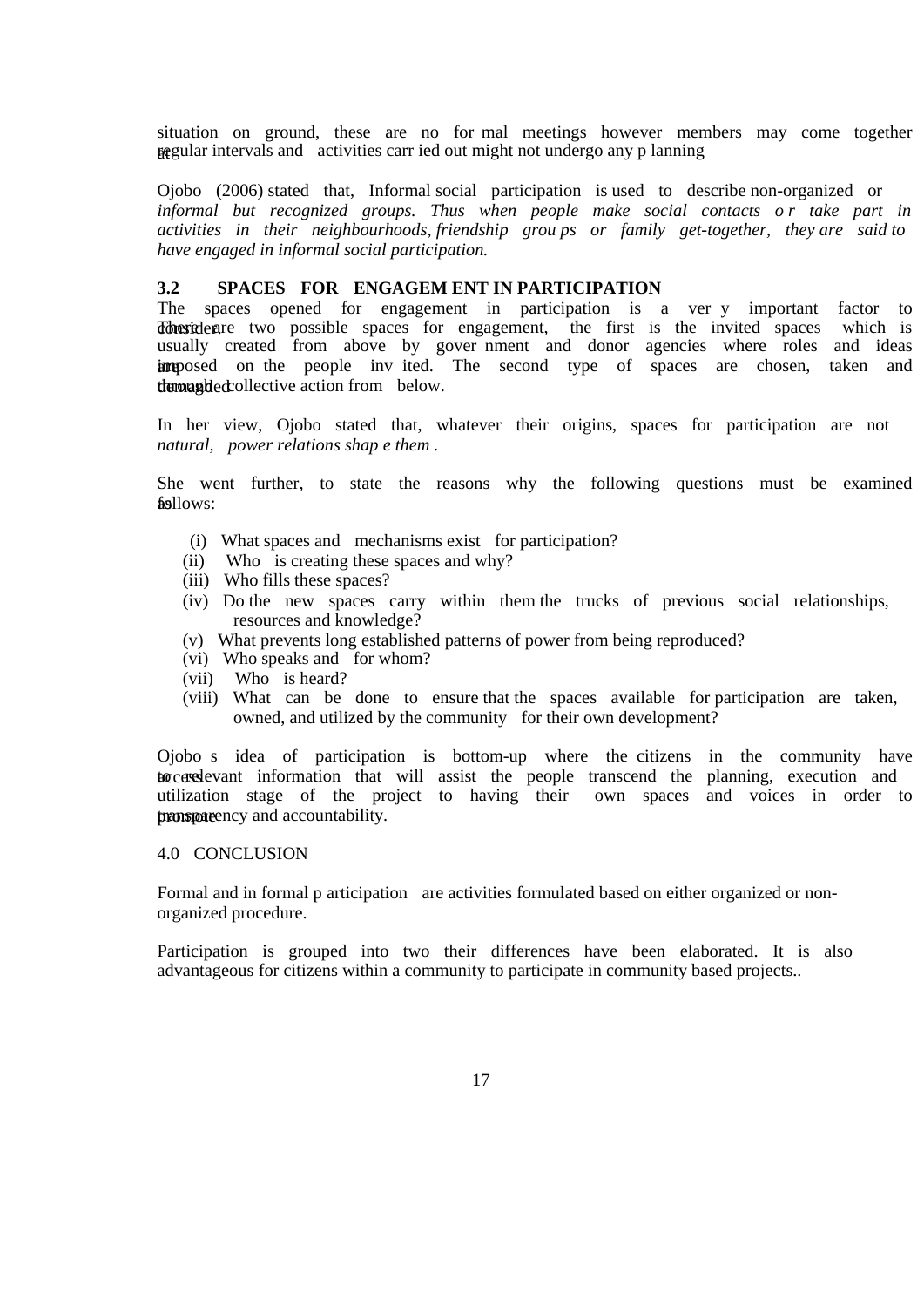#### 5.0 SUMMARY

This unit has focused on the for ms of participation within community formal and infor mal participation it also emphasizes the salient characteristics of these two forms of participation and how this tools can be actively employed in a community.

## 6.0 TUTOR MARKED ASIGNMENT

- Enumerate the basis for ms of participation
- Differentiate between the two forms of participation
- List any two advantage of participation in community development.

## **7.0 REFER ENCES**

Emory, B (1955) Informal Participation of active Participants. Rural Sociology Vol 13-20

Gilbert, H (1949) A scale for measurement of social participation. Rural Sociology

Ojobo, A (2006) Making poverty in Riverine Communities. A paper delivered at the National Conference for Riverine Communities in Nigeria. Lokoja, Nig eria.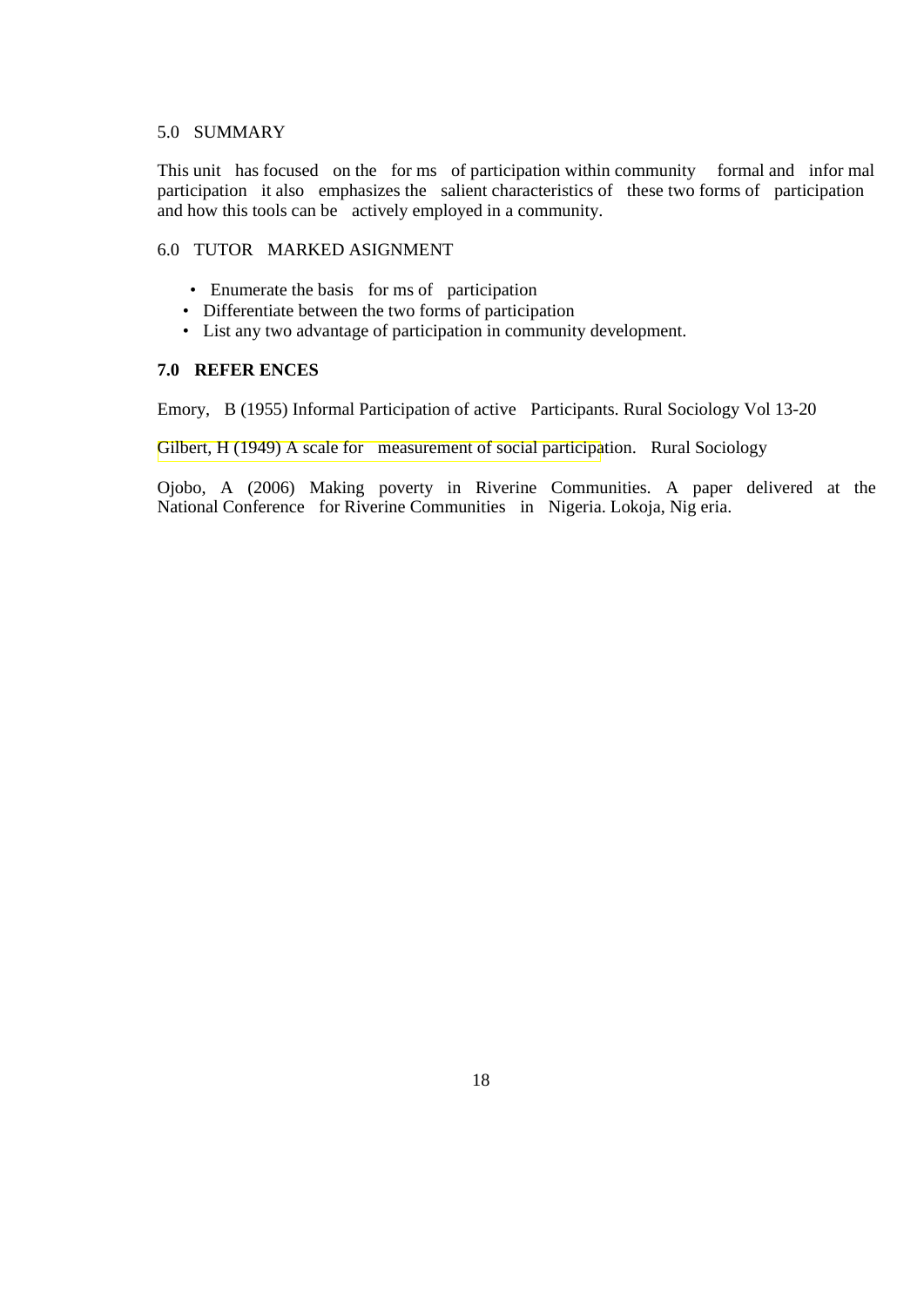## **MODULE ONE: UNIT 3**

## **1.0 INTRODUC TION**

This unit will build on unit 2. This unit will help you know the needs for participation development.

2.0 OB JECTIVES

At the end of this unit, you should be able to:

- Enumerate the needs for participation
- State any 4 reasons why particip ation could jeopardize development.

## **3.0 RATIONALE FOR PARTICIPATION**

- 1. Participation confirms that community p laces high prior ity on the programme/project
- 2. Participation has both political and economic advantage
- 3. Participation legitimizes the approach to be taken and promotes accountability from the higher level of government and from local workers.
- 4. Promotes mutual respect and recognizes the important role of every human being.
- 5. Create self-sustaining communities with a sense of political and social responsibilities.
- 6. Participation will speed up the process of social change.
- 7. Participation results in better decision compared to ideas nurtured by nonindigenes or professionals.

However Goldbath (1961) gave seven reasons why p articipation could jeopardize development.

- (1) Those opposed to programmes may wreck good plans intended for successful execution of the programmes.
- (2) There may be lobbying of local vest interest at the expense of the total programme of the larger community.
- (3) Those involved in the participation exercise may not be truly representative.
- (4) Local citizens cannot directly improve the situation substantially in its physical aspect.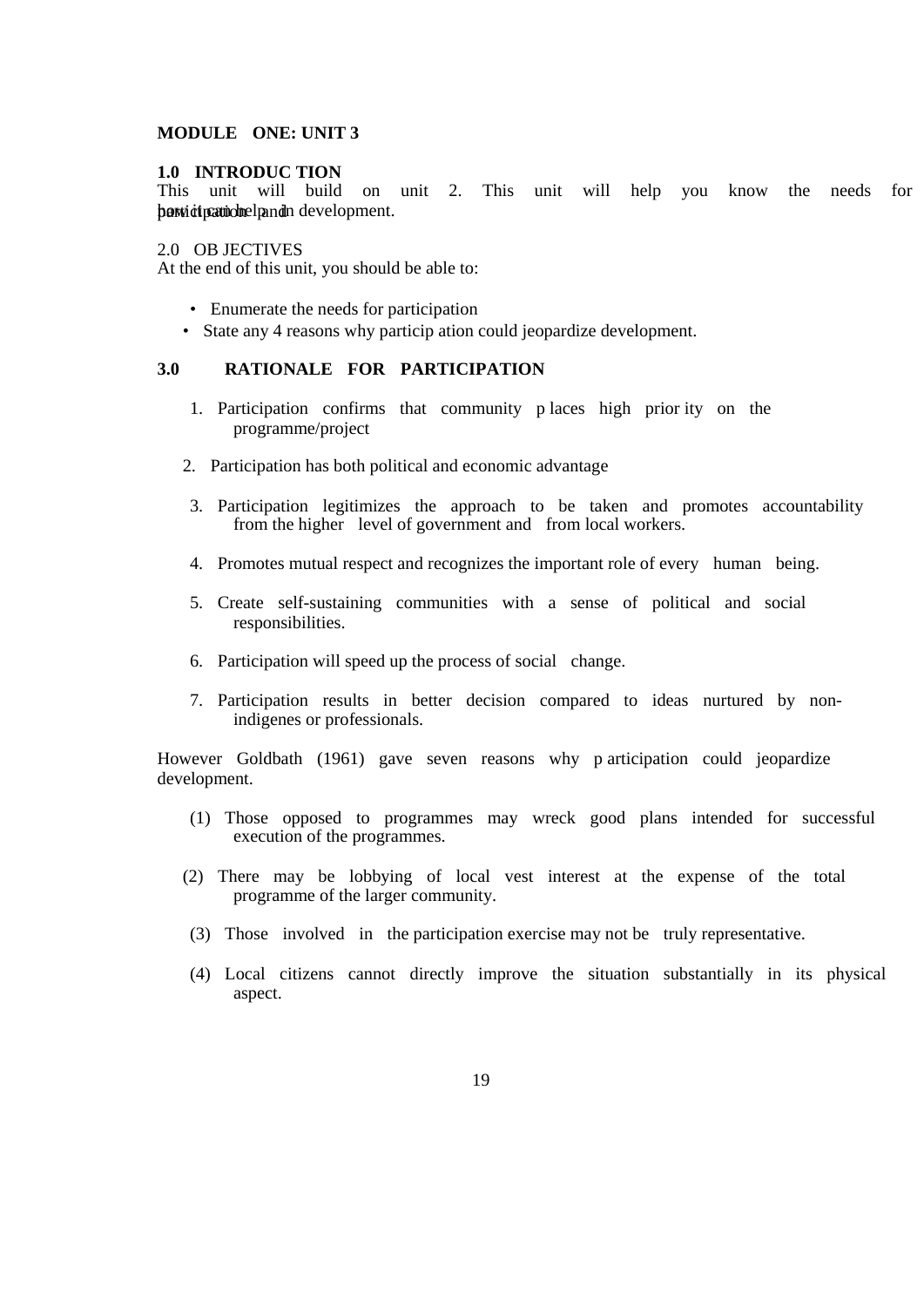- (5) Such involvement may not receive higher official support and may have little or no influence of larger or official decision.
- (6) Local participation prolongs the p lanning process and the people may become impotent with the delay.
- (7) In the final programme, there may be a great difference between the hope and reality and even goals conflict may ar ise.

## **4.0 CONCLUSION**

For meaning ful development to take place in any community, the importance of community participation can not be over-emphasized.

## **5.0 SUMMARY**

This unit has provided the necessary importance of participation, institution of develop ment project, it has both political and economic advantage, it promotes accountability and others. It also emphasized that not involvement, high lobbying and other will jeopardized development.

#### 6.0 TUTOR MARKED ASIGNMENTS

• Enumerate how participation can inhibit development.

#### **7.0 REFERENC E**

Goldbath, L (1961)Argument for and against Citizen Participation in P. Spell gal (Ed) urban renewal No.27

Ojobo, A (2006) Mak ing poverty in Riverine Communities. A paper delivered at the National Conference for Riverine Communities in Nigeria. Lokoja, Nig eria.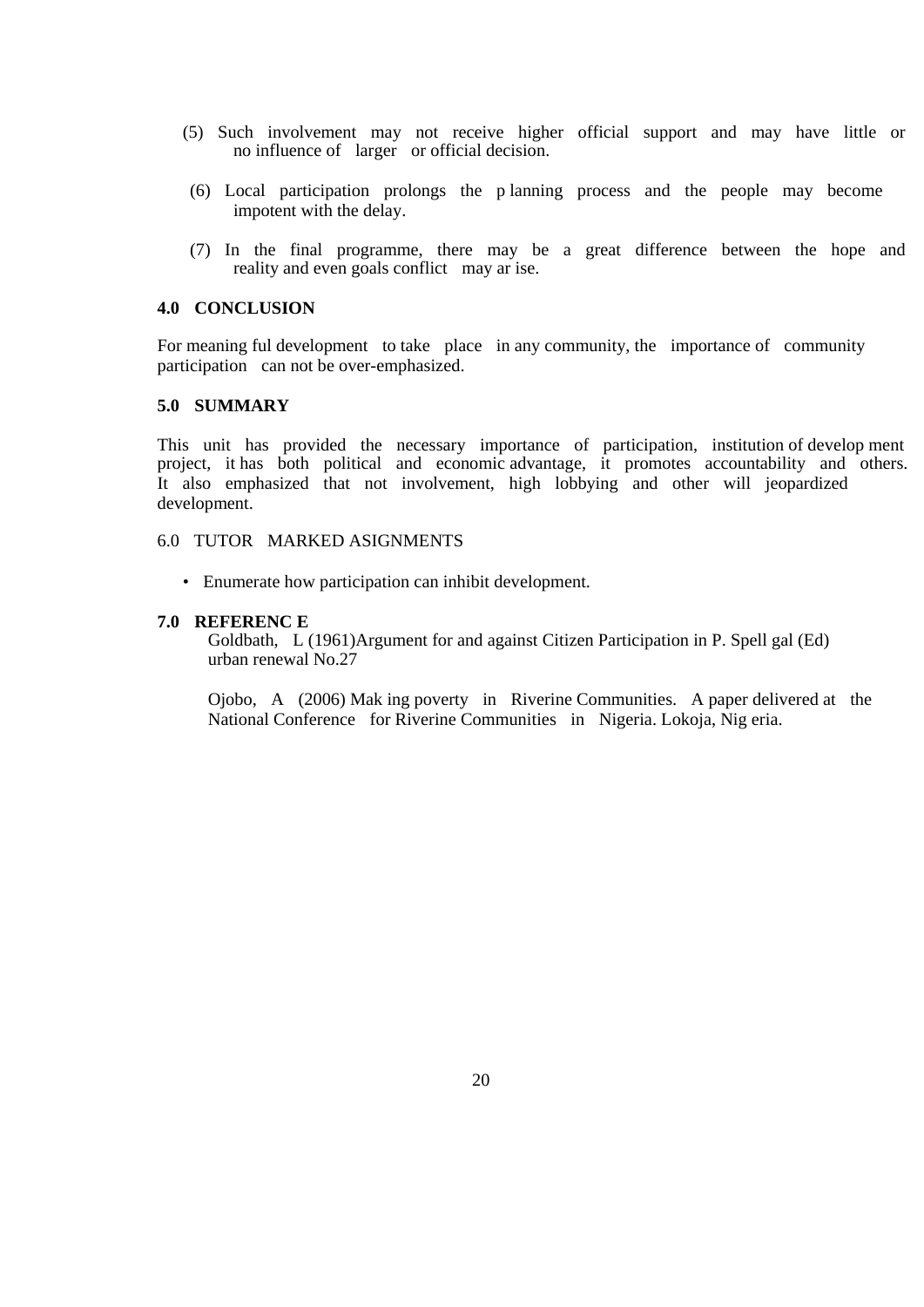## **MODULE 2 CONCEPTS OF ENVIRONMENTAL MANAGEMENT**

## **UNIT 1: SUSTAINAB LE DEVELOPMENT UNIT 2: TYPES OF SUSTAINAB IL ITY UNT 3:THE RATIONAL E FOR ENVIRONM ENTAL MANAGEMENT**

## **UNIT 1: SUSTAINAB LE DEVELOPMENT**

#### **1.0 INTRODUC TION**

This unit will deal with sustainable development as it affects the environment. You get uld general over view of sustainability in our peculiar environment and the basic factors of environmental sustainability.

## **2.0 OB JECTIVES**

At the end of this unit you are expected to be able to:

- (i) Define sustainable development.
- (ii) Identify the best approach to sustainability
- (iii) Enumerate and exp lain various factors that influence sustainable develop ment.

#### 3.1 DEFI NITION OF SUSTAINAB LE DEVELOPMENT

Sustainable development is defined as develop ment that meets the needs of the present without compromising the ability of future generations to meet their own needs.

Sustainability relates to the continuity of economic, social, institutional and environmental aspect of human society, as well as the non-human environment.

Sustainable Develop ment is also closely linked with continued material development, some stakeholders prefer to use terms like sustainability. Sustainable prosperity and sustainable genuine progress .

#### **1.1 CONCEPTS OF SUSTAINAB LE DEVELOPMENT**

Values vary greatly in detail within and between cultures, as well as between academic discip lines (e. g. between economists and ecologists). The introduction of social values to sustainability goals implies a much more comp lex and contentious debate, and those focused on ecological impacts tend to strongly resist non-ecolog ical interpretations.

Some see at the heart of the concept of sustainability a fundamental, immutable value set that is best stated as parallel care and respect for the ecosystem and for the people within . From this value set emerges the goal of sustainability; to achieve human and ecosystem well-being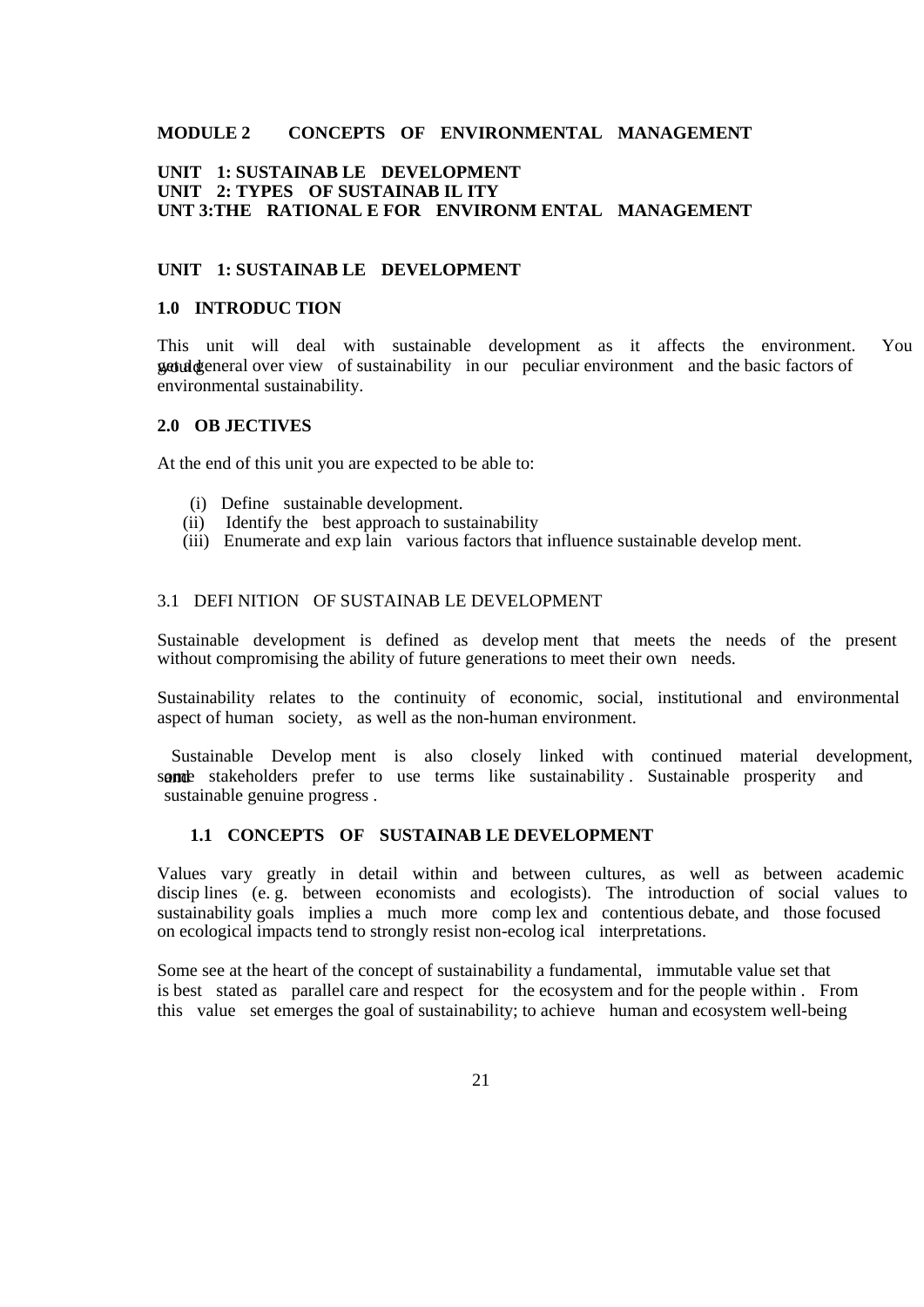together. Seen in this way, the concept of sustainability is much more than **environmental** another guise. It is a positive concept that has as much to do with wellevinging for people and ecosystems as it has to do with reducing ecological stress or environmental impacts.

At its least, sustainability implies paying attention to comprehensive outcomes of events and action insofar as they can be anticipated at present. This is known as full cost accounting, or Environmental accounting. This kind of accounting assumes that all aspects of a system can be measured and audited (Environmental aud its).

Environmental accounting can be a limited biolog ical interpretation as in ecological analysis, or may include social factors as in the ICLEI Tr iple Botton Line standards for urban community accounts.

At most, sustainability is intended as a means of configur ing civilization and human activity so that society, its members and its economies are able to meet their needs and express their greatest potential in the present, while preserving biodiversity and natural ecosystems, and planning and acting for the ability to maintain these ideals in a ver y long term typ ically at least seven generations.

None of these extended definitions, however, ever deny or downp lay the importance of the ecological interpretation of sustainability as defined by the science of ecology itself. All advocates of sustainability accept that ecolog ical, not social, factors, are the most measurable and universal ind icators of sustainability.

#### **3.3 IMPORTANCE OF SUSTAINABLE DEVELOPMENT**

Sustainable Development is important because all the choices we pursue and all the actions that we make today will affect everything in the future. We need to make sound decisions at present in order to avoid limiting the choices of generations to come. For example, if we continue wasting water and polluting the dwindling supply of freshwater, we leave the future generation with no other choice than to desalinate saltwater or treat contaminated water flore their consumption and daily use. We can also be assured that, if that happens, all llepend at on clean freshwater will become extinct.

The same also goes with the supply of soil that we currently have. Without proper care, our soils can easily lose quality enough that they will no longer be able to encourage growth and sustain life. I f that happens, future civilizations will be void of crop and other natural sources of food. They will then have no choices but to create man- made sources for nourishment and sustenance.

## **3.4 TOP- DOWN AND B OTTOM-UP APPROACHES TO SUSTAINAB ILITY**

A top down approach is one where an executive, decision makers, or other person or body makes a decision. This approach is d isseminated under their authority to lower levels in the the hair who are, to a greater or lesser extent, bound by them. For example, a structure in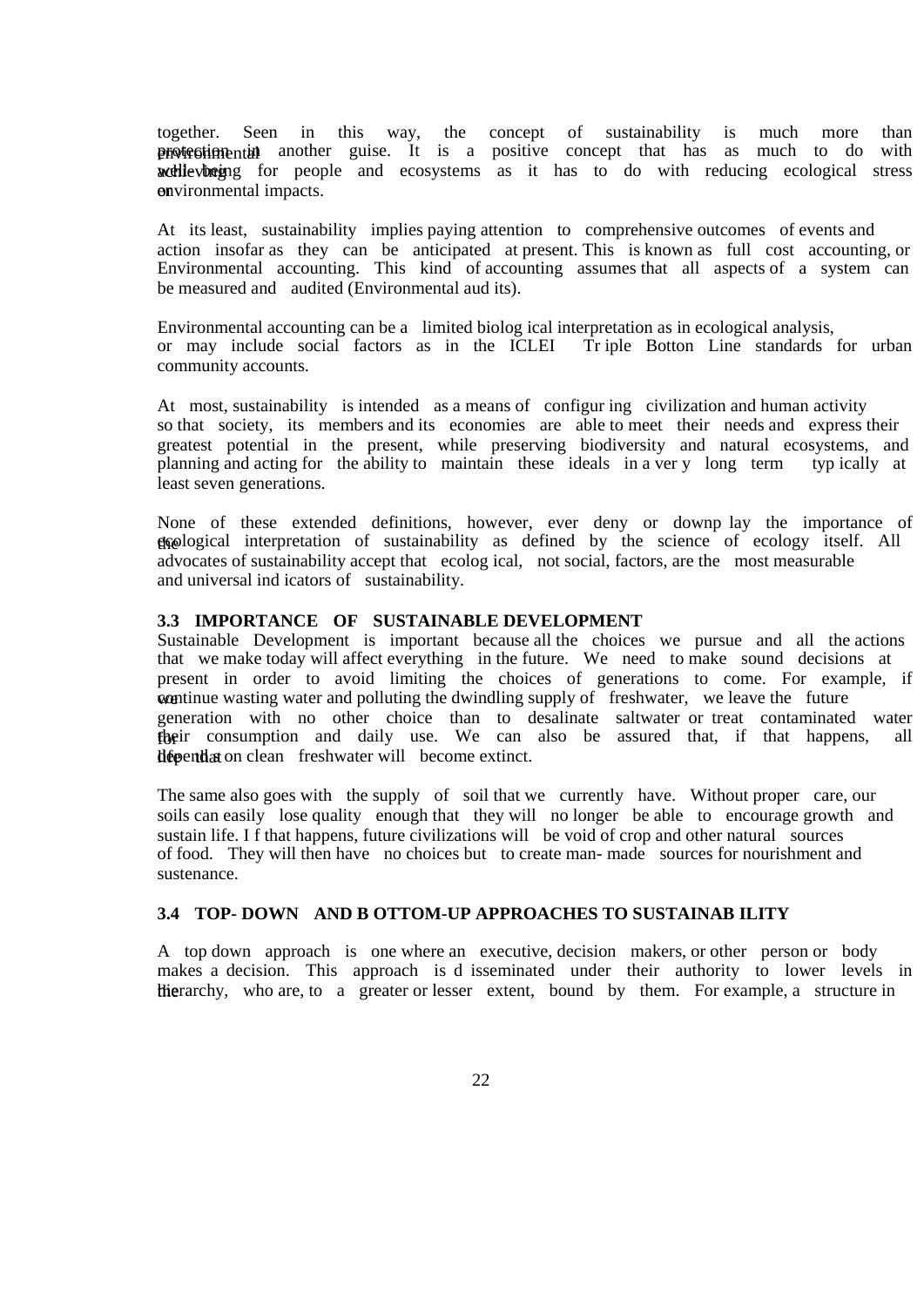which decisions either are approved by a manager, or approved by his authorized representatives based on the manager s prior guidelines, is top-down management.

A bottom-up approach is one that works from the grassroots from a large number people working together, causing a decision to arise from their joint involvement. A decision by a number of activists, students, or victims of some incident to take action is a bottom-up decision. Positive aspects of top-down approaches include their efficiency and super b overview of higher levels. Also, external effects can be internalized. On the negative side, if for ms are perceived to be imposed from above, it can be difficult for lower levels to accept them (e.g. Bresser Pereira, Maravall, and Przeworski 1993). Evidence suggests this to be true regardless of the content of reforms (e.g. Dubois 2002). A bottom-up approach allows for more experimentation and a better feeling for what is needed at the bottom.

## **3.5 FACTORS THAT INFLUE NCE SUSTAINAB LE DEVELOPMENT**

- 1. Participation and ownership. Get the stakeholders ( men and women) to genuinely participate in desig n and implementation. Build on their initiatives and demands. Get them to monitor the project and per iodically evaluate it for results.
- 2. Capacity building and training. Training stakeholders to take over should begin from the start of any project and continue throughout. The r ight approach should both motivate and transfer skills to people.
- 3. Government policies. Development projects should be aligned with local government policies.
- 4. Financial. In some countries and sectors, financial sustainability is difficult in the medium ter m. Training in local fundraising is a possibility, as is identifying links with the private sector, charging for use, and encouraging policy reforms.
- 5. Management and organization. Activities that integrate with or add to local structures may have better prospects for sustainability than those which establish new or parallel structures.
- 6. Social, gender and culture. The introduction of new ideas, technologies and skills requires an understanding of local decision-making systems, gender d ivisions and cultural preferences.
- 7. Technolog y. All outside equip ment must be selected with careful consideration given to the local finance available for maintenance and replacement. Cultural acceptability and the local capacity to maintain equipment and buy sp are parts are vital.
- 8. Environment. Poor rural communities that depend on natural resources should be involved in identifying and managing environmental risks. Urban communities should identify and manage waste d isposal and pollution r isks.
- 9. External political and economic factors. In a weak economy, projects should not be too complicated, ambitious or expensive.
- 10. Realistic duration. A short project may be inadequate for solving entrenched problems in a sustainable way, particularly when behavioural and institutional chang es are intended. A long project, may on the other hand, promote depend ence.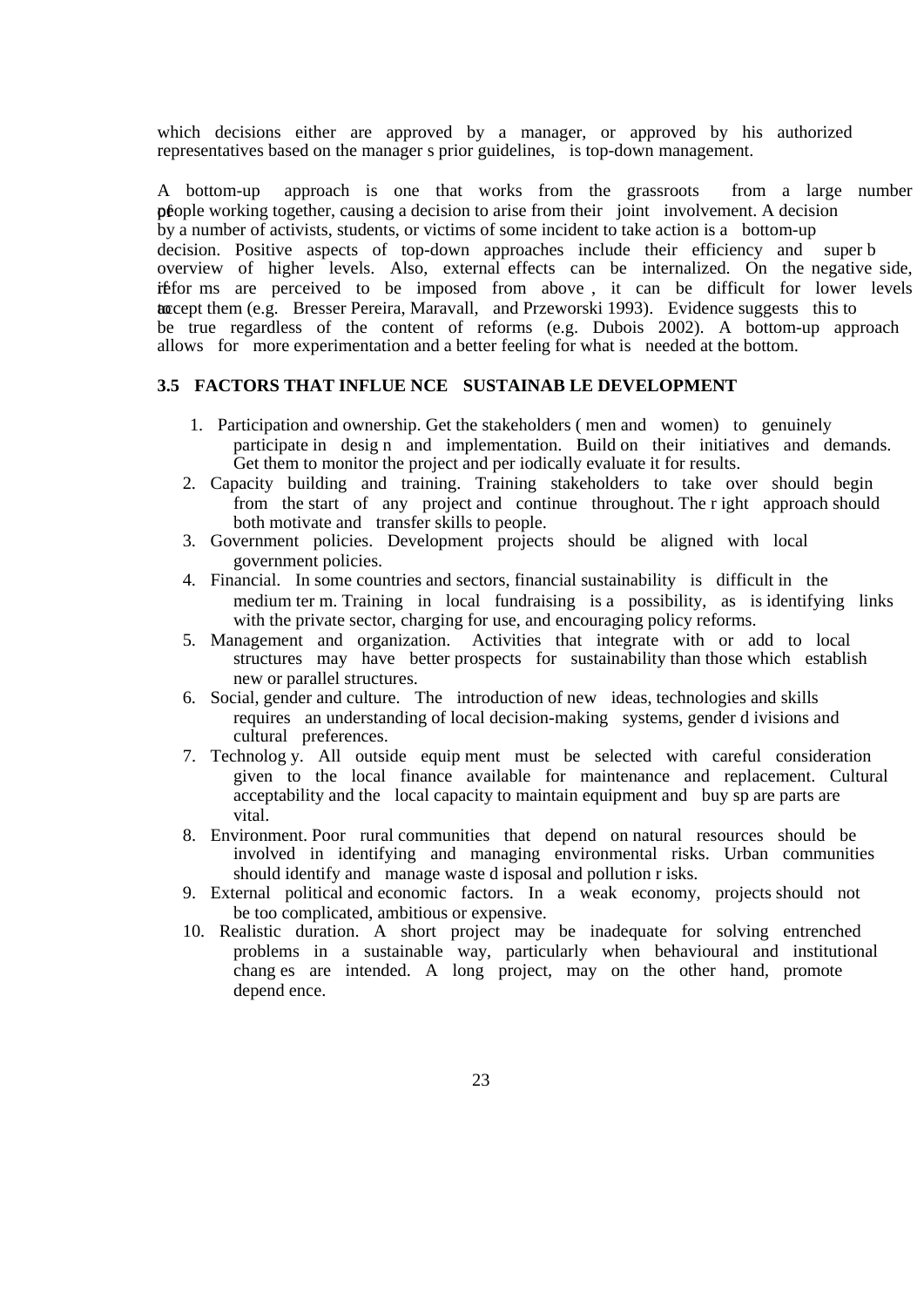## **4.0 CONCLUSION**

Sustainable development has been presented as an important aspect of environmental management, in which participation is a major part.

## 5.0 SUMMARY

This unit has focused in the general concept of sustainable development which includes the definition. The need for a sustainable development, its approaches (Top-down and Bottomup) and as well as the various factors that influences it.

#### 6.0 TUTOR MARKED ASIGNMENT

- Define Sustainable Develop ment
- Explain the need for sustainable develop ment and identify the most appropriate for environmental management at community level.
- Enumerate any 3 factors that may influence sustainable development.

#### **7.0 REFER ENCES**

Ministr y of Foreign affair s of Denmark (2007) Community Based Resource Management. Technical Notes 2007 Danida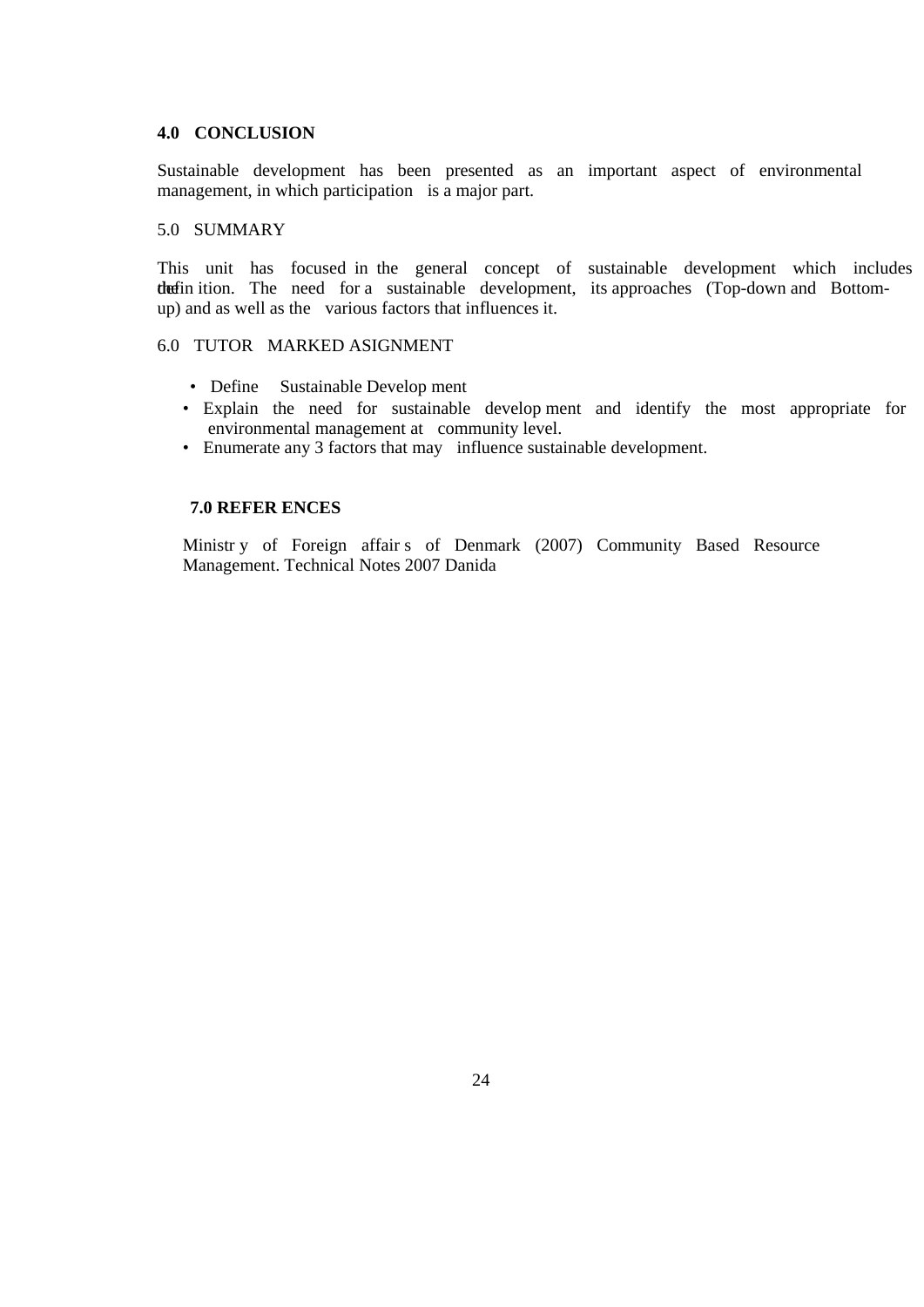## **MODULE TWO UNIT 2: TYPES OF SUSTAINAB IL ITY**

#### **1.0 INTRODUC TION**

This unit will deal with the types of sustainable development as it affects the enwironmenetnt.of

#### **2.0 OB JECTIVES**

At the end of this unit, you are expected to be able to:

- a. identify the various types of sustainability
- b. explain the types of sustainability

## 3.0 TYPES OF SUSTAINAB ILITY

The four types of sustainability include human, economic, social and environmental. All four are required to maintain the entirety of life on earth. Although interconnected, it is important to note the differences of each in terms of its nature and requirements

## **3.1 HUMAN SUSTAINAB ILITY**

The very basic need of human sustainability is good reproductive health and safe childbear ing. Those that reproduce have the responsibility of car ing for their children, giving them access to proper education, and promoting their health and wellbeing. At some the the children should have enough skills and knowledge such that they can sustain their way of life. It is at that point that they become considered as productive human watilitial as individuals that can go through the process of reproduction and rearing. As long the this process is maintained at a rate that all human systems can support, human sustainability should be no cause for concern.

## **3.2 ECONOMIC SUSTAINAB ILITY**

In simple terms, economic sustainability is having a set amount of capital for a certain per iod. Those who consume that capital must also conserve it so that they will continue ttowards the end of the specified per iod. This means that we must preserve respectively as we consume them so that human beings in the future can enjoy them as well. To achieve this, we must regenerate our resources at a rate that is equal to or faster than sumportion.

## **3.3 SOCIAL SUSTAINAB ILITY**

Social capital is an important aspect of sustainability because it is through communities and civil societies that humankind can easily and inexpensively work together. Without proper levels of social cap ital, it can easily deplete and violence as well as mistrust can take over.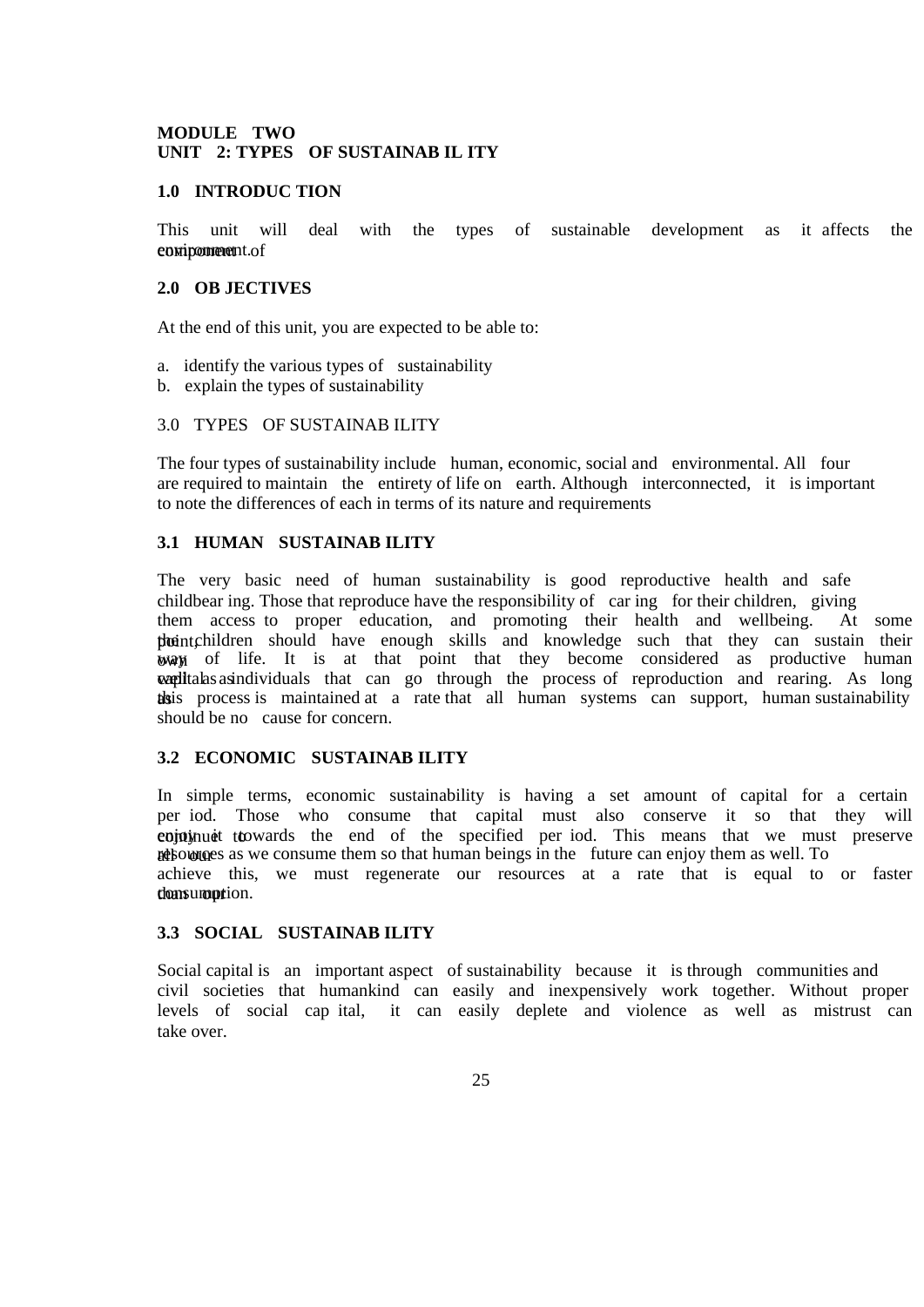When that happens, societies and ever ything else that depends on them will be **Through** all proper maintenance of and adherence to laws, rules, and values that societies **have loped for the common good, social sustainability can** be achieved.

## **3.4 ENVIRONM ENTAL SUSTAINAB ILITY**

Environmental sustainability is important because it involves natural resources that human being s need for economic or manufactured capital. Materials taken from nature are used for solutions that address human needs. If nature is depleted faster than it can regenerate, human being s will be left without raw materials.

Further more, environmental sustainability also involves ensuring that waste emissions are at volumes that nature can handle. I f not, all human and other living things on earth ban med to the point of extinction.

All four types exist within each other s realms. We, as humans are considered individually as private goods whose values is defined by our level of health, skills, knowledge, addcalcedership. We exit within the economy as economies exist entirely within societies. Societies, in turn, exist totally within the realm of the environment. Considering this, wered to make sure that we manage all aspects of human life within economies and spocieties in a manner that will not destroy the environment that everything on earth is dependent on.

### **4.0 CONCLUSION**

Sustainability as an important concept manifest itself in different spheres of the environment.

#### **5.0 SUMMARY**

The four types of sustainability include human, economic, social and environmental sustainability.

These four types of sustainable develop ment relate human activities to their immediate environment and its resulting consequences

#### **6.0 TUTOR MARKED ASIGNMENT**

- Enumerate the types of sustainability
- Explain any 2 types of sustainability

#### **7.0 REFER ENCES AND OTHER RESOURCES**

Ministr y of Foreign Affairs of Denmark (2007) Community Based Resource Management. Technical Notes 2007 Danid a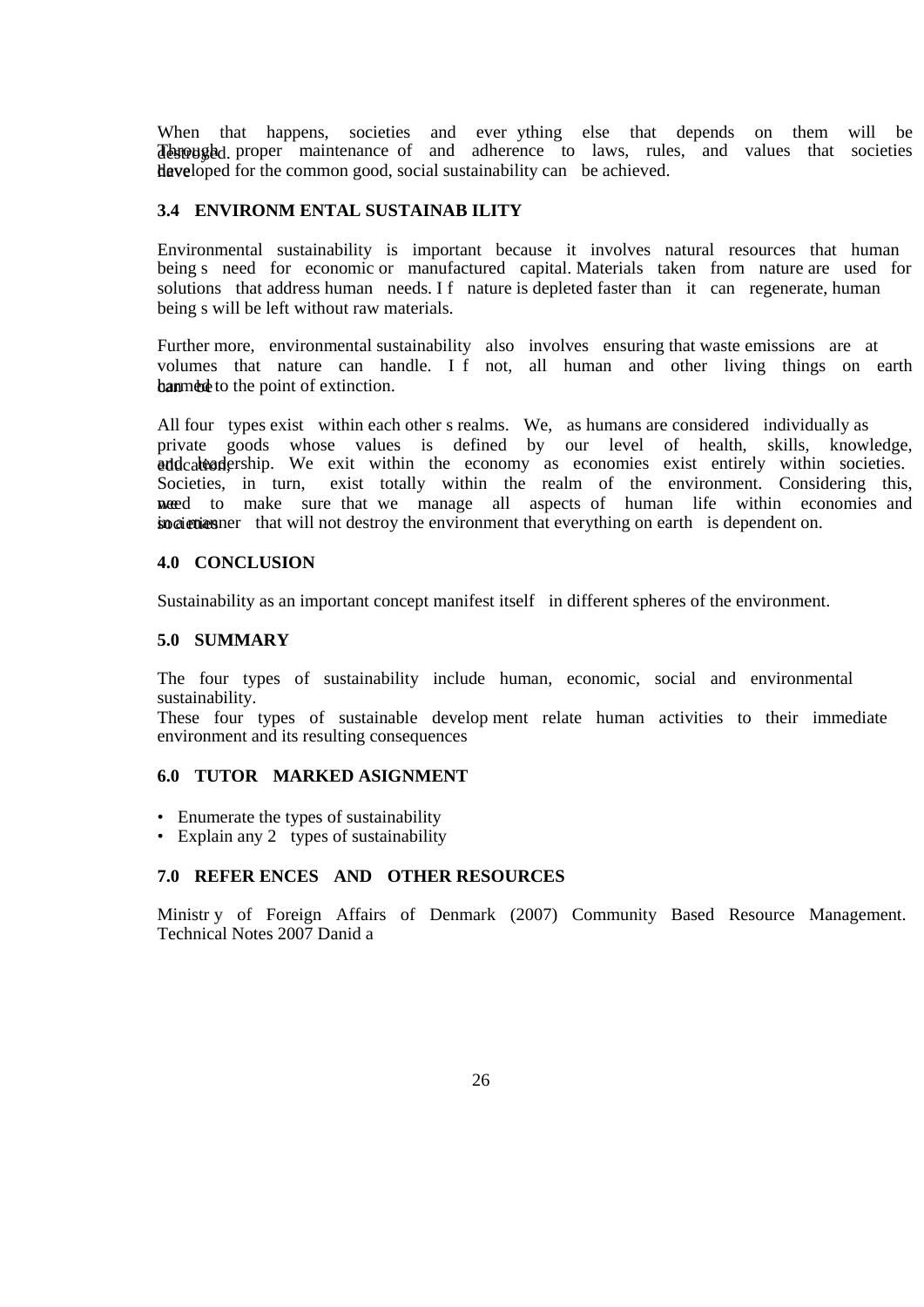## **MODULE TWO**

## **UNIT 3: JUSTIFIC ATION OF ENVIRONMENTAL MANAGEMENT.**

## **1.0 INTRODUC TION**

This unit will focus on the need for environmental management, and on how it is **Spacifically to both sustainable development and community participation.** 

## **2.0 OB JECTIVES**

At the end of this unit, you are expected to be able to:

- State the need for environmental management
- Identify and exp lain the participation of environmental management
- Enumerate the strategies goals in environmental manag ement.

## **3.0 JUSTIFICATION FOR ENVIRONMENTA L MANAGEMENT**

Today, the environment is facing continuous pressure from the population it carries. The search for economic independence by man y individuals, groups, community, and nations have resulted in the continuous degradation of the environment. This state of the environment is most responsible of the gory stories of environmental problems we all faday; issues such as famine, drought, global war ming emergence of infectious diseases flood and erosion are all environmental. This calls for a better education on how the environment can be properly managed.

## 3.1 PRINCIPLES OF ENVIRONMENTA L MANAGEMENT

Environmental management provides a framework for a group of people to manage its environment both opportunities and r isk s and to document and communicate its environmental plans and programmes. There are five key principles for the management the local environment. They include:

- 1. Local government commitment
- 2. Planning and comp liance
- 3. Enabling systems
- 4. Performance and Accountability
- 5. Measurement and Improvement.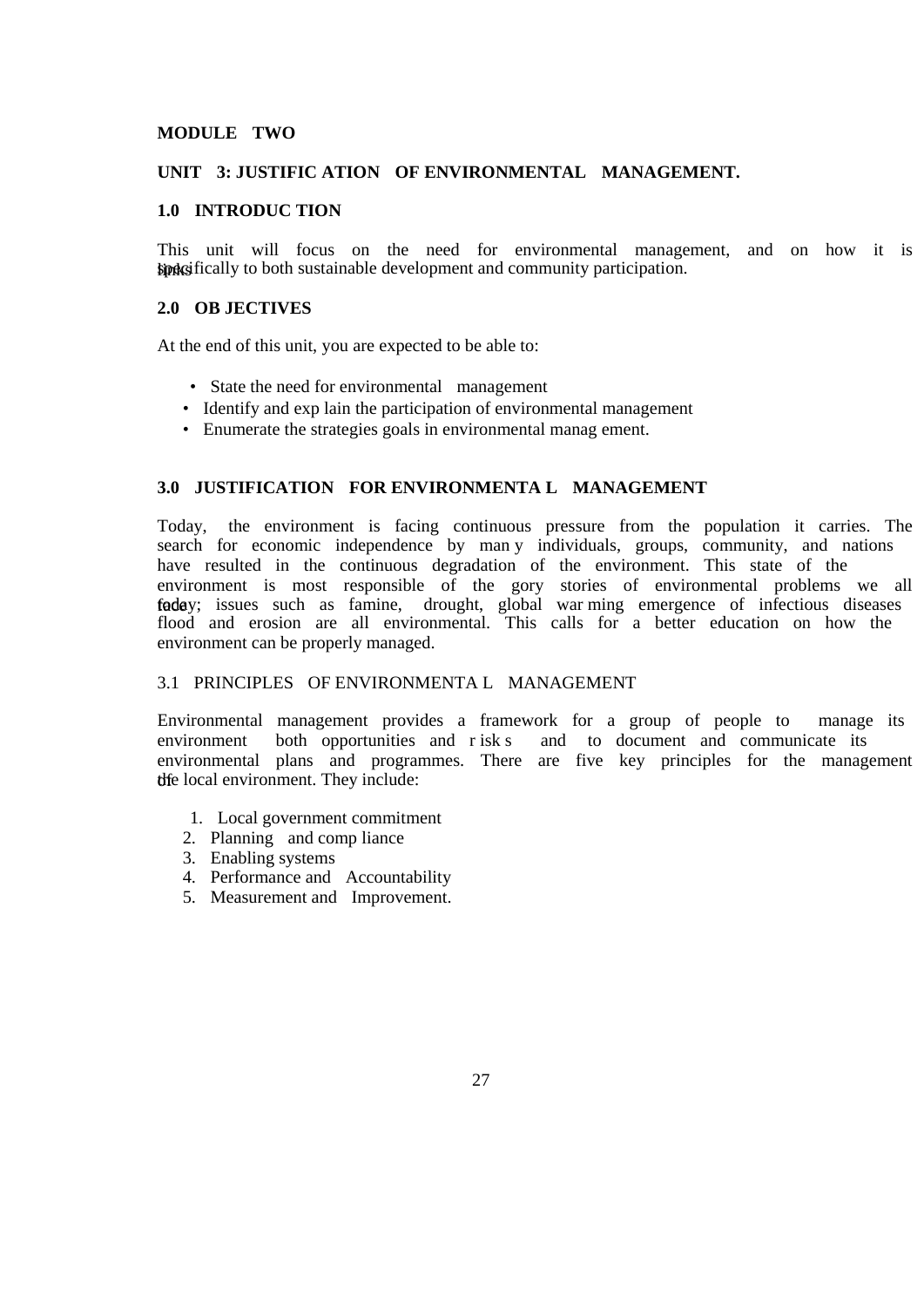## 1. LOCAL GOVERNM ENT COMMITMENT

Commitment from the local government to improve environment per formance and establish policies for the purpose is very important:

- Obtaining political support
- Develop ing policy
- Integrating into operational system
- Showing environmental leadership

A strong commitment from the local gover nment to be inclusive, develop political support, or show leadership will necessitate the involvement of the community. A prudent local government will initiate community participation in order to ensure broad commitment from all residents of the city.

## 2. PLANNING AND COMPLIANCE

 The local gover nment plans and implements proactive programmes to identify and addiressmental problems and correct deficiencies in the local environment.

- Comply with environmental laws/regulations
- Prepare for emergencies
- Prevent pollution and conserve resources

The planning of environmental management systems needs to include views of the community and residents in order to ensure its success and become effective. It will be through participation (meetings, seminars, hearings etc) that views of the community can be incorporated.

## 3. ENABLING SYSTEM

 The local gover nment develops and implements the necessary measures to enable var ious urban stakeholders to perform their tasks and implements their programmes/projects on the environment.

- Provide opportunities for lear ning
- Support with standards, systems, programmes
- Information management, communication and documentation.

## 4. PERFORMANCE AND ACCOUNTAB ILITY

 The local government needs to develop measures that address environmental performance of all urban stakeholders, and ensure full accountability of their functions.

- Instill responsibility, authority and accountability
- Develop performance standards in consultation with all actors.
- Keep actions and processes transparent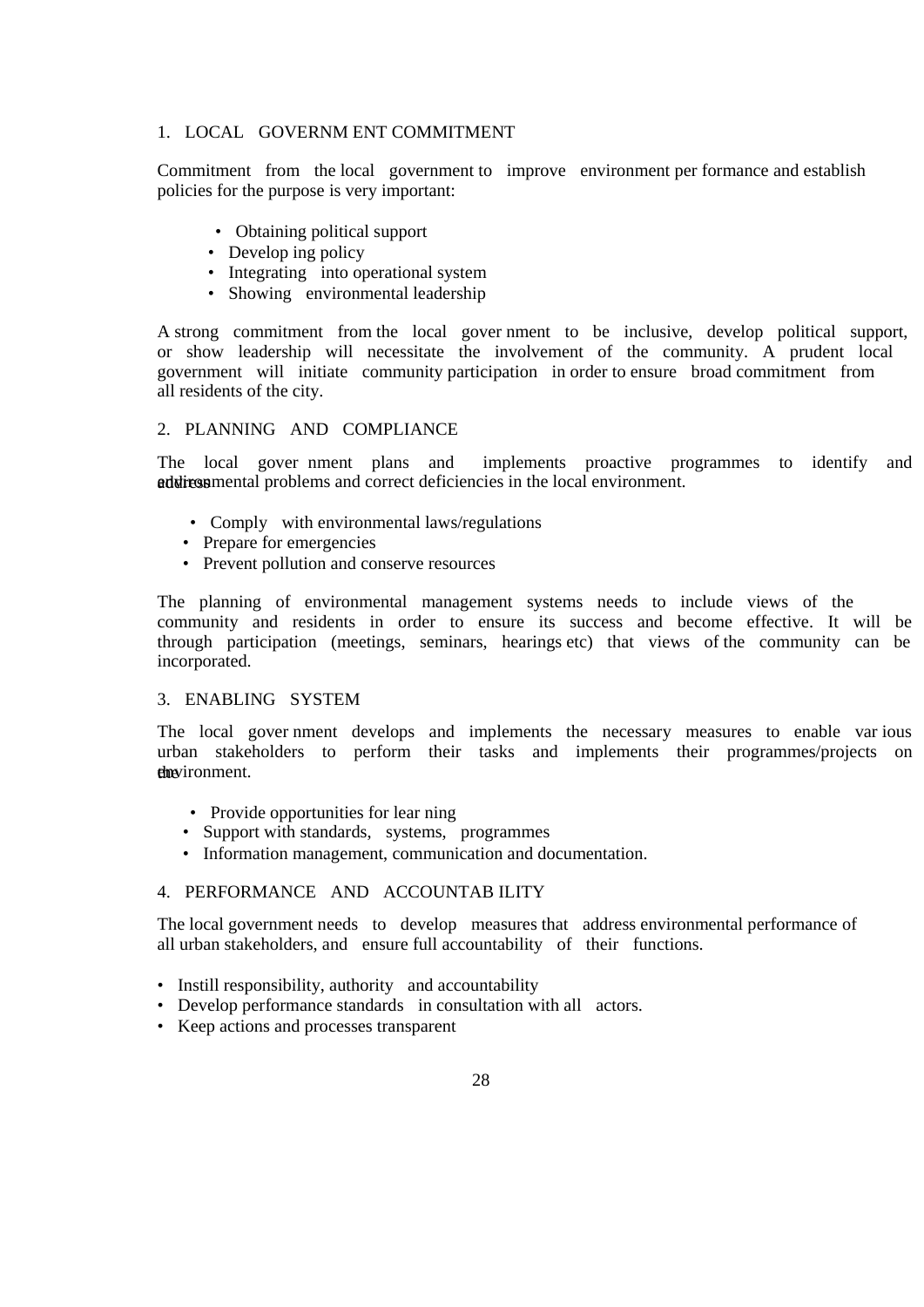It will be essentially through effective community participation that good performance and accountability can be built. A decentralized approach where all actors play their role to achieve overall goals and objectives, works best when effective participation is linked to effective performance and accountability.

#### 5. MEASUREM ENT AND IMPROVEM ENT

The local government develops and implements programmes to assess progress towards meeting its environmental goals and uses it to improve its environmental per formance:

- Develop ing an evaluation programme
- Gather and analyze relevant data
- Compares its perfor mance with other local governments
- Incorporates continuous improvement

Measurement and improvement of environmental measurement processes can be done to established indicators and parameters. But it is third party views particularly coming from the community that will lead to better performance and improvement. This can be generated through good community particip ation.

#### 3.2 STRATEGIC GOALS IN ENVIRONMENTAL MANAGEMENT

- i. Strengthen the capacity of environmental institution at local, national and reg ional levels, particularly in regard to monitoring and enforcement mechanisms.
- ii. Improve environmental management by promoting public participation and involv ing all stakeholders.
- iii. Increase decentralization of responsibility for environmental management and provide sufficient autonomy to carry out roles.
- iv. Arrest and control encouraging environmental problems by tak ing an integrated and holistic approach to environmental challenges.
- v. Increase public awareness of environmental issues and promote changed in attitude and behaviour towards greater sustainability.

#### **4.0 CONCLUSION**

Environmental management, its justification, pr inciples and basic strategic goal have been discussed. Environmental management is a necessity if certain environmental p henomena are to be properly checked.

#### 5.0 SUMMARY

This unit has focused on the needs for environmental management. As various environmental problems are impend ing the surviv al and develop ment of living ionthonents in the is a need to study the various principles of environmental management in order to address these issues through the achievement of the strategic goals.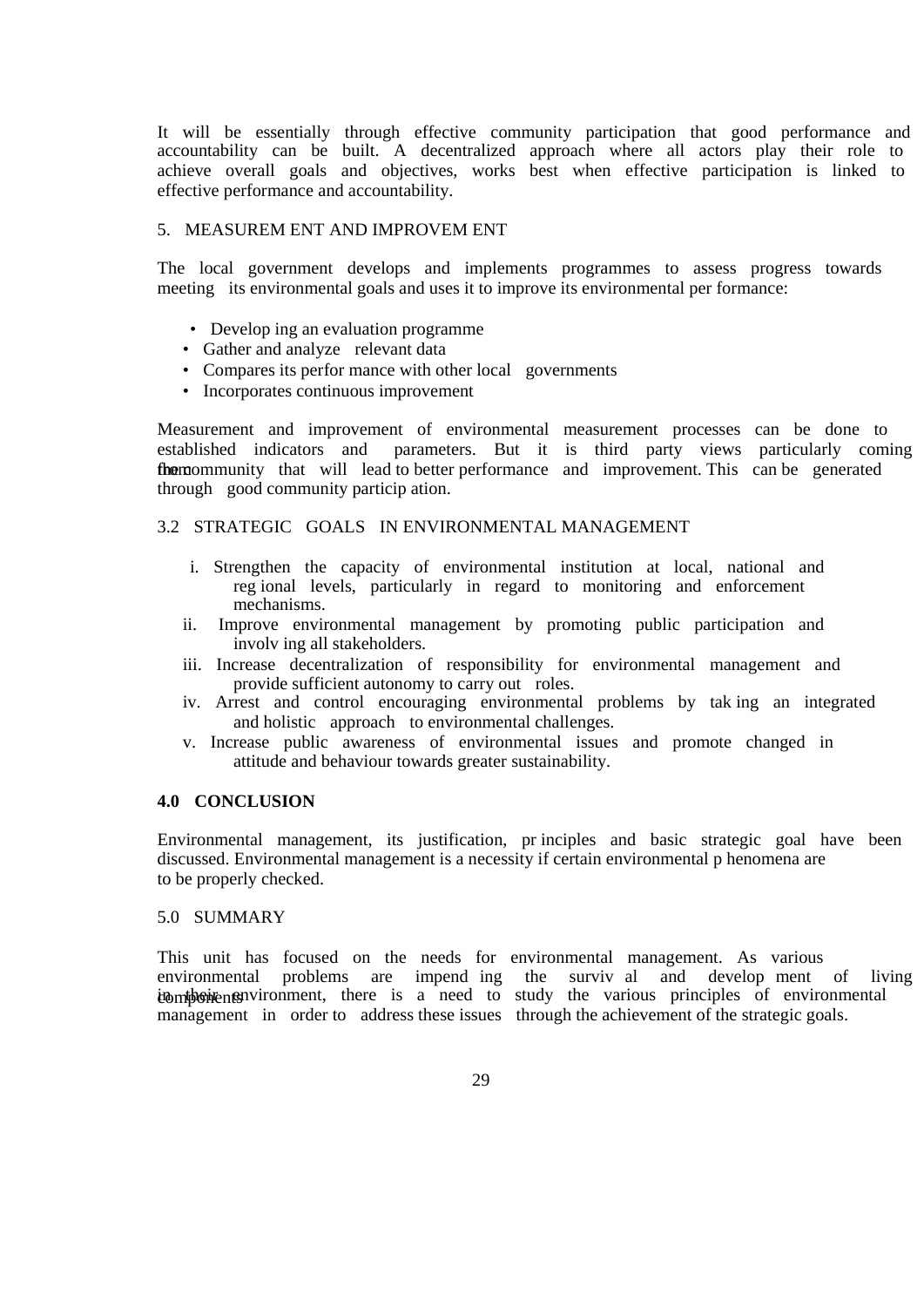## 6.0 TUTOR MARKED ASIGNMENT

- List and explain the various principles of environment management
- Identify the major strategic goals in environmental management.

## 7.0 REFER ENCES AND OTHER RESOURCES

UNDP(1999) Capacity Build ing for Environmental Management: A best practice guide. New York

Onokerhoraye, A. G (1991) Perspectives on Environmental Public Policies in Nigeria, Benin **City**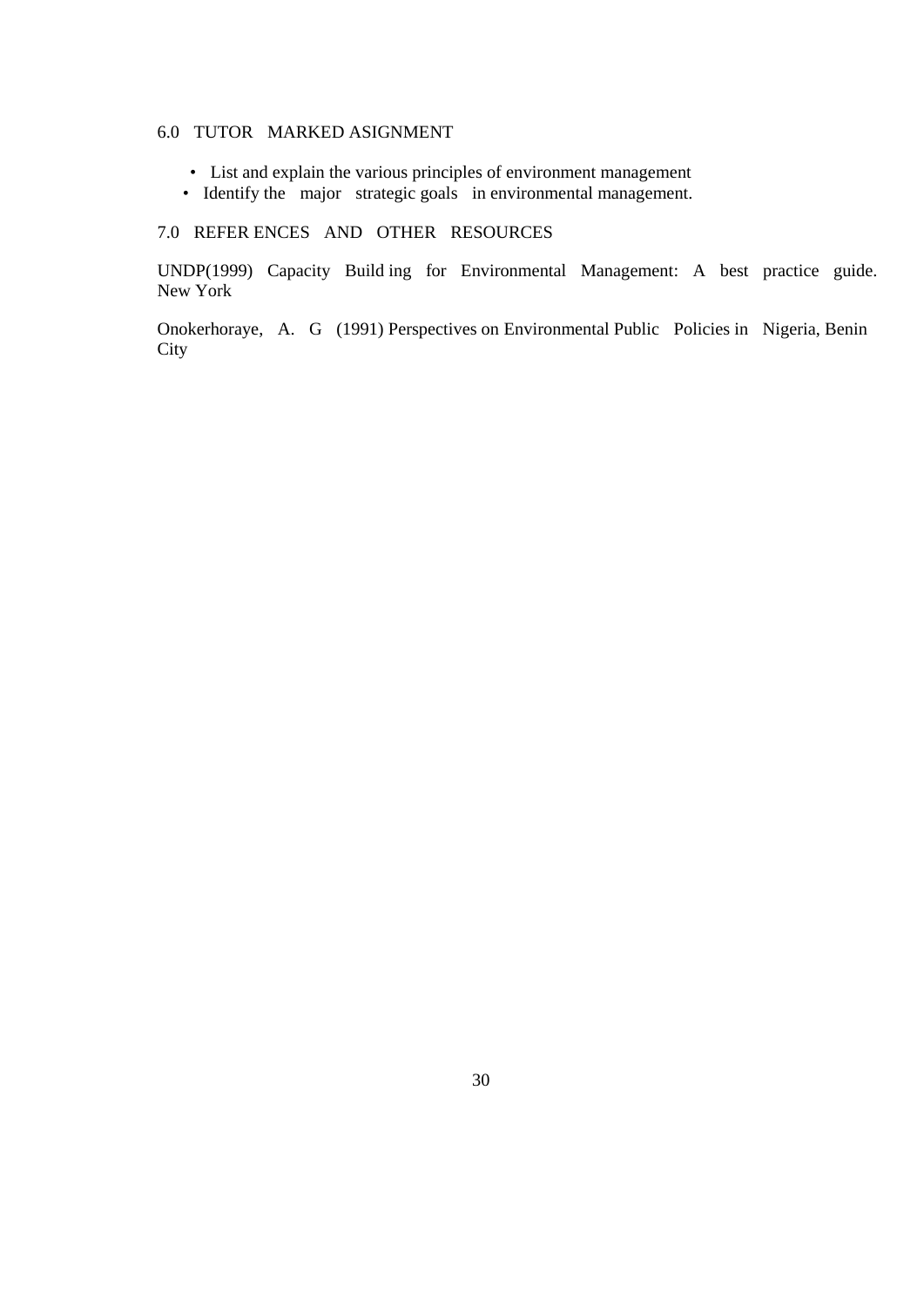## **MODULE THREE: COMMUNITY PART ICIPATION**

## **UNIT 1: THE CONCEPT OF COMMUNITY PARTICIPATION UNIT 2: COMMUNICATION AS A TOOL FOR COMMUNITY PARTICIPATION UNIT 3: COMMUNITY B ASED NATURAL RESOURCE MANAGEM ENT**

## **UNIT 1: THE CONCEPTS OF COMM UNITY PARTICIPATION**

## **1.0 INTRODUC TION**

This unit will help you to acquire the basic und erstand ing of community participation, ite fin ition, components, advantages and disadvantages, and importance in environmental management.

## **2.0 OB JECTIVES**

At the end of this unit you should be able to:

- i. Define community participation
- ii. State the components of community participation
- iii. Enumerate at least 4 advantages and disad vantages of community participation
- iv. Relate the importance of community participation to environmental management

## **3.0 DEFI NITION OF COMMUNITY PARTICIPATION**

Community participation can be loosely defined as the involvement of people in a community in projects to solve their own problems. People can not be forced to particip ate in projects which affect their lives but should be given the opportunity where possible. This is held to be a basic human right and a fundamental principle of democracy. **Conticipation** is especially important in emergency sanitation programmes where people may be unaccustomed to their surroundings and new sanitation facilities.

## **3.1 COMPONENTS OF COMM UNITY PARTICIPATION**

- Needs Assessment expressing opinions about desirable improvement, prioritizing goals and negotiating with agencies.
- Planning formulating objectives, setting goals, criticizing plans
- Mobilizing raising awareness in a community about needs, establish ing or supporting organizational structures within the community.
- Training participation in for mal training management skills.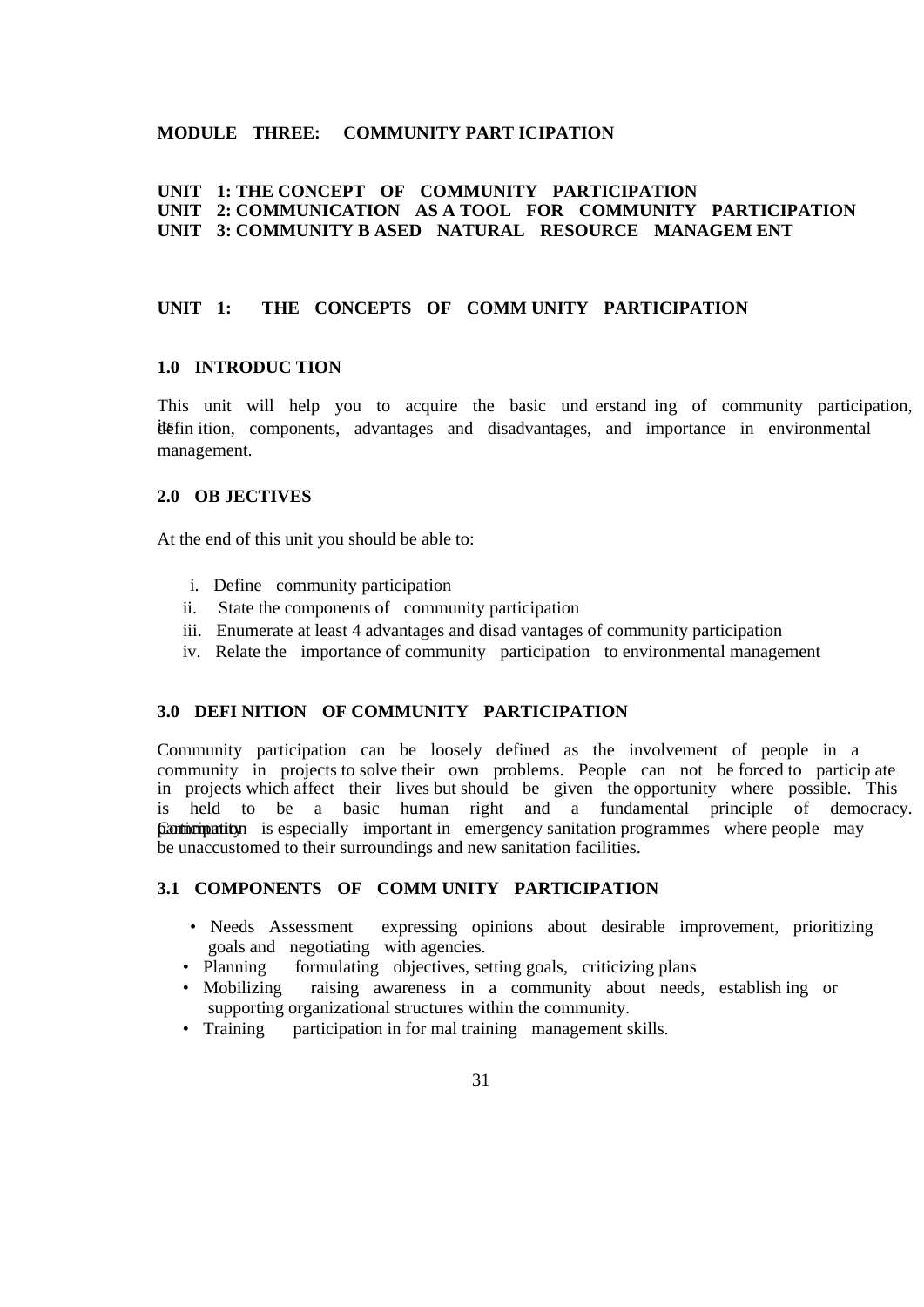- Implement ing engaging in management activities; contributing directly to construction, operation and maintenance with labour and materials; contributing cash towards costs, paying of ser vice or membership fees of community organizations.
- Monit oring and evaluat ion participating in the appraisal of work done, recognizing improvement s that can be made and r edefin ing needs.

Most emergency sanitation programmes tend to be desig ned and executed by the relief agency; however, this does not mean that the community is unable or unwilling to participate in some or all of the activities outlined above.

## **1.2 ADVANTAGES AND DISADVAN TAGES OF COMMUNITY PART ICIPAT ION**

### **ADVANTAGES OF COMMUNITY PARTICI PATION**

The following are some of the main reasons why people are usually willing to participate in humanitar ian programmes:

- Community participation motivate people to work together people feel a sense of community and recognize the benefits of their involvement.
- Social, religious or traditional obligations for mutual help.
- Genuine community participation people see a genuine opportunity to better their own lives and for the community as a whole.
- Remuneration in cash or kind.

There are often strong genuine reasons why people wish to participate in programme. All too often aid workers assume that people will only do anything for remuneration and have genuine concern for their own predicament or that of the community as a whole. This is often the result of the actions of the agency itself, in throwing money or food at **community** without meaningful dialogue or consultation. Remuneration is an acceptable incentive but is usually not the only or even the primar y motivation.

## **DISADVANTAG ES OF COMM UNITY PART ICIPATION**

The following are some of the main reasons why individuals and/or community may be reluctant to take part in community participation.

- An unfair distribution of work or benefits amongst members of the community.
- A highly ind ividualistic society where there is little or no sense of community.
- The feeling that the government or agency should provide the facilities.
- Agency treatment of community members if p eople are treated as being help less they are more likely to act as if they are.

Generally, people are ready and willing to participate; the biggest disincentive to this is probably the attitude and actions of the agency concerned. Treating people with respect, listening to them and learning from them will go a long way toward building a successful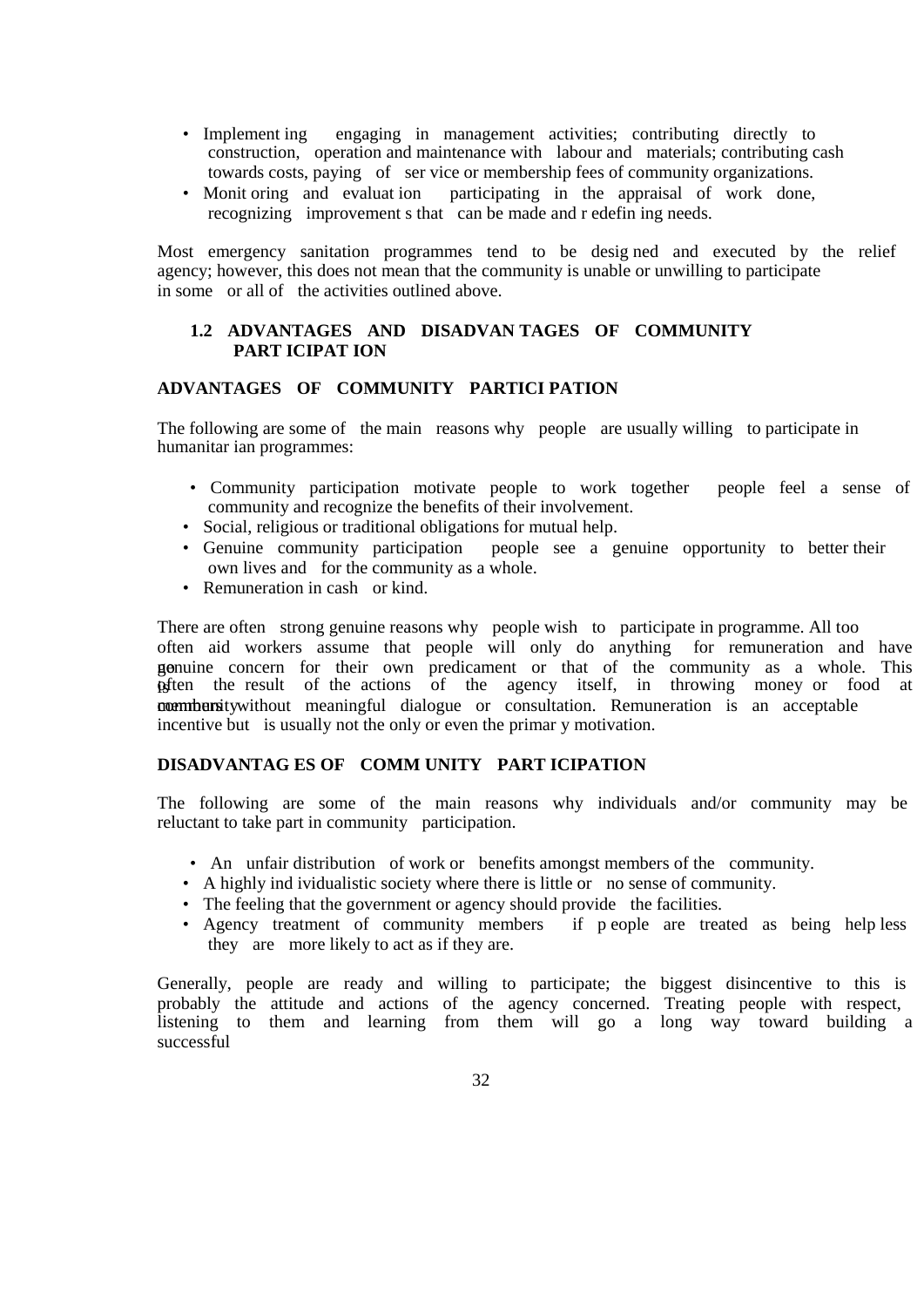programme; it will also save time and resources in the long run and contribute greatly to programme sustainability. Field workers who exp ect member s of the affected community to be grateful for their presence without recognizing and empathizing with them as people may satisfy their own egos but will have little other positive effect.

Community participation can contribute greatly to the effectiveness and efficiency of a programme; the crucial factor in its success is the attitude of agency staff in the field. If  $\frac{1}{2}$   $\frac{1}{2}$  such treat people with respect or are seen to favour particular ind ividuals or group within a community, this can have a highly destructive effect on participation. For this reason it is in portant to identify key representatives and groups within the affected population ear ly.

## **3.3 IMPORTANCE OF COMMUNITY PARTICIPATION**

There are five principles that illustrate the importance of community participation.

- 1. Choices and preferences on quality of life and lifestyle are made at the community, household and individual levels. These choices and preferences have a direct impact on the local environment, as well as long term indirect improvements for beyond the physical boundar ies of the community.
- 2. It is important to maintain subsidiar y of decision making; local daily decisions need to be taken at the local and community levels. Daily decisions at the indiv idual and community help in maintaining the scale of decisions and ensures that commitment is built at the appropriate level.
- 3. Community p articipation calls for clear commitment and involvement of all members of a community in various joint activities. Focusing on d ifferent aspects of the local environment will provide rallying point that can build commitment and involvement from the community
- 4. Community particip ation pools resources and diverse skills and working strategies from within the community. Pooling resources and d iverse skills particularly enables a comp lex issue such as management of the local environment.
- 5. Checking and corrective action through monitoring/evaluation can be done by and for the community itself. Ensuring that the environment is healthy and that views of the community are included in the management processes is critical community p articipation enables and facilitates the process of environmental monitoring.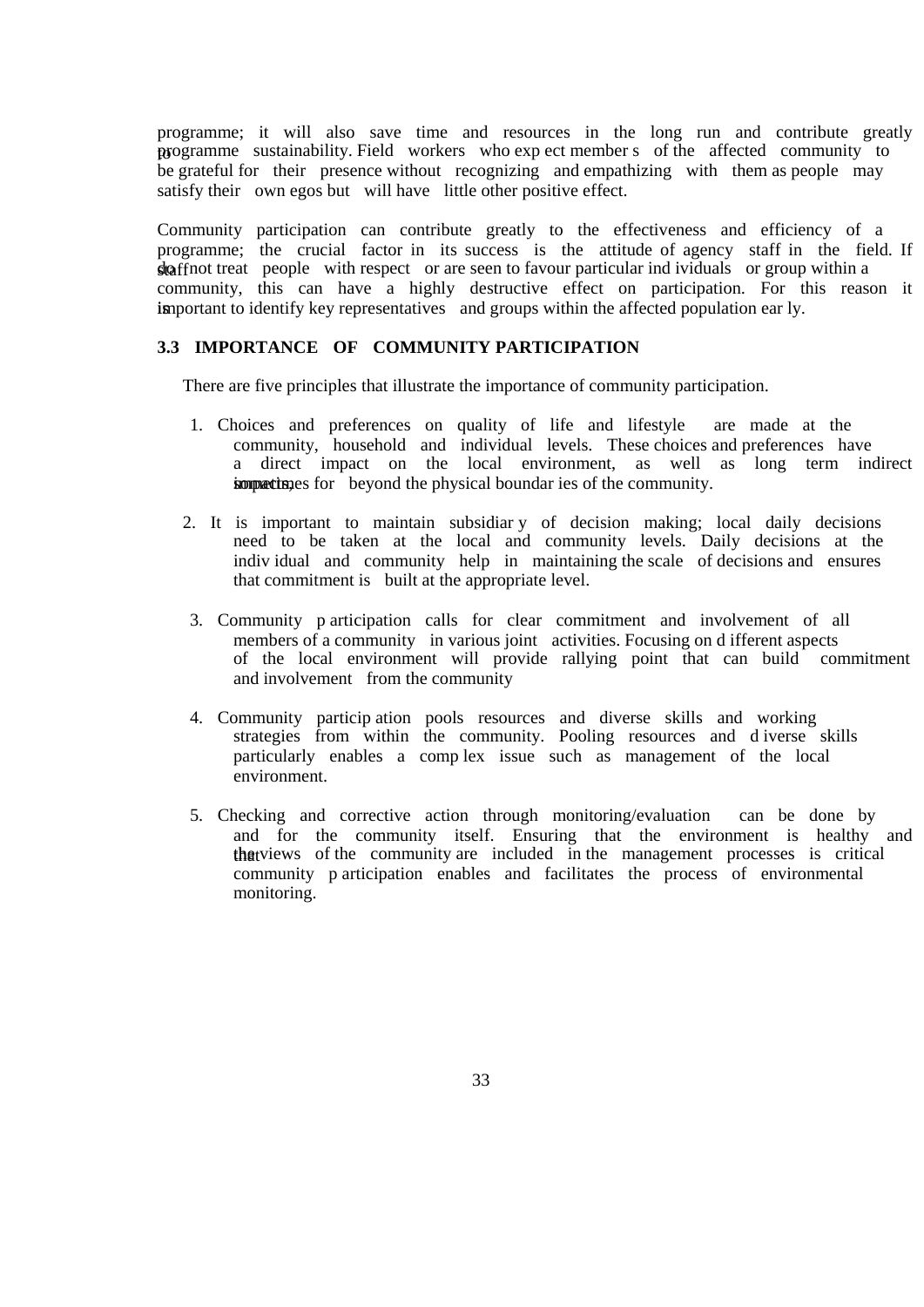#### **4.0 CONCLUSION**

Relationship between community participation and environmental management has been stressed. You must realized that community participation should be an integral part of a viable and appropriate planning and management of your environment.

## **5.0 SUMMARY**

This unit had discussed the general concept of community participation. It focused on the fin ition of community participation, the components of community participation, its advantages and disadvantages and as well as its importance to environmental manag ement.

## **6.0 TUTOR MARKED ASIGNMENTS**

- i. Define Community Participation
- ii. List the components of community participation
- iii. Explain any 4 components of community participation
- iv. Enumerate 4 advantages and d isadvantages of community participation
- v. State any 4 importance of community participation and relate these four to environmental management

## **7.0 REFER ENCES**

Simanowitz, A (1997) Community Participation/Community-Driven Paper presented at the 23rd WEDC Conference with theme Water Sanitation for All: partnerships and Innovations. Durban

Reid, J.N. (2000). How People Power Brings Substantial Benefits to Communities, RISDADevelopment Office, Office of Community Develop ment, Washington, DC, USA.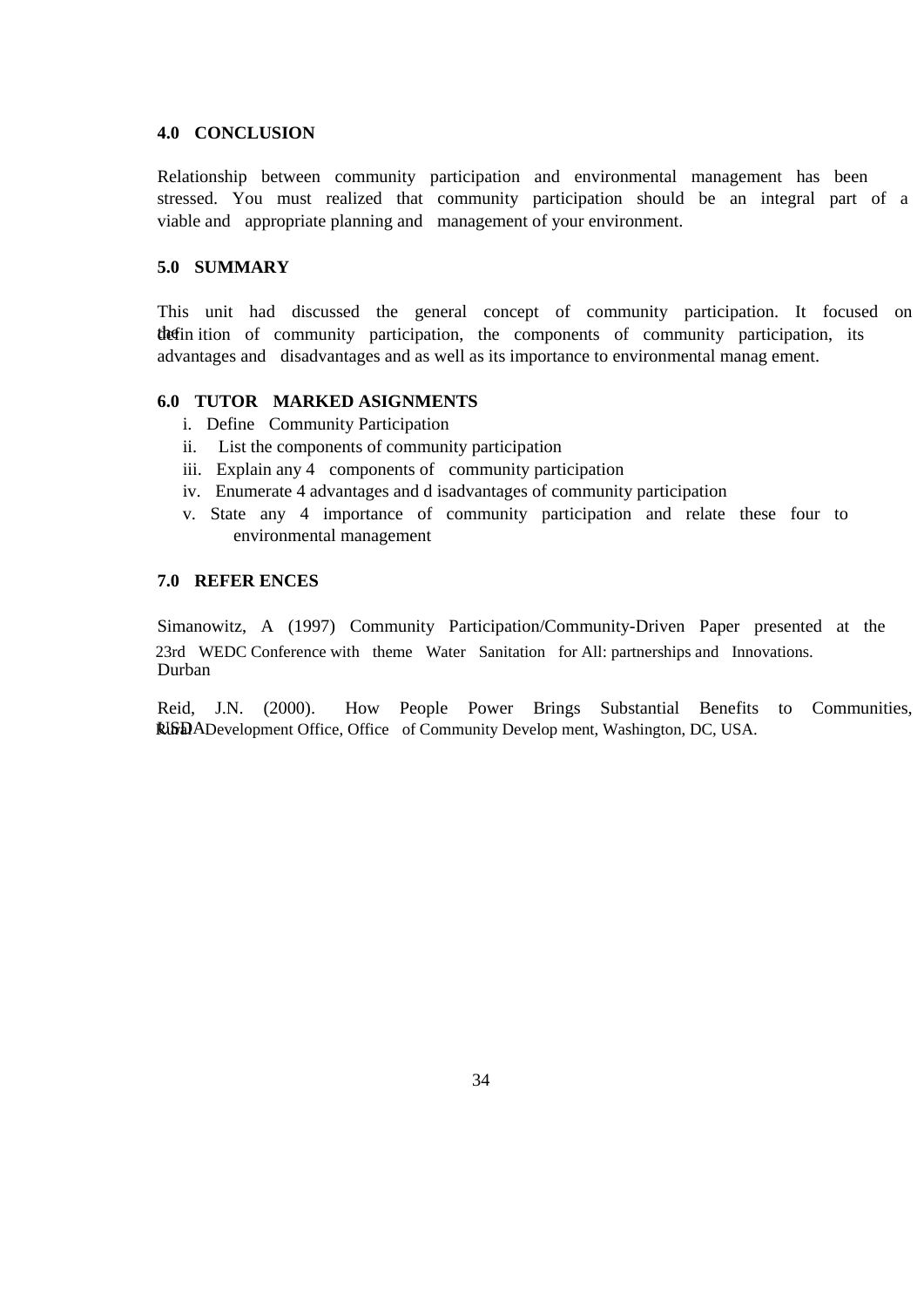#### **MODULE THREE**

#### **UNIT 2: COMMUNICATION AS A TOOL FOR COMMUNITY PARTICIPATION**

#### **1.0 INTRODUC TION**

This unit will deal with the concept of Community Based Natural Resource **Management.** The state when to acquire the basic understanding of community based natural resource ment, Participatory planning and management and co- management in environment in the perspective of community participation.

## **2.0 OB JECTIVES**

At the end of this unit you should be able to:

- i. Define communication
- ii. Mention the importance of communication in community participation
- iii. State the various roles of communication in community participation.

## **3.0 DEFI NITION OF COMMUNICATION**

Communication has a variety of definitions, however, there are key words common to these definitions such as, it is a process, transfer or flow of idea/information, channel of transfer, defin itions such as, it is a process, transfer or flow of sender and receiver and feedback.

The communication process therefore focuses on the;

- (i) sender of the infor mation
- (ii) medium of transmission of the message
- (iii) receiver and
- (iv) feed back from the receiver.

Egunyomi (2000) added that, Communication is often conceived as the transmission of infor mation. It means the inter-change of ideas, feelings, thoughts or experiences to pelopple. People need to know what? Why? When? Who? and Where? of the place they function. Egunyomi (2000) was also convinced that communication should be continuous and can also serve several other functions such as;

- transmission of information and k nowledge among people to ensure cooperation.
- Motivates and d irects people to do things they may ordinarily not want to do.
- Moulds attitudes that will enhance positive behaviour s.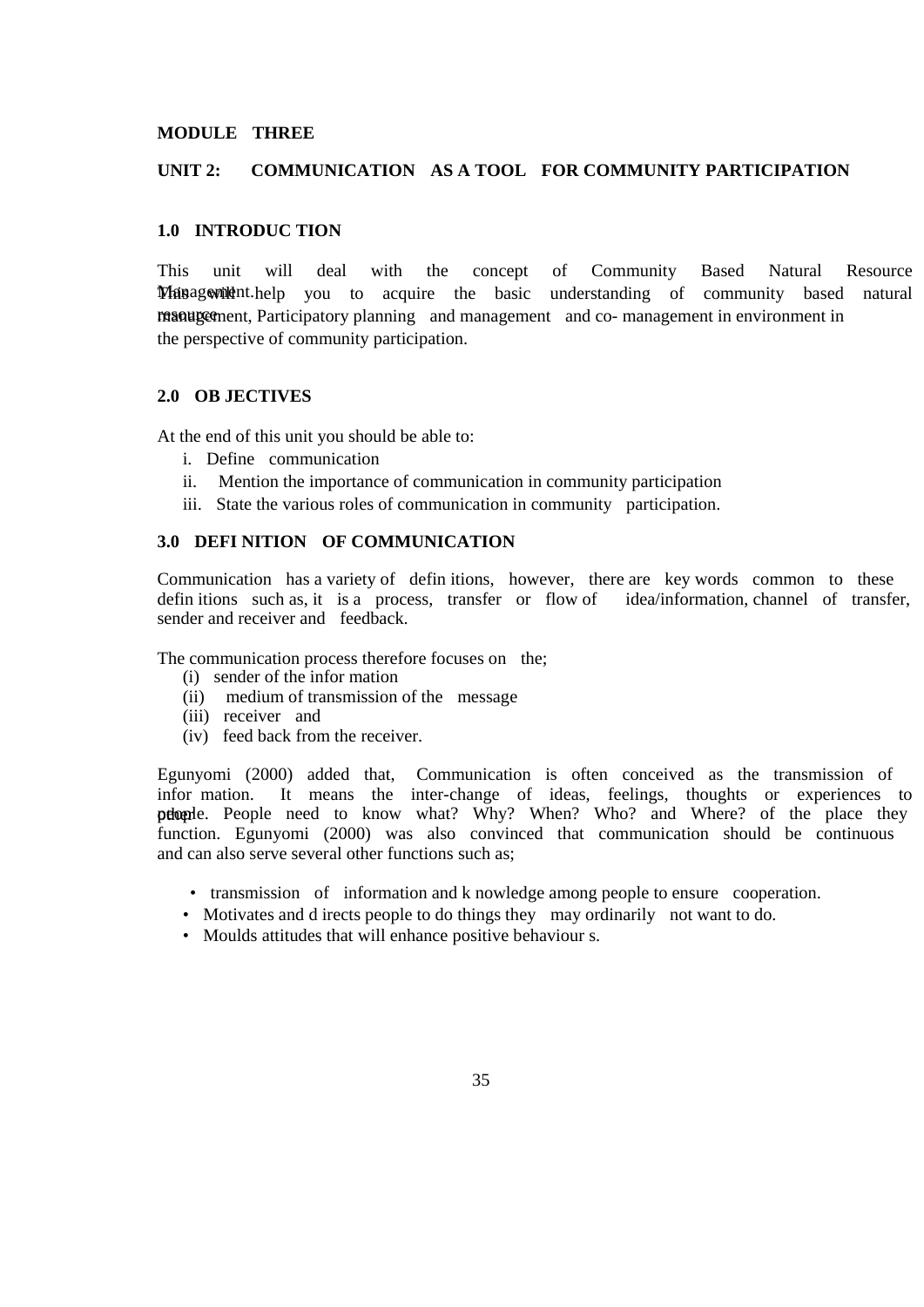## **IMPORTANCE OF COMMUNICATION**

Communication is a tool for connecting peop le in an organization or community in order to the ve a common goal.

#### 1.1 PURPOSE OF COMMUNICATION

The primary purpose of communication is to effect a change by influencing action, whether positively or negatively. Communication is important for the internal functioning of an organization or community because of its role in harnessing the synergies to function **Well**munication is needed.

- To lead, direct, motivate and create a climate in which peop le want to contribute.
- To coordinate perfor mance
- To bring together both human and material resource in a most effective and efficient manner.

#### 1.2 ROLE OF COMMUNICATION IN COMMUNITY PARTICIPATION

To maintain a good social working relationship with the people of a project community or programmes meant for the improvement of their livelihoods, effective and efficient communications is ver y essential.

Communication for community participation has transcend more information exchange. It is an uncond itional tool for educating and sensitizing the people with the hope of arousing their interest, cooperation and support.

### 1.3 PROCESS OF COMMUNICATION IN COMMUNITY PARTICIPATION

- 1. For a successful communication process in community participation, the nature of the message must be factored in, the acceptance of the message by the recipients is greatly determined by the social, economic, and cultural compatibility with them
- 2. The language, channel or medium of communication adopted must be suitable to the recipient of the message. It must also embrace the indigenous method of communication of the people

Moemeka (1990) posited that, Any communication message which completely ignores the values that under line the context in which the people communicate cannot produce the attribute and behavioural changes necessary for community development .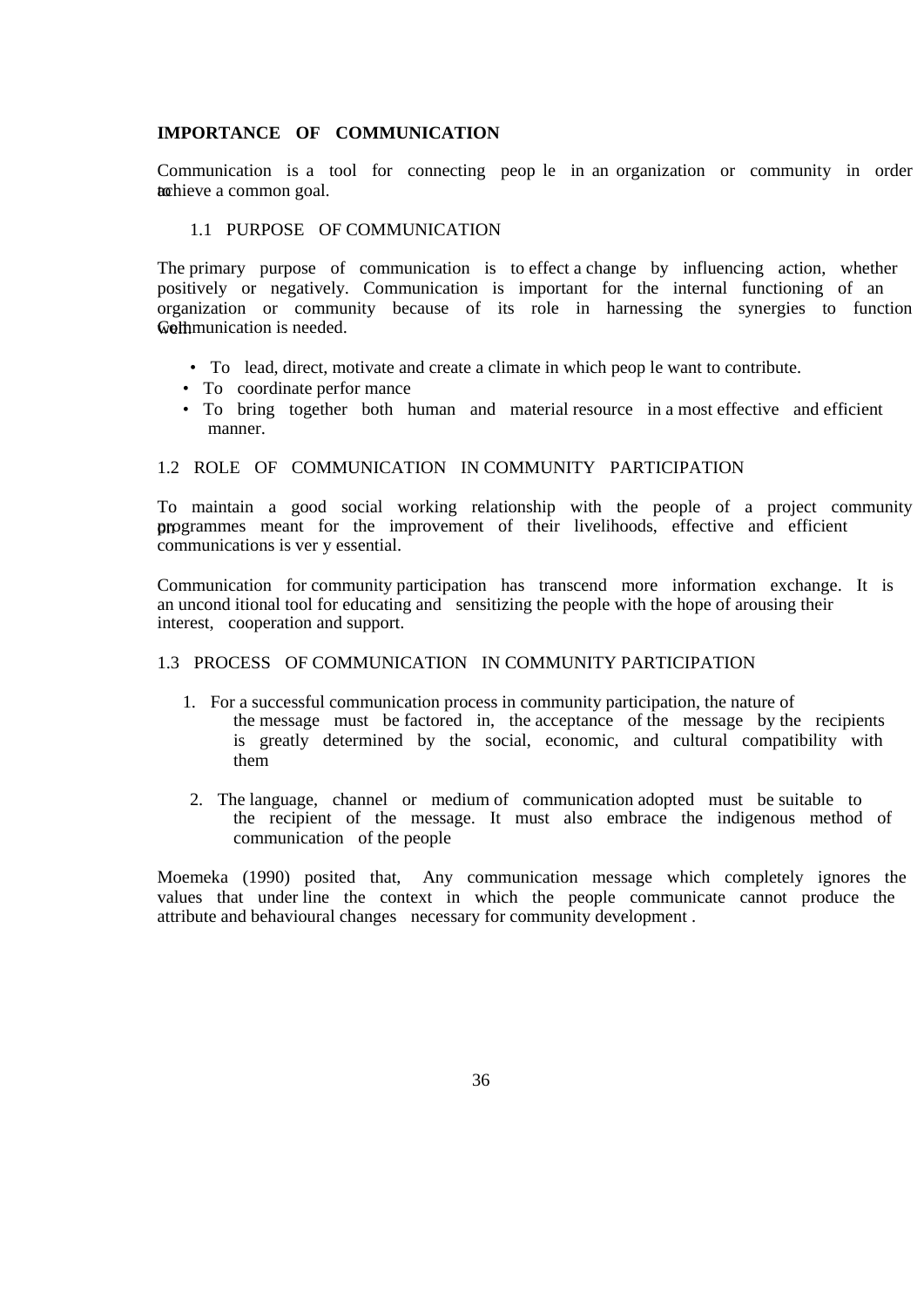#### **4.0 CONCLUSION**

The role of communication in community participation has been emphasized. You must have realized that effective communication among groups can lead to the achievement of a common goal.

## **5.0 SUMMARY**

This unit had d iscussed the general concept of communication in community participation. It focused on the defin ition of communication, the purpose and importance of communication and its role in community participation and how it effect the achievement of common goal in environmental management.

## **6.0 TUTOR MARKED ASIGNMENT**

- i. Define communication
- ii. Enumerate 5 importance of communication
- iii. Discuss the processes of communication
- iv. Identify the roles of communication in community participation.

## **7.0 REFER ENCES**

٦

Egunyomi, D (2000) Contemporary Issues in Organisation and ad ministration. Holand Publishers, Ibadan

Moemeka, A (1990) The Mass media Communication and Rural Dwellers: Towards the effectiveness of Development Messages, cited in Oso and Adebayo (Eds) Communication and Rural Develop ment in Nigeria. Millennium investment Ltd, Lagos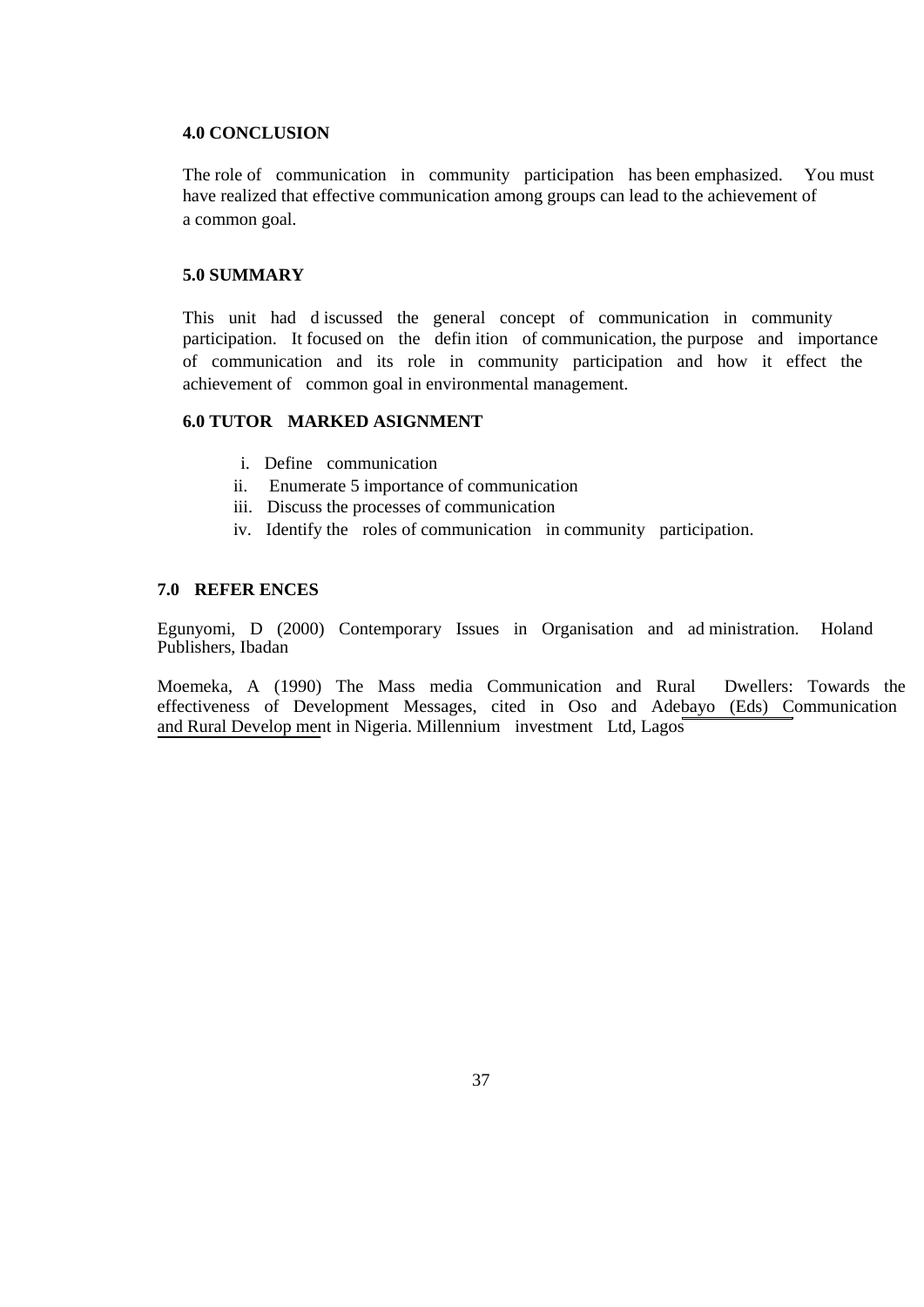## **UNIT 3: COMMUNITY BASED NATURAL RESOURCE MANAGEM ENT**

#### **1.0 INTRODUC TION**

This unit will focus on Community Based Natural Resources Management (CBNRM) as development strategy in environment management (Resource Conservation and Good Governance)

## **2.0 OB JECTIVES**

At the end of this unit you are expected to know:

- i. The basic concept of community based natural resource management
- ii. Define co-management and relate it to environmental management
- iii. Identify particip atory planning and management in environmental management.

## 3.0 COMMUNITY BASED NATURAL RESOURCES MANAGEMENT

## **3.1 CONCEPT OF CBRNM**

The concept of CBRNM is related to a variety of terms, includ ing participatory, community, community based, collaborative, joint and popular natural resource management. These concepts are often used interchangeably, but may also be used with the intention to emp hasize specific characteristics of related approaches. Thus, the concept of CBNRM tends to be associated with approaches where the focal unit for joint natural resource management is the local community. Sometimes, it has also been applied to desig nate approaches where communities play a central but not exclusive role in natural resource management (Rotha et al, 2005).

In practice, CBRNM is mostly about ways in which the state can share r ights and responsibilities regarding natural resources with local communities. At one end of the scale is community participation in protecting, for instance, a national park, without actually involv ing them in park management. At the other end of the scale is a comp lete handover of ownership of land and natural resources from the state to communities. Between these extremes are joint management models, where representatives of the state, acting within the terms of negotiated contracts, manage a state-owned natural resources (for example a lake or forest reserve) together with one or several communities.

## **3.2 PART ICIPATORY PLANNING AND MANAGEMENT**

#### **3.3 CO-MANAGEMENT**

Co-Management (CM) of natural resources is used to describe a partnership by which two or more relevant social actors collectively negotiate, agree upon, guarantee and implement a fair share of management functions, benefit and responsibilities for a particular territory, area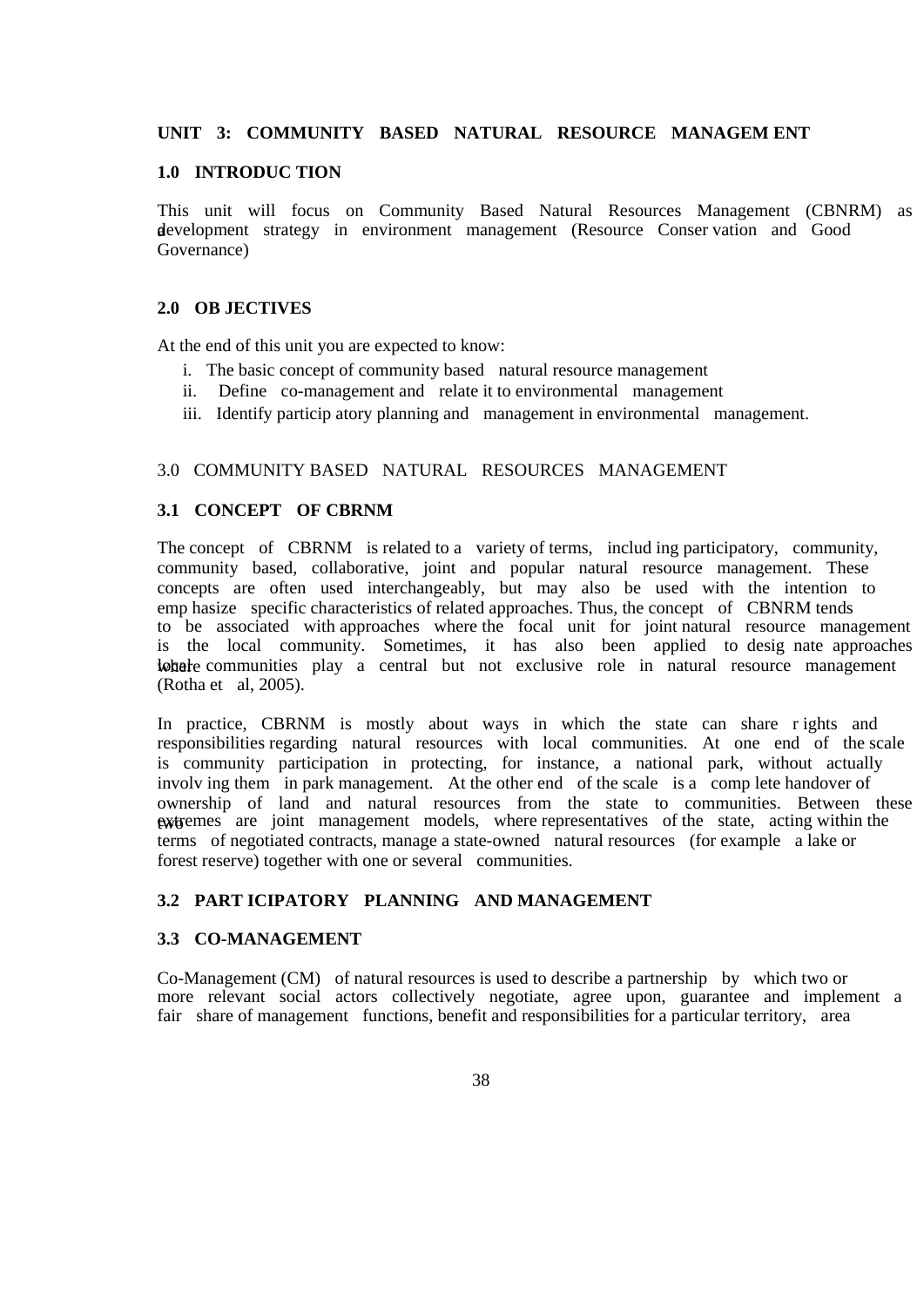or set of natural resources. The advantage of this d efinition is that it covers different ways in which the planning and implementing authority over natural resources can be shared among various types of social actors, thus refrain ing from any a prior i indication of which model is the most appropriate.

#### **4.0 CONCLUSION**

The concept of community based natural resource management and how it relates to environmental management, participatory p lanning and management and co- management has been enumerated. You must have realized therefore that the involvement of the community in resource/environmental management would help in the achievement of common goal in sustainability.

## **5.0 SUMMARY**

This unit had d iscussed the general concept of community based natural resource management. It focused on the involvement of communities in natural resource management through participatory p lanning and management and indicated how co-management can effectively enhance environmental management.

## **6.0 TUTOR MARKED ASSIGNMENT**

- i. Explain community based natural resource management
- ii. Define co-management
- iii. Discuss how participatory planning and management can aid better environmental management.

## **7.0 REFER ENCES**

Ministr y of Foreign affairs of Denmark (2007) Community Based Resource Management. Technical Notes 2007 Danid a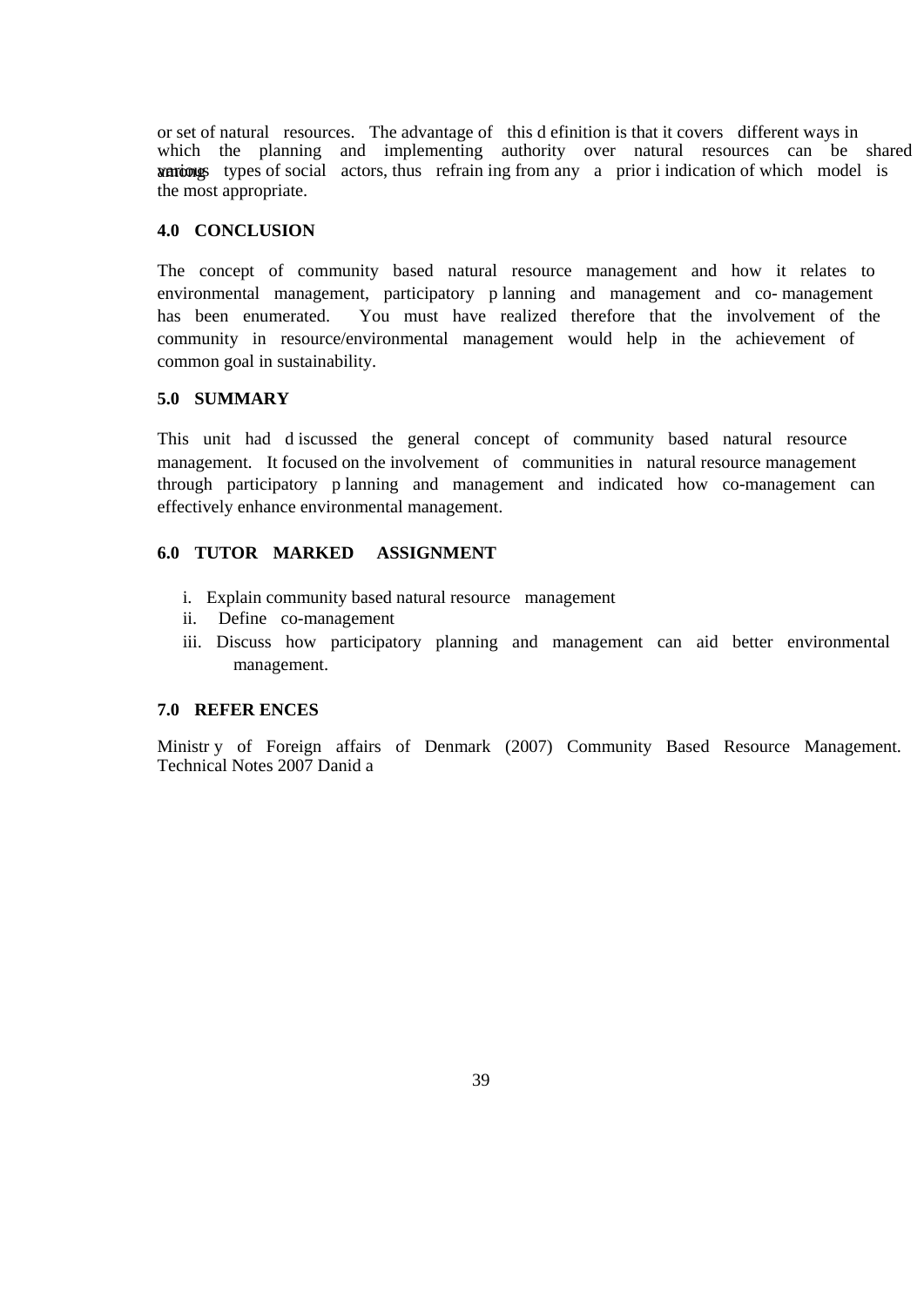## **MODULE FOUR: TECHNIQUES OF PARTICIPATION APPRIAISAL**

UNIT 1: MODE AND TECHNIQUES OF PARTICIPATION I UNIT 2: MODE AND TECHNIQUES OF PARTICIPATION 2 UNIT3: CONSTRAINTS TO PARTICIPATION IN ENVIRONMENTAL MANAGEMENT

## **MODULE FOUR**

## **UNIT 1: MODE AND TECHNIQUES OF PARTICIPATION**

## **1.0 INTRODUC TION**

In this unit, you will learn about the Participatory Rural Appriaisal (PRA) which is one of the techniques employed by Non Governmental Organization particular ly in mobilizing communities for development projects.

### **2.0 OB JECTIVES**

At the end of this unit, you should be able to

- Define participatory rural appraisal (PRA)
- Understand and explain the various PRA activities.

## **3.0 PART ICIPATORY RURAL APPRA ISAL (PRA)**

Participatory Rural Appraisal (P RA) is an approach used by non-governmental organizations (NGOs/CBOs) and other agencies involved in international develop ment. The approach aims to incorporate the knowledge and opinions of rural people in the planning and management projects and programmes that have direct impact on the environment.

#### 3.1 PRA ACTIVITIES

#### 3.1.1 PART ICIPATORY MAPPING

This involve the use of transect walks, Social Maps, Resource Maps and Venn Diagram identify and show the location of resources and facilities, group interactions, location of resources and inter-relationships.

## 3.1.2 RANK ING EXERCISE

This is the use of Problem and Preference rank ing s to understand the problems of each group and their preferences on a subject matter. They involved pair-wise rank ing, direct making and wealth ranking.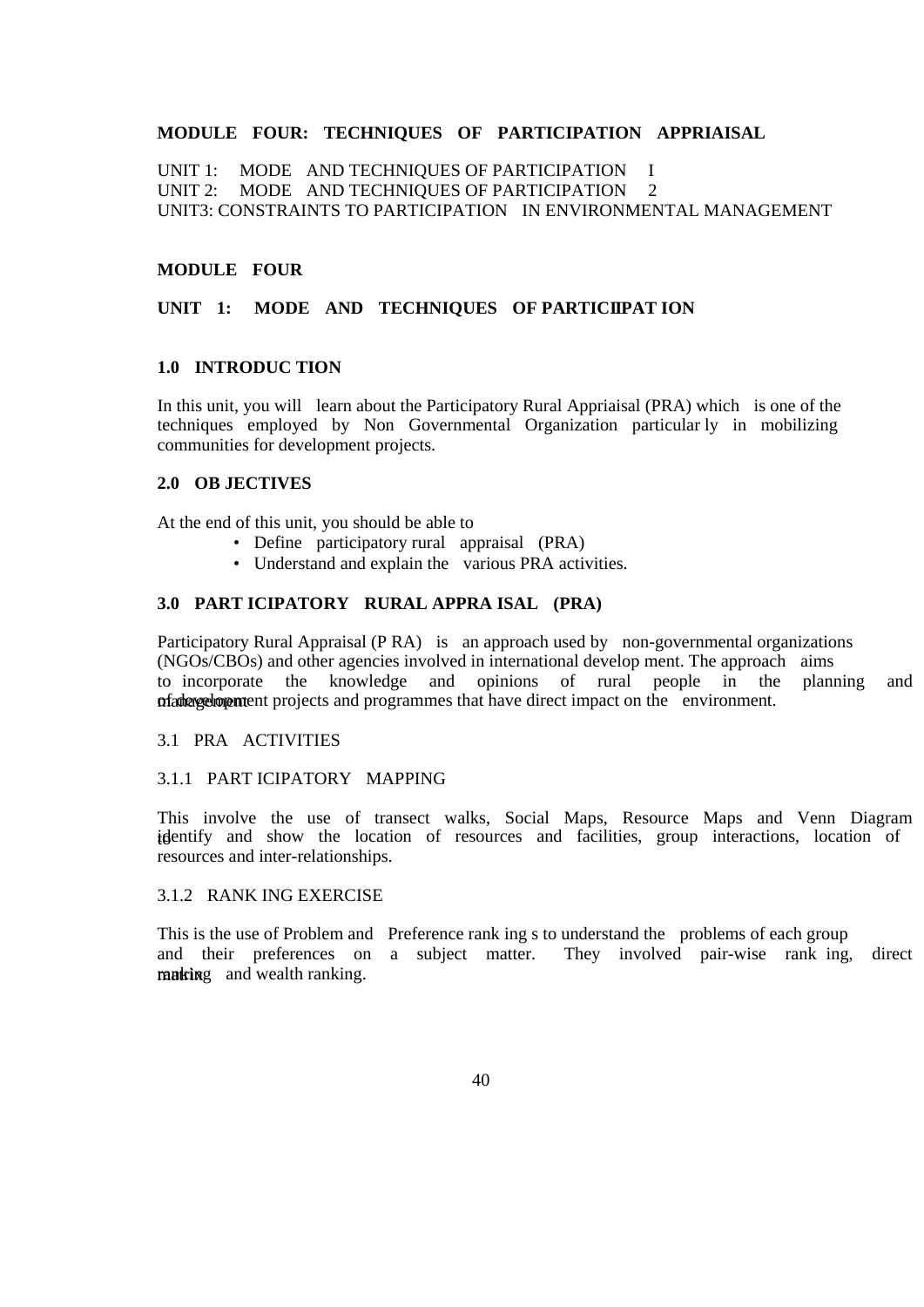#### 3.1.3 TREND ANALYSIS

This time- line analysis br ings out information for example on the status of a watershed its and usage over time. It also brings out information on the prevailing livelihood patterns within the same time frame. Seasonal Calendar s and daily Activities Chart can beed in this regard.

### 3.1.4 CONSOLIDAT ION AND ANALYSIS

Problem Tree and Strength, Weaknesses, Opportunities and Threat (SWOT) Analysis can be used as a tool to understand the problems as perceived by the various stakeholders, k nowing the existing land use, soil, land and water management approaches especially their weaknesses, what could be improved for sustainable management and issues militating against these.

## 3.1.5 STAKEHOLDERS ANALYSIS

This holistic PRA tool can be used to gain an understand ing of a study area by means ingled the various interests of the identified stakeholders in managing the watershed furovision of requisite services. Most importantly, this tools assisted in identifying conflicts, reasons for such, its effect on resource use and strategies for mitigation and/or reduction.

#### 3.1.6 DIRECT OBSERVATION

This is an obtrusive measure to visually observe the present activities (far ming practices, liv ing patterns etc) being carried out that affects watershed management. People s behaviour would also be observed. This survey method helped as a cross-check of people s responses to questions and comp lement data generated from the various interviews.

#### **4.0 CONCLUSION**

The meaning of PRA and how it is used in mobilizing communities for developmental problems have been discussed. You now know that PRA incorporates the indigenous knowledge and op inion of the target communities into the design and management of community based projects.

#### **5.0 SUMMARY**

This unit has focused on the mode and technique of participation especially the participatory rural appraisal (PRA) and its various activities. PRA is particular ly used by non governmental organizations and other agencies engaged in international development. I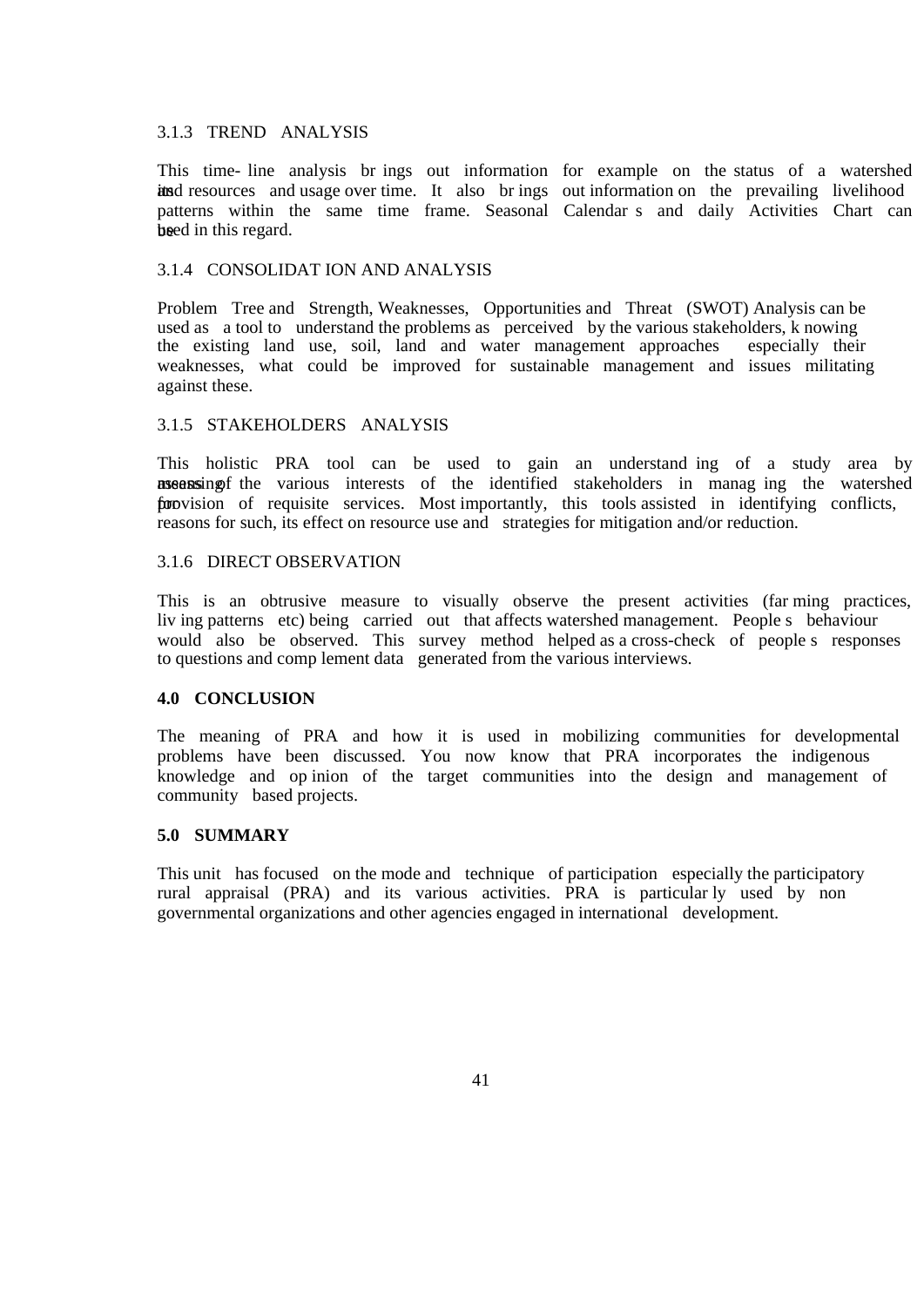## **6.0 TUTOR MARKED ASIGNMENT**

- 1. What do you understand by participatory rural appraisal (PRA)
- 2. Explain the different PRA activities

## **7.0 REFER ENCES**

Mashi, S. A (2007) Research Methodolog y. GEO 705 Course Monograph, Department of Geography, University of Abuja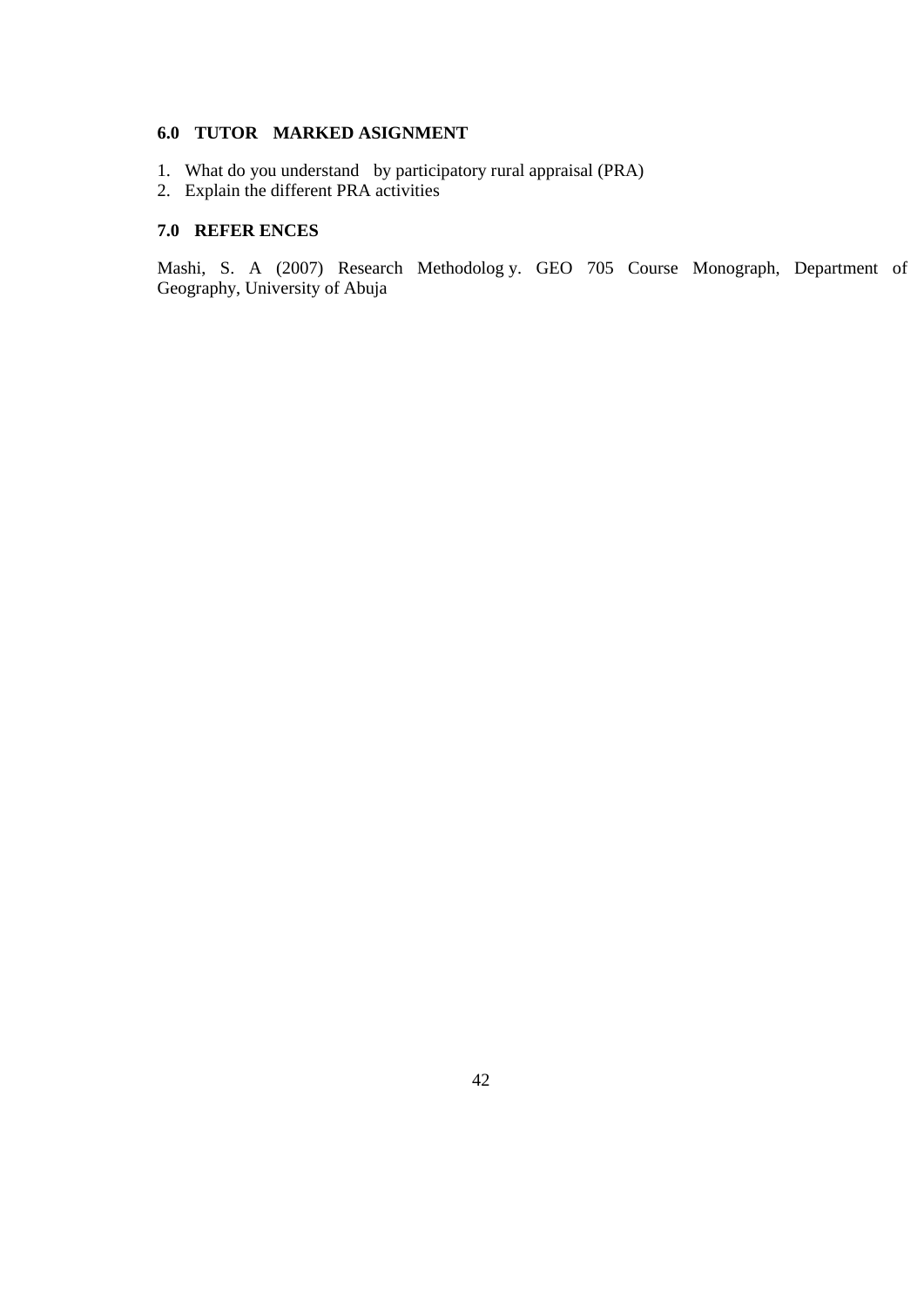## **UNIT 2: MODE AND TECHNIQUES OF PARTICIPATION II**

#### **1.0 INTRODUC TION**

Another technique of participation Rapid Rural Appraisal (RRA) is the focus of this Whit will learn about the genesis, defin ition and advantages of the RRA.

#### **2.0 OB JECTIVES**

At the end of this unit, you are expected to have understood

- The genesis of the RRA
- Definition and techniques of the RRA
- The advantages of RRA

#### 3.0 RAPID RURA L APPRAISAL (RRA)

Rapid Rural Appraisal (RRA) methodology owes much of its early develop ment to Farming Systems Research and Extension as promoted by the Consultative Group on International Agricultural Research Centers (CGIAR), RRA was developed in response to the disadvantages of more traditional research methods, including: the time taken to produce results, the high cost of formal surveys and the low levels of data reliability due to nompling errors. McCracken et al (1988) defined RRA as an approach for conducting actionoriented research in develop ing countries.

## **3.1 DEFI NITION OF RRA**

Unfortunately, there is no general accepted definition of Rapid Rural Appraisal (RRA), RRA is more commonly described as a systematic but semi- structured activity out in the field by a multidisciplinary team and is designed to obtain new information and to formulate new hypotheses about rural life.

The techniques of RRA include:

- Interview and question design techniques for individuals, household and key infor mant interviews
- Methods of cross-checking information from differ ent sources
- Sampling techniques that can be adapted to a particular objective
- Methods of obtaining quantitative data in a short time frame
- Group interview techniques, including focus-group interviewing
- Methods of direct observation as site level, and
- Use of secondary data sources.

## **3.2 RRA ACTIVITIES/ADVANTAGES**

RRA is a set of techniques that can be applied as a preliminary stage when embarking for of armers. The technique essentially involves an informal, rap id, exploratory study of a specified geographical area desig ned to establish an understanding of local geographic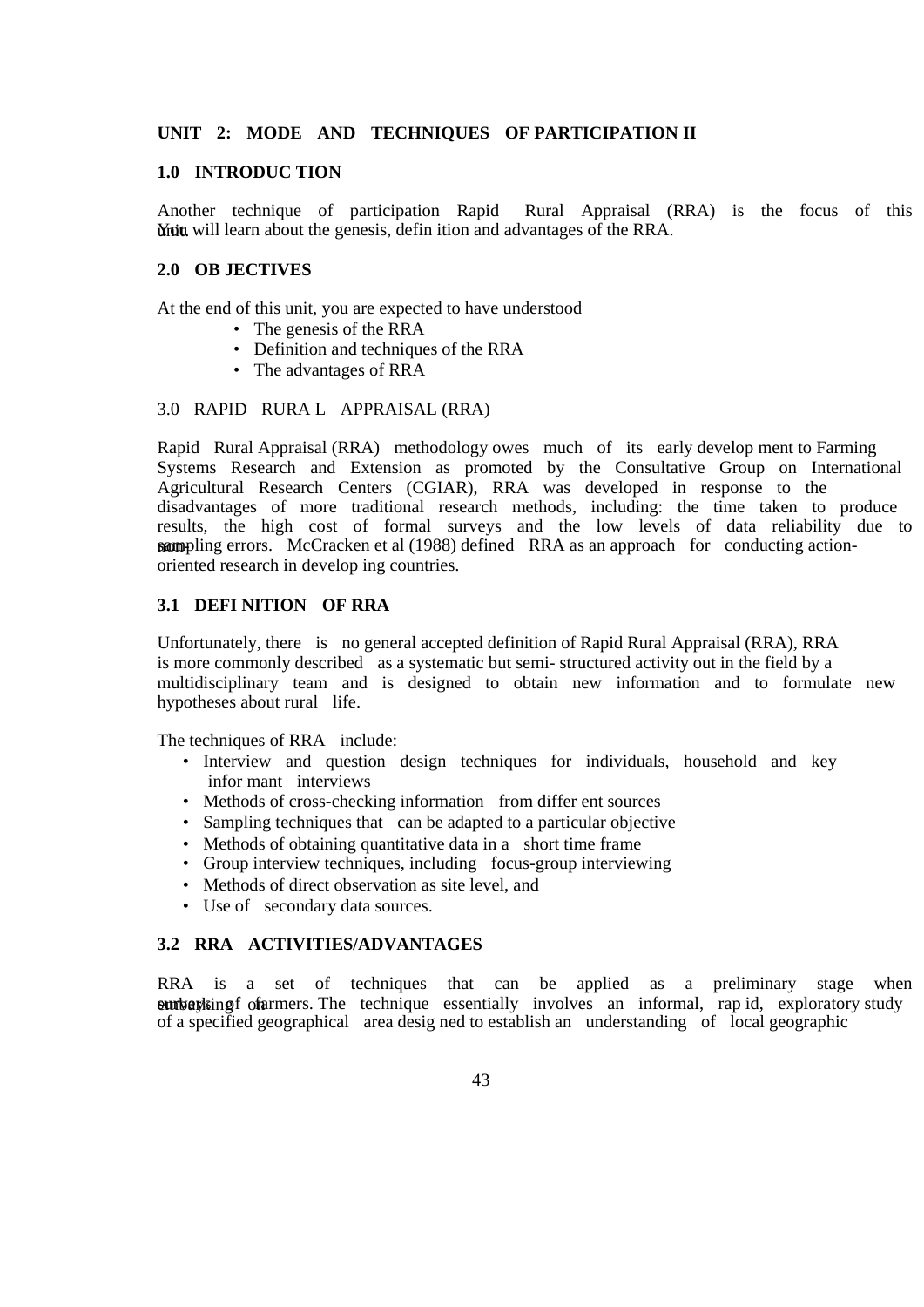cond itions, problems and characteristics. They can provide basic information on the feasib ility of beginning a survey project in an area, particularly when one is intending **survey** an area about which little is known.

With RRA the researcher acts like an explorer, making a brief survey of the horizon beforeing into the depths of the research from which the wider view is no longer possible. If the researcher observes keenly at the start, the reminder of the survey process stands a better chance of success and time will not be wasted.

Without RRA a researcher may find himself surveying the wrong area, collecting the wrong type of information, ask ing the wrong people, and precious time and funds can be lost backtracking.

The appraisal can produce, at a minimum cost, a rich description of life in the **farming** commit and an understanding of local Geographic characteristics that will be invaluable in ensuring that the right areas and people are surveyed and that appropriate questions asked

#### **4.0 CONCLUSION**

The RRA owes its development to Farming Systems Research and Extension of the Consultative group in International Agricultural Research Centres (CGIAR) and it was developed in response to the disad vantages of more traditional research methods. RRA defined as a systematic but semi-structured activity designed to obtain new information and formulate new hypothesis about rural life

RRA can be applied as a preliminar y stage when embarking on survey of farmers to provide basic data on feasibility of project. Finally, with RRA the researcher acts like an exp lorer but without it a researcher may survey the wrong area.

#### **5.0 SUMMARY**

This unit has as its focus; the RRA which is a technique used essentially in the rural areas to obtain new infor mation and formulate new hypothesis about rural life. The unit also exp lain how the technique can be useful in ensuring that the rig ht area and people are surveyed and a sked the right questions in a develop ment oriented exercise.

## **6.0 TUTOR MARKED ASIGNMENT**

- What is Rapid Rural Appraisal (RRA)
- Highlig ht the techniques of RRA
- Enumerate the advantages of RRA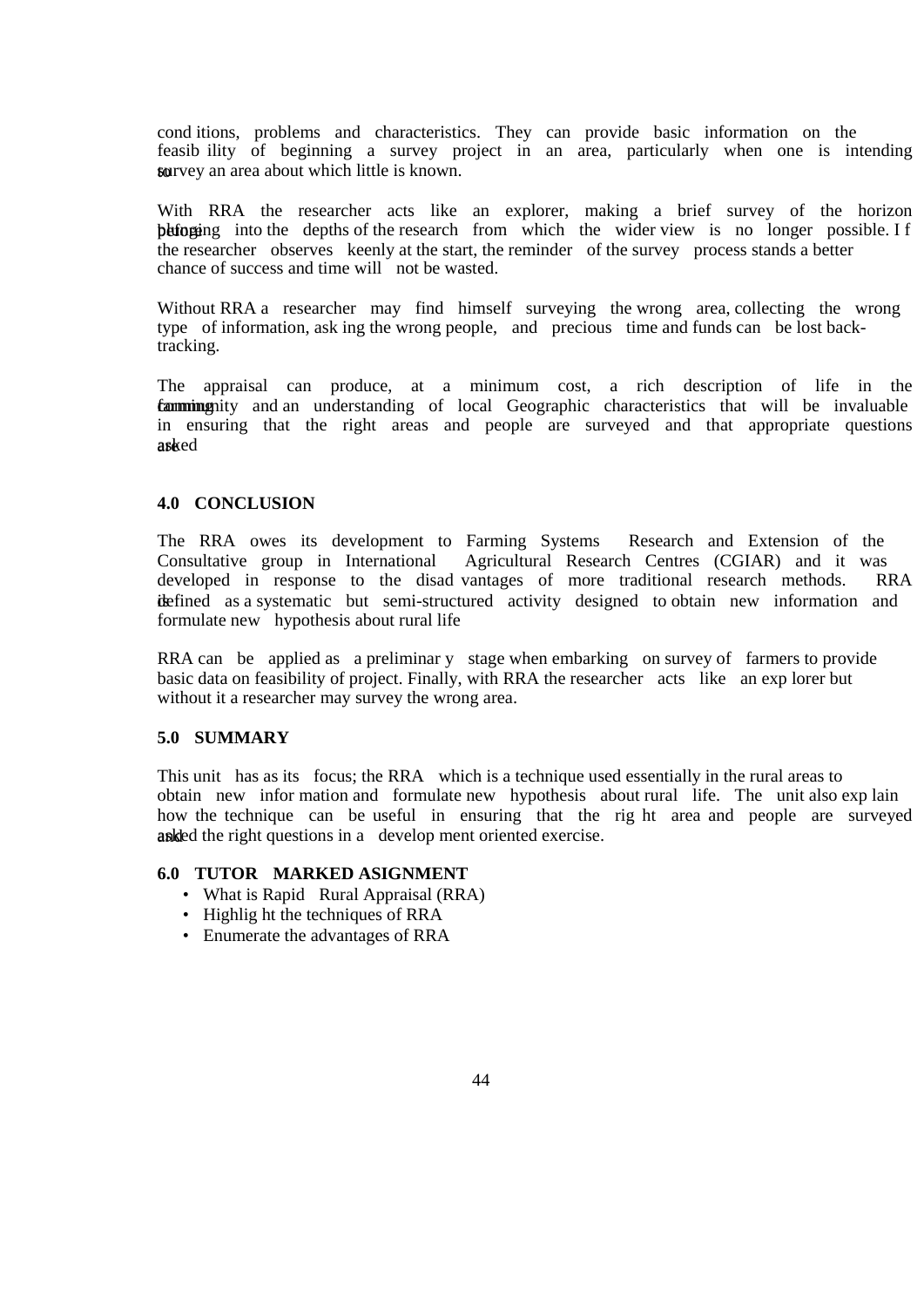## **7.0 REFER ENCES**

Mashi, S. A (2007) Research Methodolog y. GEO 705 Course Monograph, Department of Geography, University of Abuja

Chambers, R. (1983) Rural Development: Putting the Last First. Longman, Londres, Ang leterre.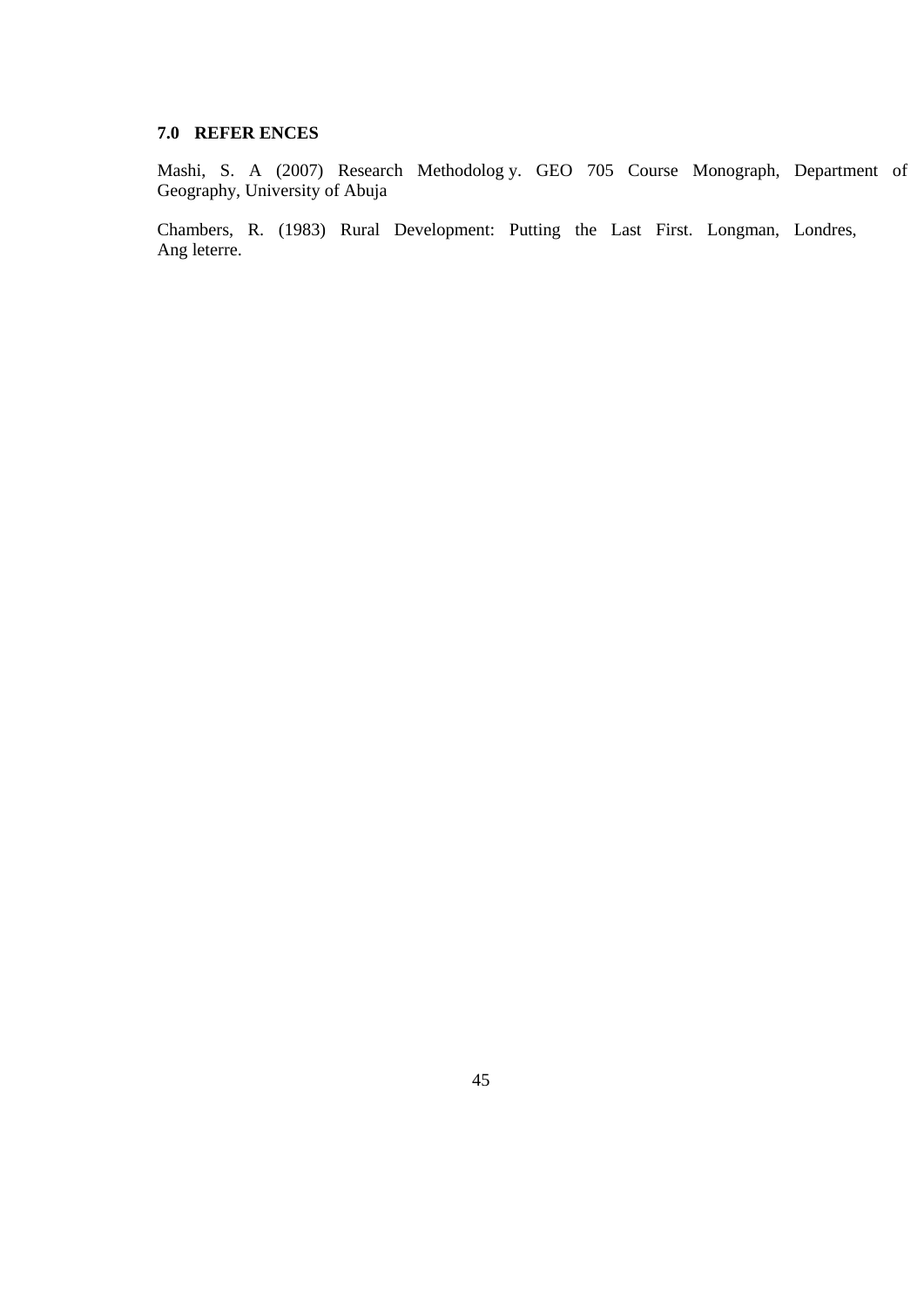## **UNIT 3: CONSTRAINTS TO PARTICIPATION IN ENVIRONM ENTAL MANAGEMENT**

#### **1.0 INTRODUC TION**

Community participation in environmental manag ement, like any other human activity, has its own challenges. This unit examines some of the challenges and their solutions.

#### **2.0 OB JECTIVES**

At the end of this unit the student is exp ected to understand

- The problems of community participation
- The solutions to the problems of community participation.

## **3.1 SOLUTION TO PROBLEMS OF COMMUNITY PART ICIPAT ION IN ENVIRONM ENTAL MANAGEM ENT.**

3.1.1 Provision of Basic Educat ion t o Citizenry

The opportunity for Basic education should be provided for all citizens. I f the majority are educated, they will have a more positive disposition towards innovations and can then basily mobilized.

3.1.2 Enlightenment Campaign

There should be enlightenment Campaig n through var ious medium, Radio, Television, Newspapers and Public shows to change peoples attitude particularly to make them drop retrogressive ideas and traditions

3.1.3 Communit y Empowerment

The people should be empowered through provision of cred it facilities, aids and grants to them embark on self help projects which have direct bearing on their environment.

#### 3.1.4 Nat ional re-o rientation

Agencies and organizations should be established to re-orientate the populace and help fight vices like corruption, self centredness, insincerity among others. These agencies should be saddled with the responsibility of encouraging the people to be hardworking, patriotic, honest, dedicated to duty and responsible.

## **3.0 PROBLEMS OF COMMUNITY PARTICIPATION IN ENVIRONMENTAL MANGEM ENT**

The problems of community participation in the process of development include some of the following: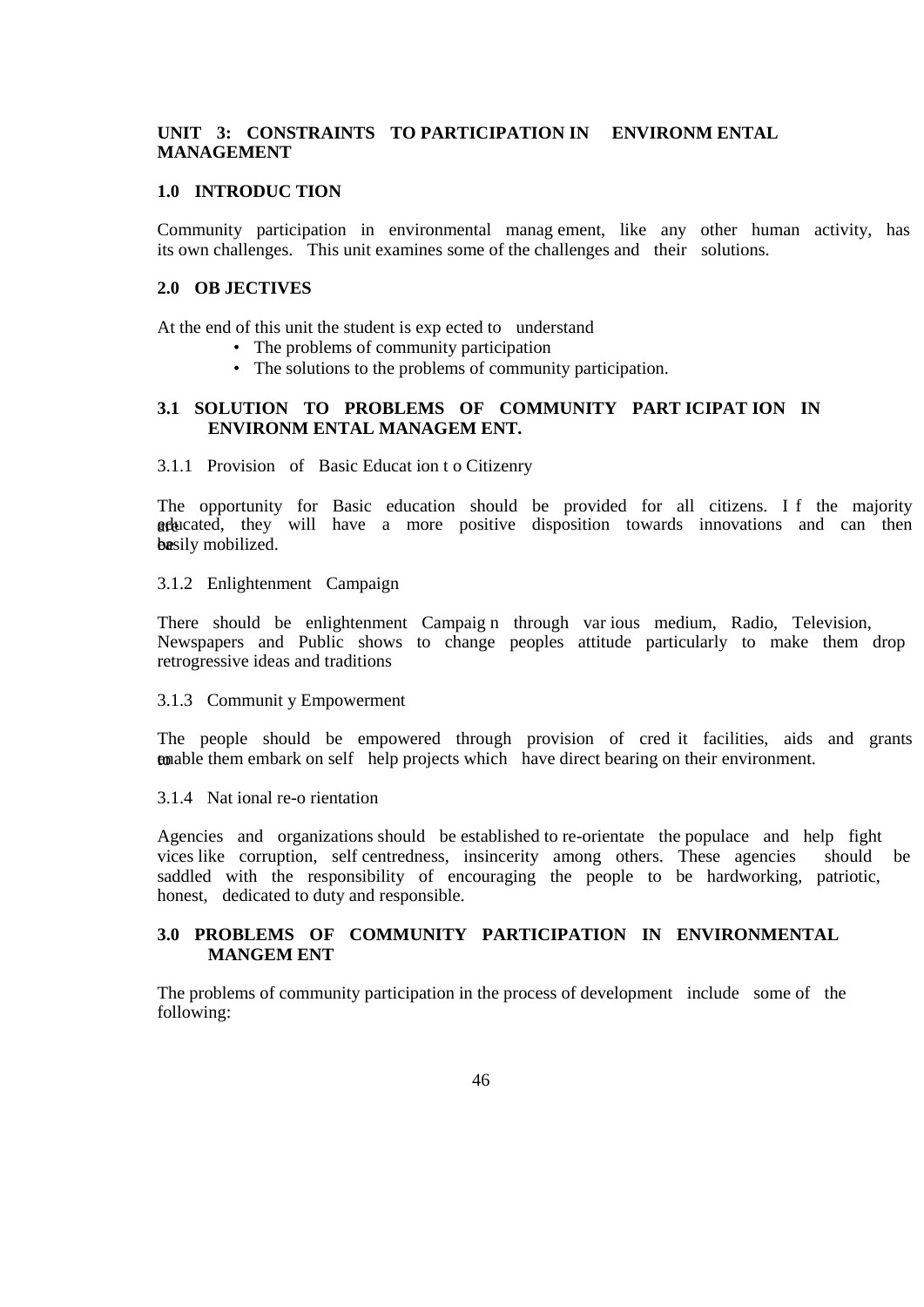#### 3.1 High level of illitera cy

Education makes people amenable to positive change and innovations; it opens up their minds so that they can think wide. There is a preponderance of illiteracy of rural communities in Nigeria. They sometimes are suspicious of initiatives/innovations from the extension workers. They see the educated people as always scheming to take undue advantages of their situation.

### 3.2 Tradition

Major ity of the rural population are still strongly attached to their tradition and can do anything to protect it. For an example, in some communities it is traditional to the children to go and fend for themselves from ver y early ages. These children roam theoutvillage or even go to the urban centers to beg for food and money leaving no **eachy** four mal education. The mass literacy officer therefore faces an arduous task convincing them to send their children to school. Children in some communities are traditionally believed to be gifts from God and seen also as assets to the parents, the peop le therefore see the Health Officer preaching family planning as a joker.

### 3.3 Poverty

Our rural people are largely poor peasant farmers who still practice subsistence agriculture. Community participation especially in projects that are capital intensive therefore becomes a problem. Take for an example, the rural electrification projects where generating sets are installed to provide electricity to the community. Many communities find it difficult to maintain the engine, it is either that they are broken down and there is no money to buy spare parts or that there is no fuel to operate the eng ine.

#### **3.3 Nigerian Factor**

This has to do with corruption, selfishness, insincerity, etc. In the contemporary Nigiety values like honesty, patriotism, dedication to duty and so on are fast becoming old unfashionable ideas. This situation constitutes serious constraints to community participation. The community develop ment officers for example, are expected to visit the various communities regular ly and write monthly reports on the various community development projects. The situation today is that community develop ment offers write their reports from their various houses without visiting the communities as expected. In the same vein most of the funds that are meant for var ious projects in the rural communities end up in various pockets of the government officials at the detriment of grass root development.

## **4.0 CONCLUSION**

Efforts have been made to explain some of the problems of community participation in environmental management and the ways out of the problems highlighted.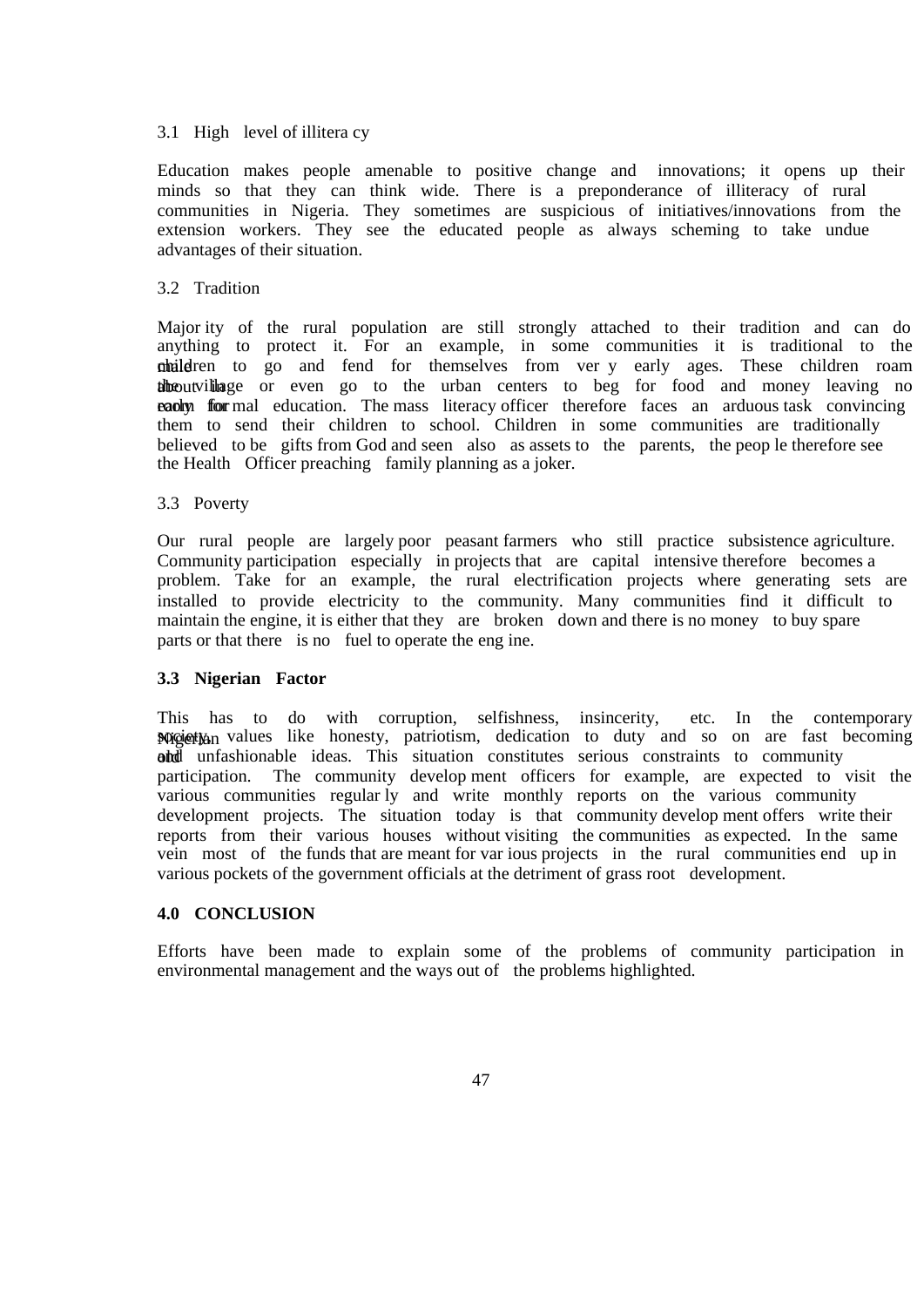### **5.0 SUMMARY**

This unit essentially discussed four of the problems militating against effective community mobilization viz high level of illiteracy, tradition, poverty and Nigerian factor. Solution like provision of Basic education, enlig htenment campaign, community empowerment and National reorientation were also discussed.

## **6.0 TUTOR MARKED ASIGNMENT**

- 1. Discuss some of the problems of effective community mobilization.
- 2. Suggest possible solutions to the problems of community participation.

## **7.0 REFER ENCES**

Musa, S.D (2005) Sustainable Grassroots Development: A major challenge of Globalisation in Menegbe, A.D (Ed) The Humanities and Globalisation: The Afr ican Perspective. Aboki Publishers, Makurdi

Tavita, R and Tuaumu, S (2004) Community Participation- becoming environmental stewards. Accessed

from:http://www.mnre.gov.gov.ws/documents/forum/2005/6/Rosia%20 &20solia.pd f.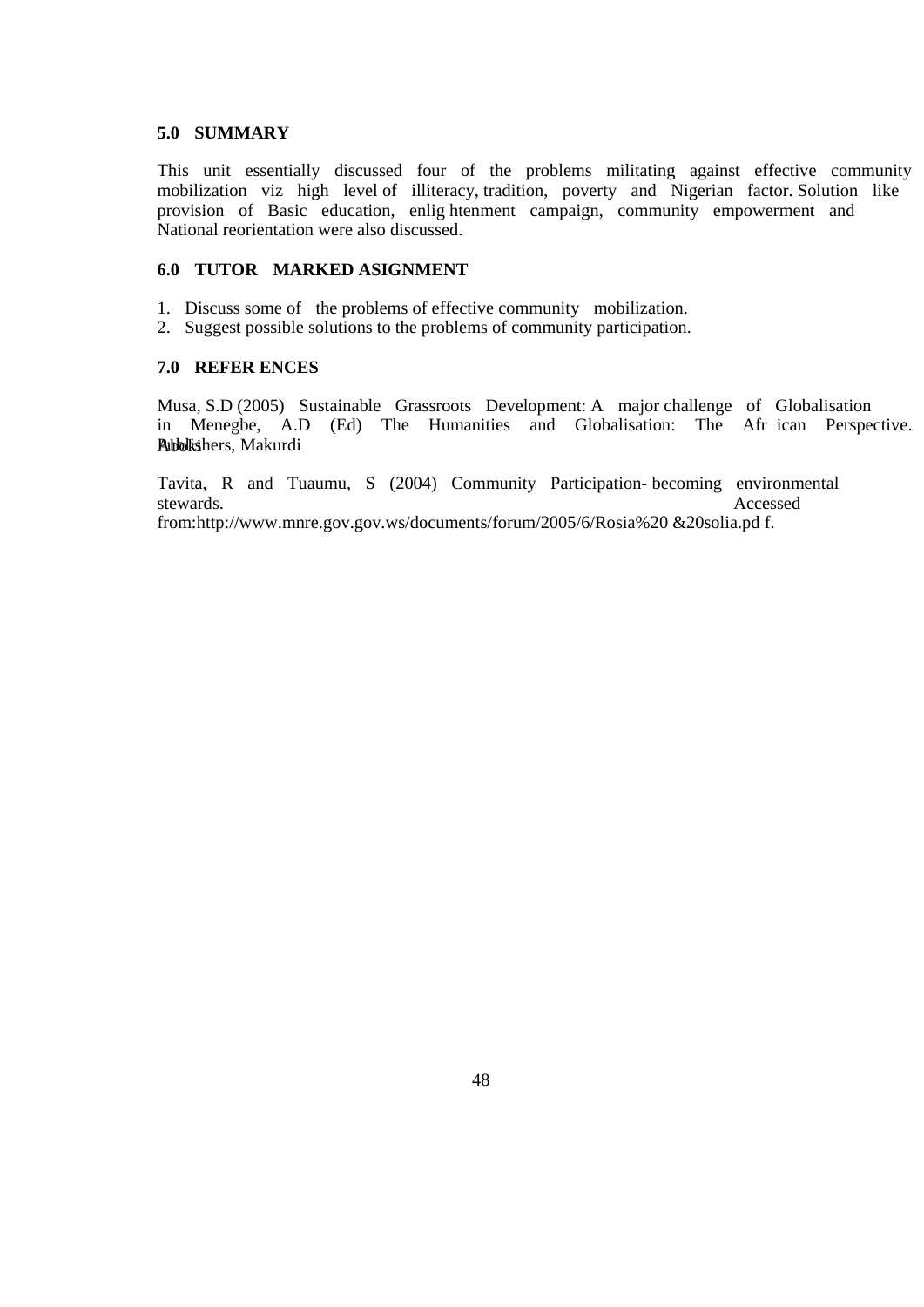## **MODULE 5: ORGANIZAT IONAL ROLES IN ENVIRONMENTAL MANAGEMENT**

## **UNIT 1: INSTITUTIONS AND ORGANI ZAT IONS**

## **UNIT 2: NON-GOVERNEM ENTAL ORGANIZATIONS/ COMMUNITY-BASED ORGANIZA TIONS**

## **UNIT 3: ROLES OF SCIENCE AND TECHNOLOGY IN ENVIRONMENTAL MANAGEMENT**

## **UNIT 1: INSTITUTIONS AND ORGANI ZAT IONS**

#### **1.0 INTRODUC TION**

The role and relevance of institutions particularly civil society, NGOs/CBOs, FBOs, pr ivate sector and environmental institutions in the management of the environment make up this This will help you acquire the basic knowledge require to understand what institution/organization do and how they do them.

#### **2.0 Objective**

At the end of this unit you should be able to understand

- The organizations involve in environmental management
- The role and relevance in environmental management.

## **3.0 THE ORGANI ZATIONS**

- **3.1 Civil Society: The civil society contributes realistic information on the need of any** particular programme and on proposed solutions. Civil societies benefit from increased environmental awareness; from new opportunities for environmental training, education and involvement; from stronger institutional and regulatory frameworks; and from overall improvement of the environment.
- **3.2 Regional, Nat ional and Loca l Environm ent al and Social NGOs : NGOs are able**  to provid e expertise; a reg ional, national or local overviews; and content support as well as organizational and logistic contributions. They benefit from participation in the networking system, from direct involvement in project preparation and implementation at national and local levels, from the increased visibility of environmental issues that are the focus of their concerns and from financing opportunities for specific tasks.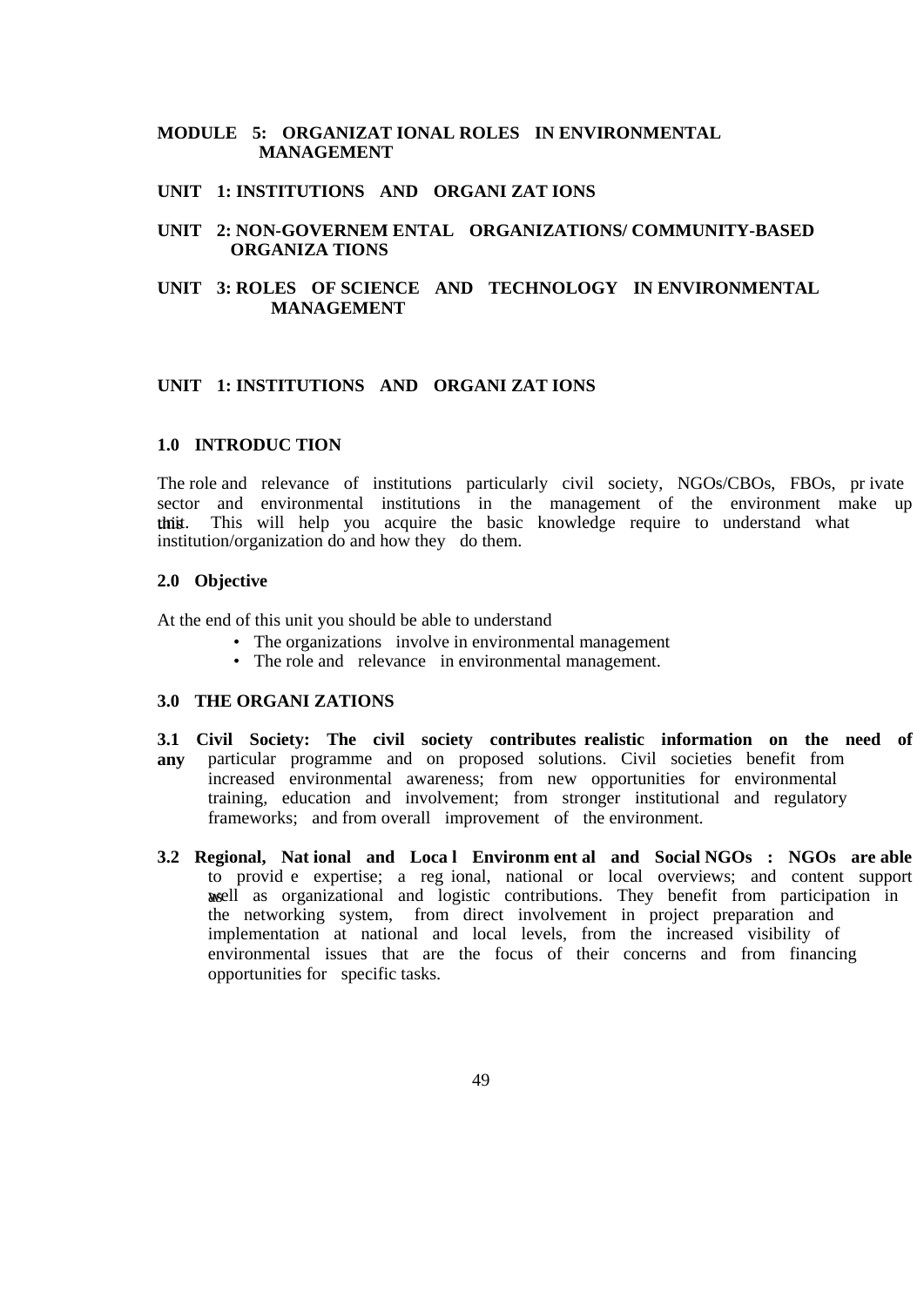The private sector is able to provide a market-oriented view of the problems and solutions in environmental management. Companies benefit from joint collaborative efforts in dealing with environmental issues and participation, which allows for their perspectives to be integrated in the process.

- **3.3 Environment al Instit utions: Environmental Institutions provide the know-how,**  research and expertise. They benefit from enhanced opportunities for networking arrangements, from the strengthening of national environmental management organizations and from direct support to specific initiatives.
- **3.4 Prof essional Net wo rks: Professional Networks provide vital coordination at the**  thematic and regional level, and benefit from participation in the preparation and subsequent implementation of activities. They are involved in sharting experiences and exchanging information that enhances their ability to perform their own work and that improves coordination and cooperation at the regional and thematic levels.
- **3.5 Nat ional and Local Government s receive a number of benefits; greater**  awareness the interaction between environment and development; better coordination between environmental planning and sectoral ministr ies and agencies; an enhanced understand ing of environmental policy issues and of the requirements for improved environmental management and sustainable human develop ment; greater involvement in regional cooperation and improved awareness of their potential to contribute to and benefit from it. And better access to the donor community. They are also able to identify other on-going initiatives at the national or local level, which s waste or duplication.
- 3.2 International Organizations provide funding, knowledge and technical support, as well as an avenue to disseminate information and results. They act in response to the demands of the reg ion or country and can facilitate the demands of a reg ion opuntry and can facilitate the availability of the resources needed to improve environmental management. This allows the organizations to become less involved in day-to-day projects and programmes, and to make a longer-lasing contribution by working through independent development funds that cater to both governments and local organizations in the beneficiary country.

## **ACTIV ITIES**

 These organizations utilize and convert inputs and resources at their reach to outputs or desire results. The implementation of var ious environmental management programmes are defined and analysed by these organization with support from both local and external sources. However nine conditions helping in guiding the achievement of this programme effectively are:-

 • Participation has to be seen in the context of well-defined sustainable human development and environmental management objectives that are consistent with societal values.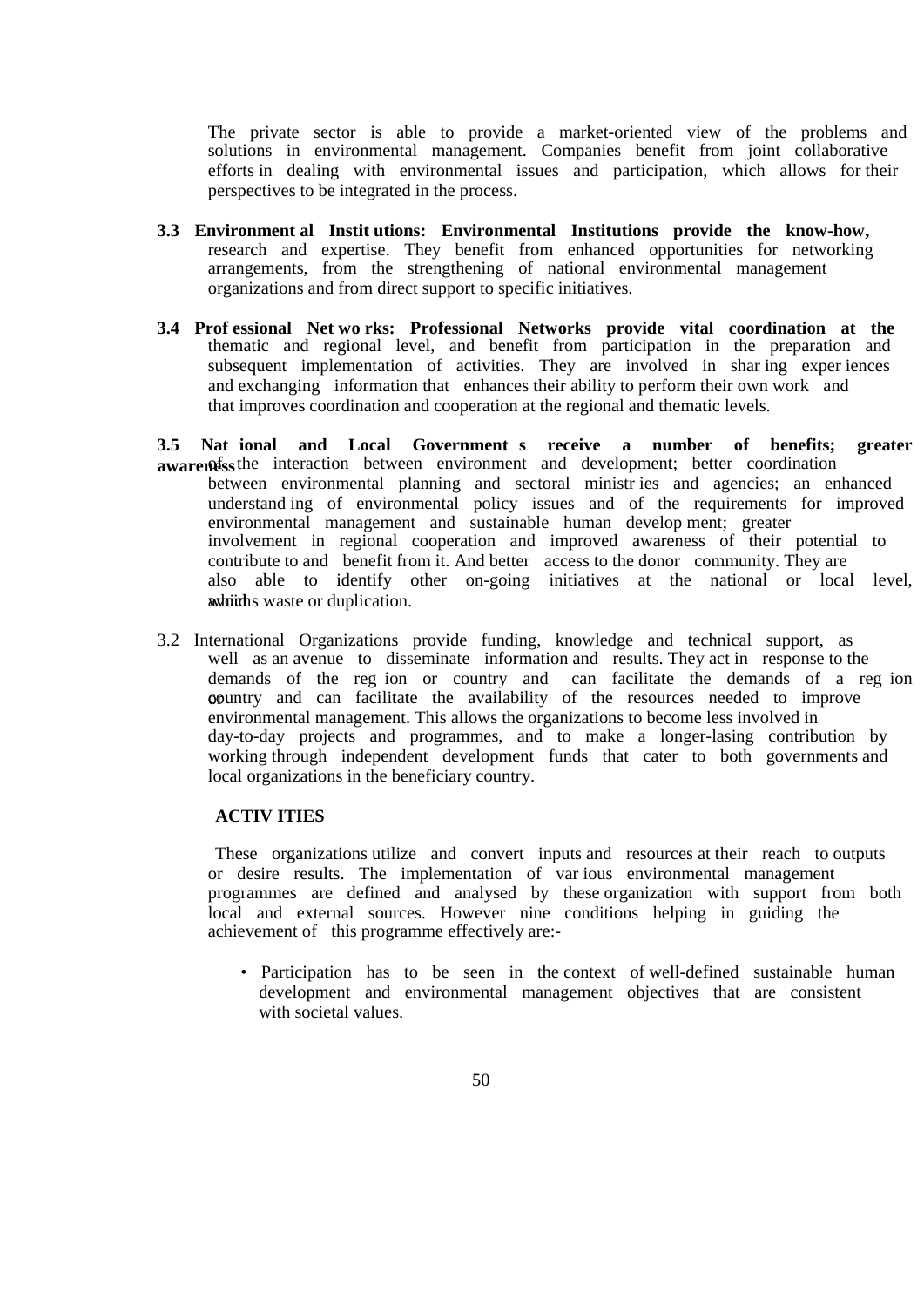- Harnessing the required political and public will to change effectively the current visions of problems and the ways to address the issues.
- Participation extends not only to the develop ment of knowledge, know-how and attitude of all stakeholders, but also to the establishment of participatory mechanisms and new organizational for ms leading to good governance.
- Initiated programme should emp hasize the broad participation of all stakeholders at different levels.
- Activities should be based on identification of needs that is demand-driven and responsive to continual assessment, as needs change over time.
- Activities should br ing about cross-sectoral coordination and the integration of environment and sustainable human development concerns.
- Activities should foster the easy access to and use of infor mation
- Activities should address g ender and ensure that target groups of women gain access to and control over resources and participate fully in decision making.

## **4.0 CONCLUSION**

You have been taken through the various institutions and organizations that are involved in environmental management at the community levels. You have also been taken through their activities.

## **5.0 SUMMARY**

This unit has identified the various institutions and organizations in environmental management such as professional networks, civil societies, NGOs/CBOs and governmental organizations. Their general activities were also explained.

#### **6.0 TUTOR MARKED ASSIGNMENT**

- I. Explain the role of institutions and organization in environmental management
- II. Highlig ht the cond itions that facilitate the success of the activities of the various organizations.

#### **7.0 REFER ENCES**

 UNDP(1999) Capacity Build ing for environmental management: A Best Practice Guide. New York, October 1999.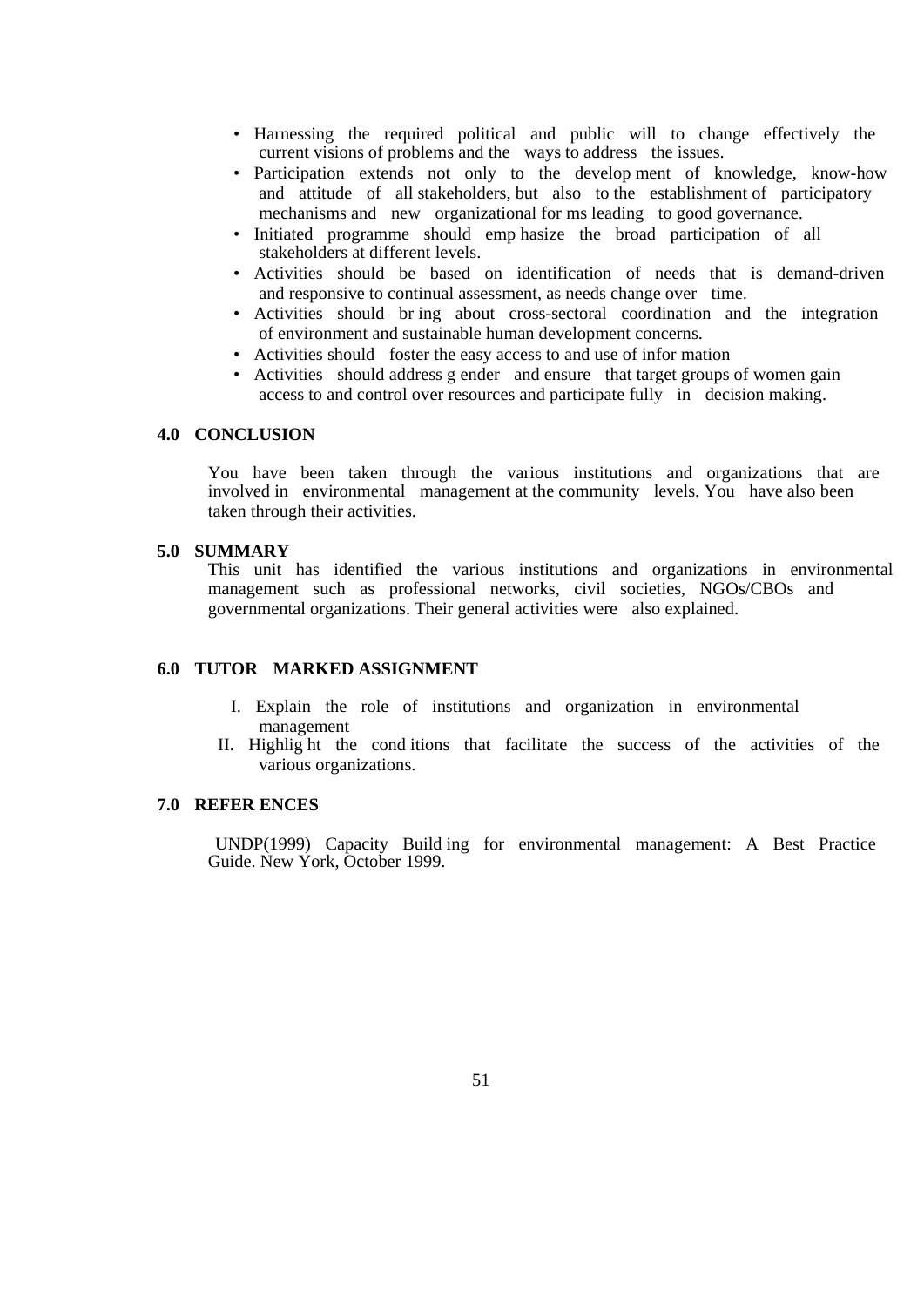## **UNIT 2: NON-GOVERNM ENTAL ORGANIZATION/COMMUNITY BASED ORGANIZATIONS (NGOs/CBOs)**

#### **1.0 INTRODUCTION**

The role and relevance of institutions or organizations, particularly NGOs/CBOs in

the manag ement of the environment forms the focus of this unit. The unit will help acquire the basic knowledge you require about what NGOs/CBOs do and  $th$ ay do them.

## **2.0 OB JECTIVES**

#### **At the end of this unit you should be able to understand**

- The meaning of NGOs/CBOs
- The role and relevance of these organizations
- The types of NGOs/CBOs

#### **3.0 ROLES OF NGOs/CBOs IN ENVIRONM ENTAL MANAGEMENT**

Various governments in many countries today are decentralizing their services that have been responsible for promoting sustainable environmental management. Non-Governmental Organizations and Community Based Organizations are being called upon to take lead in providing these services in the short and medium ter m.

NGOs/CBOs differ in vision, mission and approach to development work, this is informed by the fact that they don t have equal capabilities strength and interest in environmental issues.

Environmental-oriented NGOs/CBOs would provide knowledge of a specific area and suggest numerous possibilities that development can change or impact on its status quo. Such NGOs/CBOs will identify the problem areas of the target community and proceed to contribute to the design, organization and implementation of protective measures. This must be done with the active participation of the local people.

In this way NGO compliments development operations such as measures to control water run-off in irr igation projects, road projects to enhance accessibility, construction of communal or family latr ines such as the global recognition of November 20th of every year as world toilet day.

Because of the flexib le and independent nature of NGOs/CBOs, they can cr iticize r isky and non-conventional policies of the government either to the entire citizen or a particular community. It is believed that NGOs/CBOs are free from political pressure and as such can challeng e inefficient or corrupt government structures or personnel. A close example is the coalition of all NGOs/CBOs working in Benue State (in Nigeria) called BENGO-NET.

BENGO-NET actively participated in the electoral process in the state in 2003 and challeng ed the results of the election where necessary. The coalition also requested for the year ly budget of the state government, which was initially ig nored by the government. But as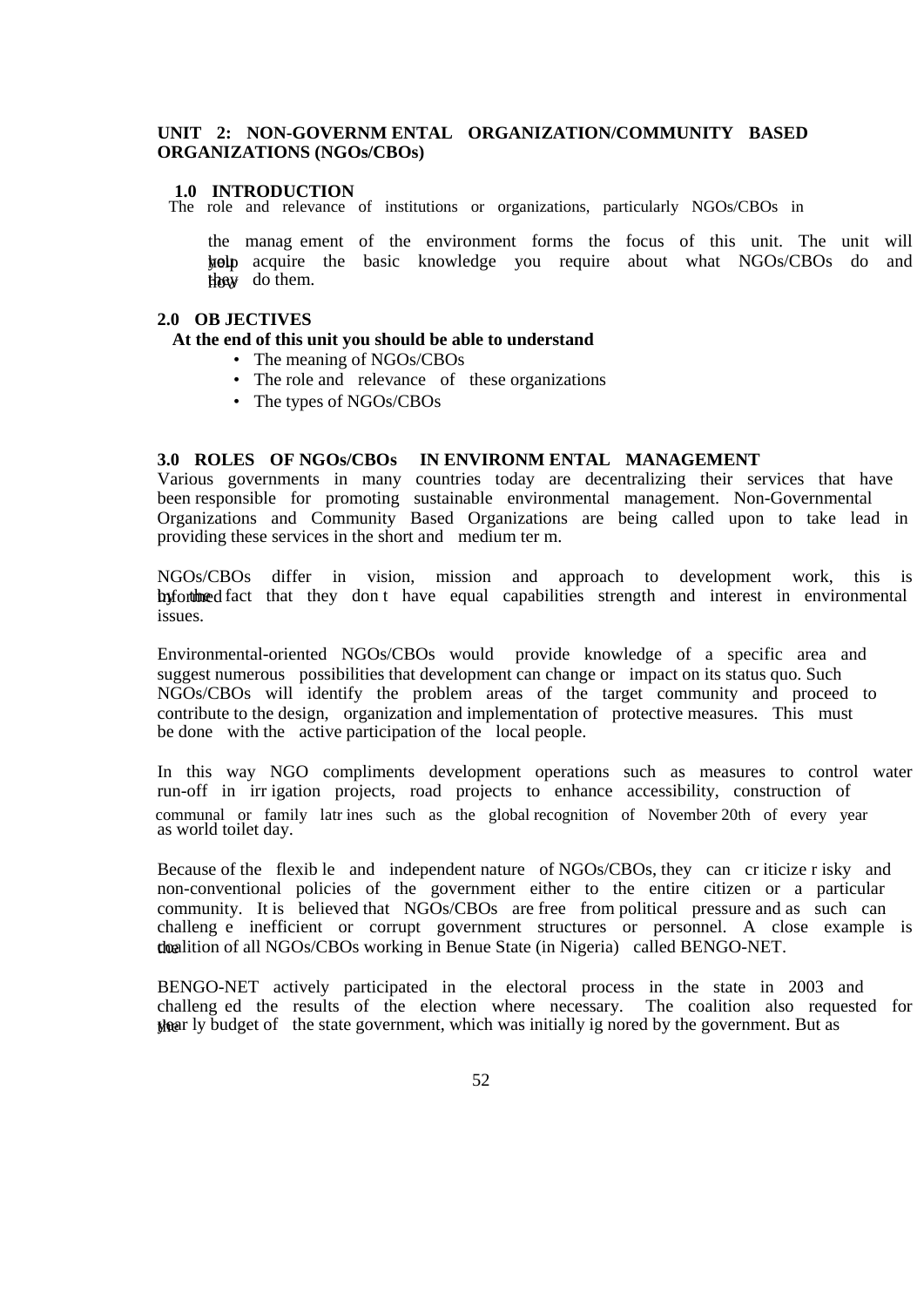BENGONET began to enjoy the recognition, support and trust of the people in the grave rnment was forced to yield to their request and with time, began to invite their representatives for input when decision on a policy direction is about to be made.

It is important to point out that government official fund ing of NGO activities can jeopardize the independence of such NGOs/CBOs.

To properly understand the roles played by NGOs/CBOs in environmental management, it is more appropriate to divide for easier comprehension the NGO community into two **The second group** is called relief and welfare, while the second group compr ising development and institutional building NGOs/CBOs are collectively called development NGOs/CBOs.

#### **3.1 TYPES OF NGOs/CBOs**

٦

## **3.1.1 RELIEF AND WEL FARE NGOs/CBOs**

This group came to being as a response to voluntary action to support and give  $s$ uctions  $\alpha$ 6 war, drought, poverty, flood etc.

In 1987, 63% of NGOs/CBOs in the USA rely predominantly on material aid (Smith 1987), whereas the measure of resource given to relief and welfare in other countries is quite smaller compared to that of the US.

The current succession of natural and man- made disasters around the world have raised strong emphasis on the role of relief work and has encouraged the influx of NGOs/CBOs in this area. Examples of international relief NGOs/CBOs are the Red Cross, Brand Action, Action Aid etc.

## **3.1.2 DEVELO PMENT NGOs/CBOs**

The difference between these groups and that mentioned above is that develop ment NGOs/CBOs design or initiate long-term measures on change. They achieve this by building the capacity of local peop le for sustainable development and becoming better managers their own destiny.

In their traditional way of providing technical assistance, participation to NGOs/CBOs meant involv ing the beneficiaries in the planning, implementation and evaluation of projects the the hope of enjoying community acceptance and the target communities making good use of resources and new technologies transferred to them. It is expected that increase in participation will translate to increase in wider coverage and proper use of available resources.

NGOs/CBOs play a major role in community mobilization in environmental management. Community mobilization is the effort by a group, particularly NGOs/CBOs to encourage or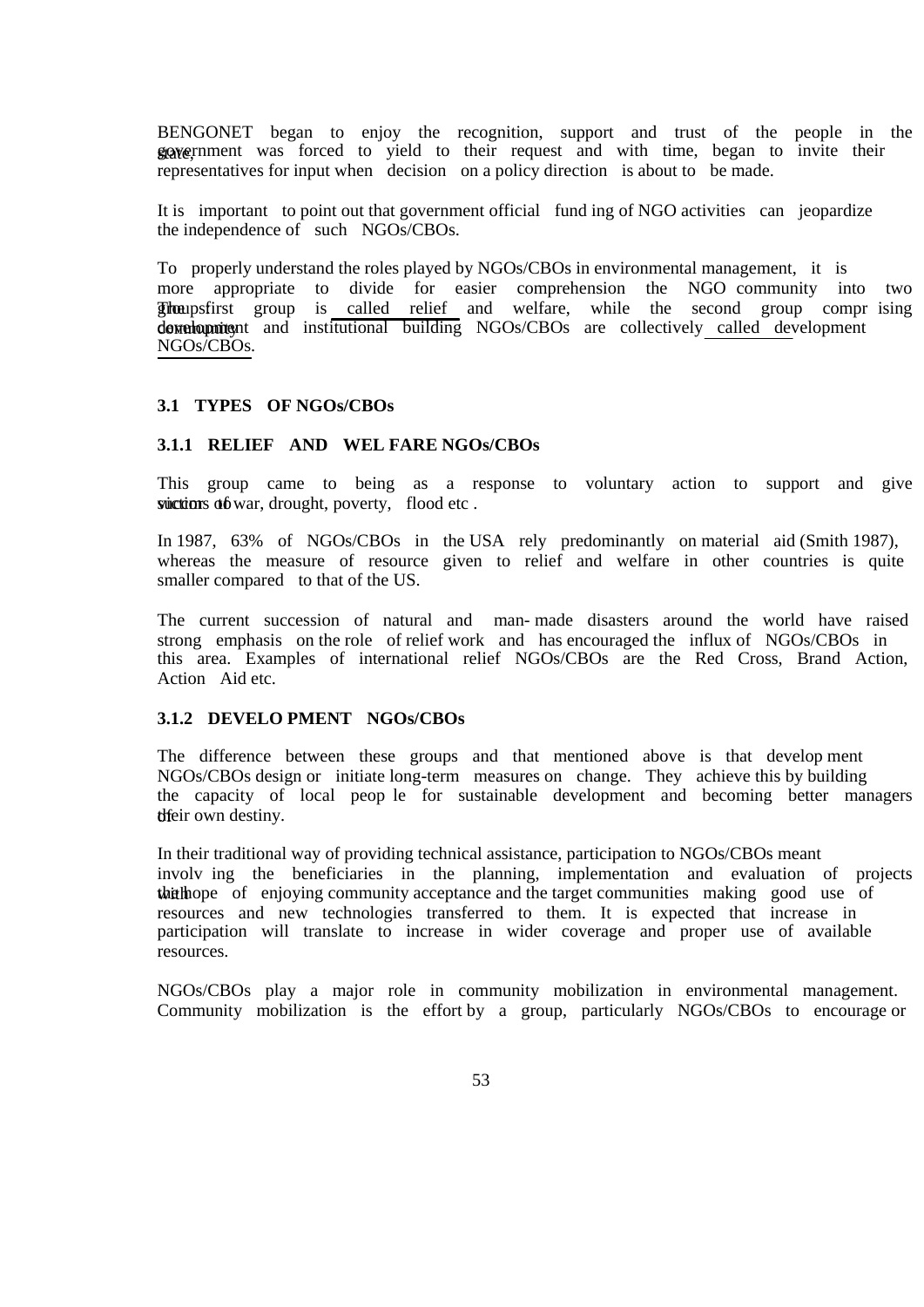motivate people to participate in their programme activities NGO s first-step to achieving community mobilization programmes is to identify community leader s so as to establish aolid relationship between the NGO and the community. Next is to identify the peop le primary priority or problems and collectively decide what reinforcement strategy is most appropriate. Usually, issues concer ning sanitation provision are not considered a priority in disaster-affected communities. However, related issues such as food, water and health care are regarded as immediate needs. This is obviously due to a failure to link sanitation heighth.

Communities can also be mobilized and their awareness raised on the sensitivity and importance of hygiene promotion.

As earlier mentioned, NGOs/CBOs are responsible for capacity building at community level in order to develop their sk ills and also boost their confidence.

## **3.2 CHARACTERISTICS OF CBOs**

- (a) Reside within the target community and have local jur isd iction
- (b) They are accountable to community members and the membership of the organization.
- (c) They are actively engaged in community development work.

#### **4.0 CONCLUSION**

You have been taken through the meaning, role and relevance of non government organizations. The typ es of NGOs/CBOs have also been explained in this unit.

You should be able to clear ly explain what NGOs/CBOs are and how they their various operations.

#### **5.0 SUMMARY**

This unit has defined the operations of NGOs/CBOs particularly as far as environmental issues are concerned, how they ser ve as pressure group and influence certain gover nment programmes and policies. The two types of NGOs/CBOs the Relief and Welfare and the Development NGOs/CBOs, were also explained.

#### **6.0 TUTOR MARKED ASIGNMENT**

- 1. Explain the role and relevance of the NGOs/CBOs in the society.
- 2. Discuss the two major divisions of the NGO community.

#### **7.0 REFER ENCES**

**Edwards, M ( 1996) NGO Performance- What B reeds Succes s? A study of approaches t o work in Sout h Asia. SARO Briefing Paper No. 3 Kathmandu** 

**UNDP(1999) Capacit y Building for Environmental Management - A Best Practice Guide. New York.**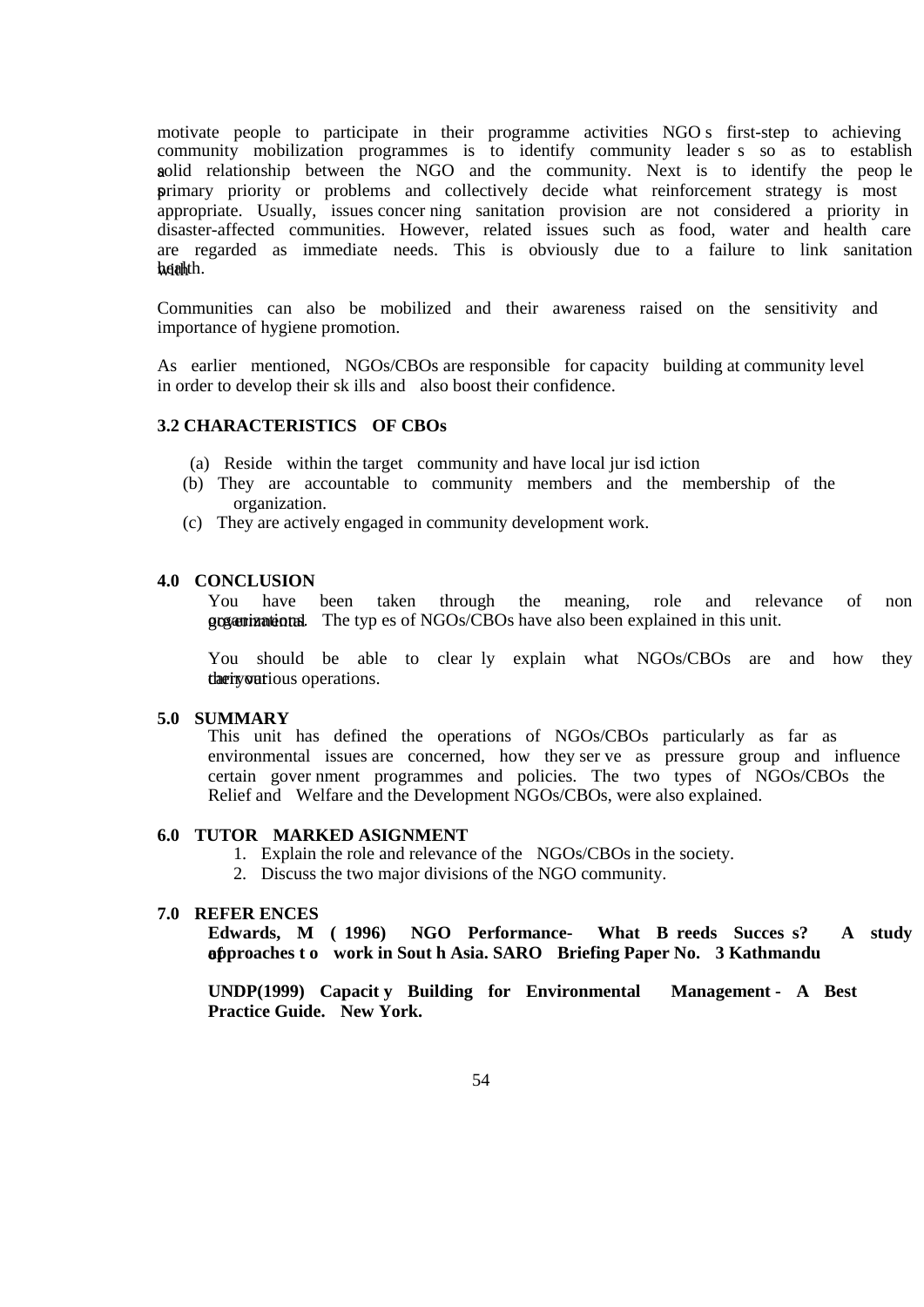#### **UNIT 3: ROL E OF SCIENCE AND TECHNOLOGY IN ENV IRONMENTAL**  MANAGEMENT.

## **1.0 INTRODUC TION**

This unit will expose you to the roles science and technology p lay in **environmental how** these roles are carried out and the medium through which they are executed.

#### **2.0 OB JECTIVES**

After studying this unit, you should be able to

- Explain the role of science and technolog y in envir onmental management
- Define remote sensing and its applications
- Define GIS and its components
- Discuss the specific contributions of science and technology tools in environmental management.

## **3.0 SCIENCE AND TECHNOLOGY IN ENVIRONMENTAL MANGEMENT**

The role of science and technology in ad vancing the Global Earth Obser vation System of Systems . Because scientific and technological knowledge and research are so vital to our understanding of the g lobal integrated Earth system, this document seeks to sensitize potential partners and relevant funding agencies to the important relationships between GEOSS and science and technolog y and the many societal benefits that GEOSS can provide. The beneficial result of many years of international investments that produced increases in (i) quantity, quality and communication of observations; ( ii) research and understanding of atmospheric circulation including its interactions with the ocean and land; (iii) data assimilation methodologies; and (iv) computer capability and capacity

 Global Earth obser vation activities are multidiscip linar y and of benefit to several societal benefit areas. Scientific communities that are well established can help other communities emerge and develop.

 A number of Earth observation activities address new topics or promote new approaches to outstanding issues. These activities should support the development of Earth observation systems and related systems in areas of research where observing, monitoring and modeling systems are lack ing or need to be improved.

## 3.1. IDENT IFICAT ION OF SCIENCE AND TECHNOLOGICAL TOOLS IN **ENVIRONM ENTAL MANAGEM ENT.**

## **a. REMOTE SENSING**

Remote sensing can be defined as the collection of data about an object from a distance. Humans and many other types of animals accomp lish this task with aid of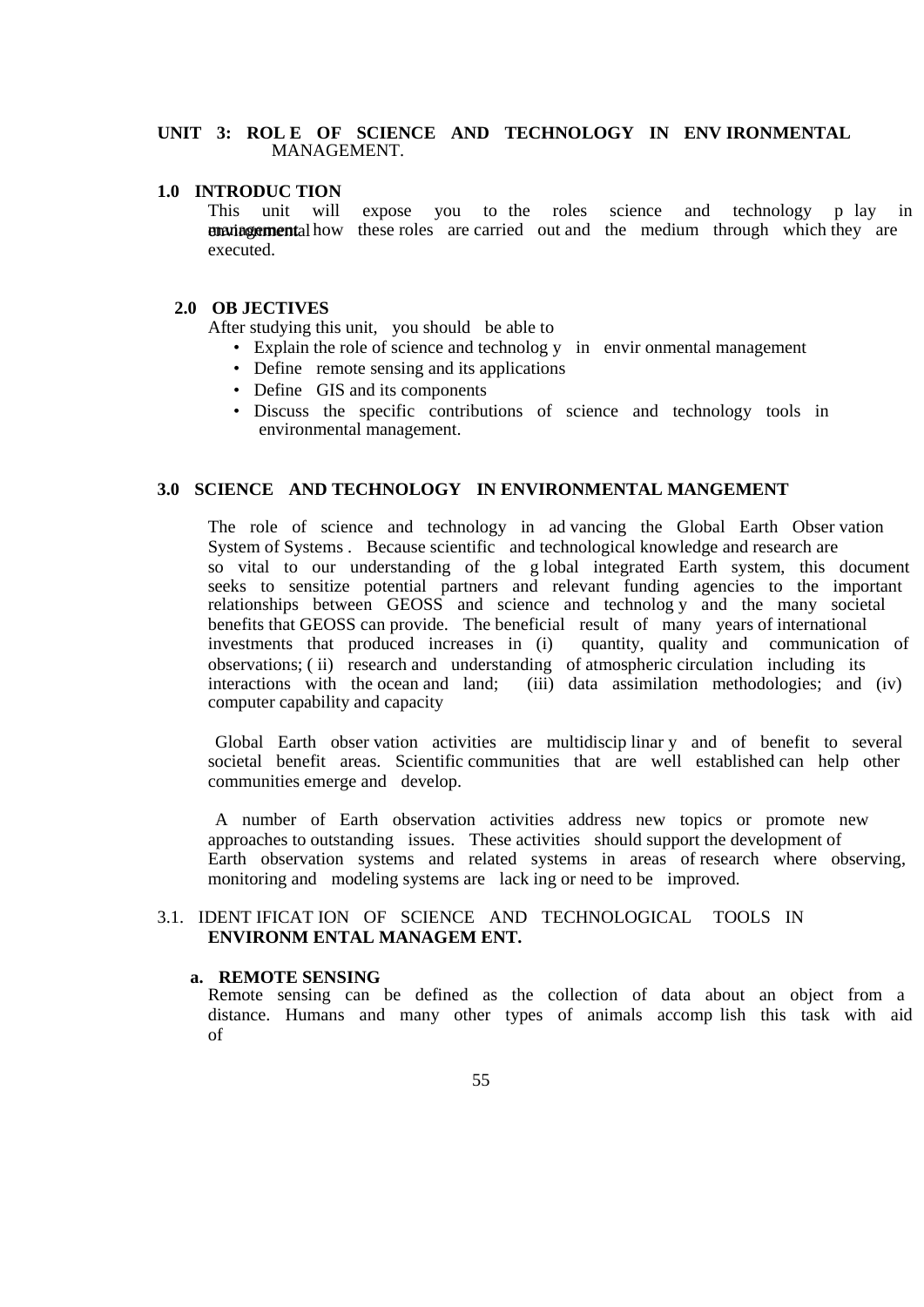eyes or by the sense of smell or hearing. Geographer use the techniques of remaine to monitor or measure phenomena found in the Earth s lithosphere, biosphere, hydrosphere, and atmosphere. Remote sensing of the environment by geographers is usually done with the help of mechanical devices known as remote sensors. These gadgets have a greatly improved ability to receive and record infor mation about an object without any physical contact. Often, these sensors are positioned away from the object of interest by using helicopters, planes, and satellites. Most sensing devices record information about an object by measuring abject s transmission of electromagnetic energy from reflecting and radiating surfaces.

 Remote sensing imagery has many applications in mapping land-use and cover, agr iculture, soils mapping, forestry, city planning,. Archaeological investigations, military observation, and geomorphological surveying, among other uses. For example, foresters uses aerial photographs for prepar ing forest cover maps, locating possible access roads, and measuring quantities of trees harvested. Specialized photography using colour infr ared film has also been used to detect disease and insect damage in forest trees.

 The simplest form of remote sensing uses photographic cameras to record infor mation from visible or near infrared waveleng ths.

**b. GEOGRAPHIC INFORM ATION SYSTEMS The advent of cheap and powerful** uters over the last few decades has allowed for the development of in interestigations for the storage, analysis, and display of geographic data. Many of these applications belong to a group of software known as Geographic Information Systems (GIS). The activities nor mally carr ied out on a GIS include:

- The measurement of natural and human made phenomena and processes from a spatial perspective. These measurements emphasize three types of properties commonly associated with these types of systems: elements. attributes and relationships.
- The storage of measurements in d igital form in a computer database. These measurements are often linked to features on a dig ital map. The features can be the types: points, lines, or areas (polygons).
- The analysis of collected measurements to produce more data and to discover new relationships by numerically manipulating and modeling different pieces of data.
- The depiction of the measured or analyzed data in some type of display maps, graphs, lists, or SUMMARY statistics.

## **COMPONENT OF GIS**

A geographic Information System combines computer cartography with a database management system. GIS consists of three subsystems: (1) an input system that allows for collection of data to be used and analyzed for some purpose; (2) computer hardware and software systems that store the data, allow for data management and analysis, and can be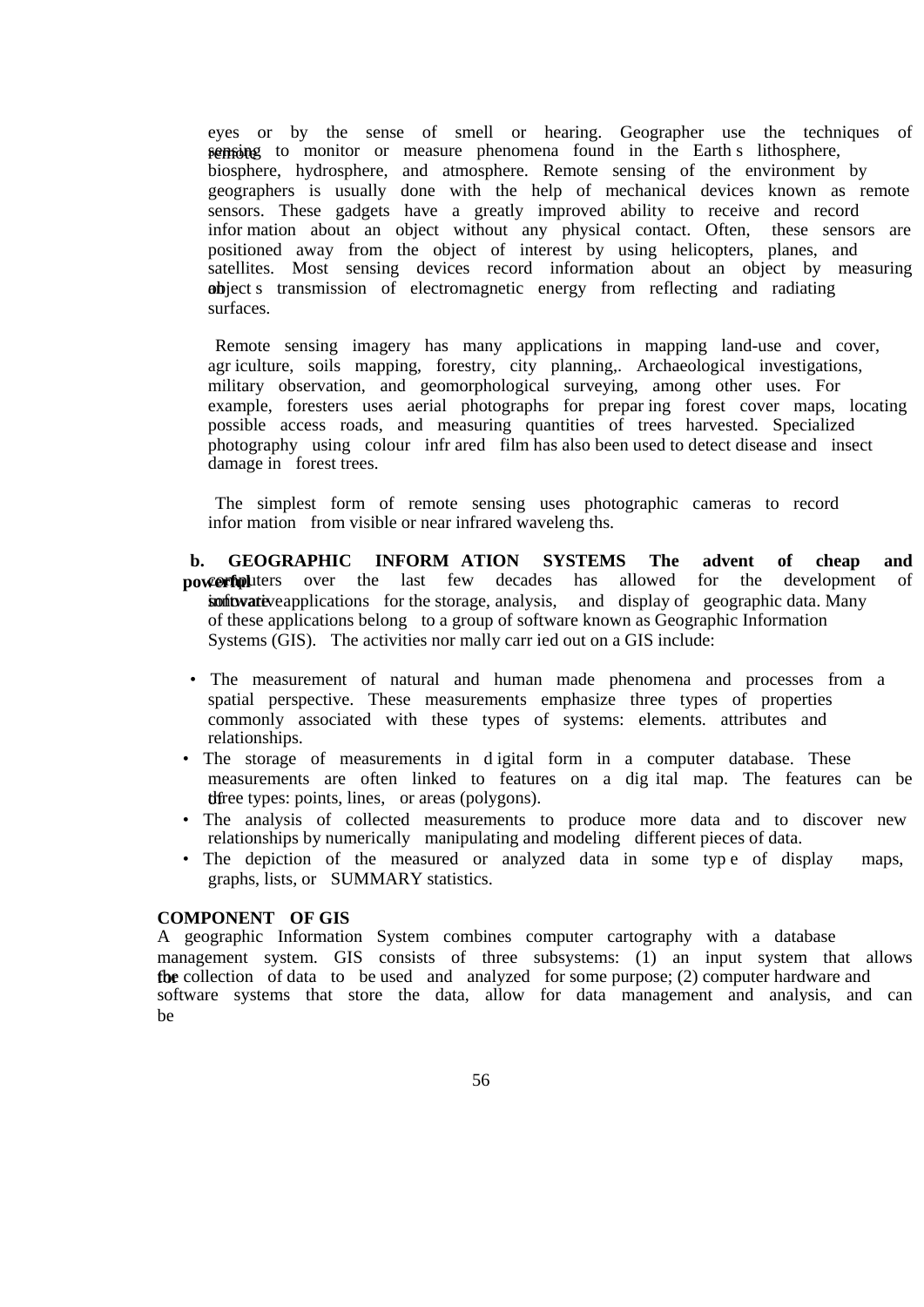used to display data manipulations on a computer monitor; (3) an output system that generates hard copy map s, images and other types of output.

Two basic types of data are nor mally entered into a GIS. The first type of data consist of the phenomena and features that have some kind of spatial dimension. Usually, these elements are dep icted mathematically in the GIS as either points, lines, or polygons that are referenced geographically (or geocoded) to some type of coordinate system. This that is entered into the GIS by devices like scanners, digitizers, GPS, air photos, and satellite imagery. The other type of data is sometimes referred to as an attribute. Attributes are pieces of data that are connected or related to the points, lines, or polygons mapped in the GIS. This attribute data can be analyzed to determine patterns of importance. Attribute data is  $\theta$ intextled into a database where it is associated with element data.

## **3.2 IMPORTANCE OF SCIENCE AND TECHONOLGICAL TOOLS IN ENVIRONM ENTAL MANGEMENT**

#### **3.2.1 Bet ter understanding of environment al process**

In order to achieve the goals of GEOSS, formulated through societal benefit threas contribution of global Earth observations can only mater ialize through an understand ing of the p hysical, chemical, biological, and ecosystem processes going on above, on and inside the Earth s surface. This is a task for the scientific community and need s comprehensive Earth observation technologies. Ever y app lication of Earth observation that has been developed builds on such a scried entified ing. This understand ing is what links the observations, both from space and in-situ, to models of how the global integrated Earth system works. This linking of observations and models to provide quantitative estimates and predications is a major task for the scientific community. It is also important to realize that this is usually a continuous process, where further scientific understanding in turn will further improve the applications. It is therefore essential that the scientific community be continuously involved in the improvement of existing app lications.

#### **3.2.2 Connect ing disciplines and addressing complex issues**

The social benefit areas typically require a cross-cutting scientific approach, building on information from a number of disciplines and data from different sources. The scientific community needs to address these multidisciplinary questions, where scientists from different fields must collaborate. It necessitates the involvement of scientists from relevant discip lines of both natural and socioeconomic sciences.

#### **3.2.3 Developing models in order to provide forecast ing capabilities.**

The scientific understand ing needs to be formulated to a large degree through models. These models are simplified simulations (approximations) to the actual processes and from the basis for testing the actual scientific und erstanding and for also forecasting capabilities. An essential p art of these models is how they make use of the observational data available. The scientific community has been developing more and more sophisticated (high-resolution) models and data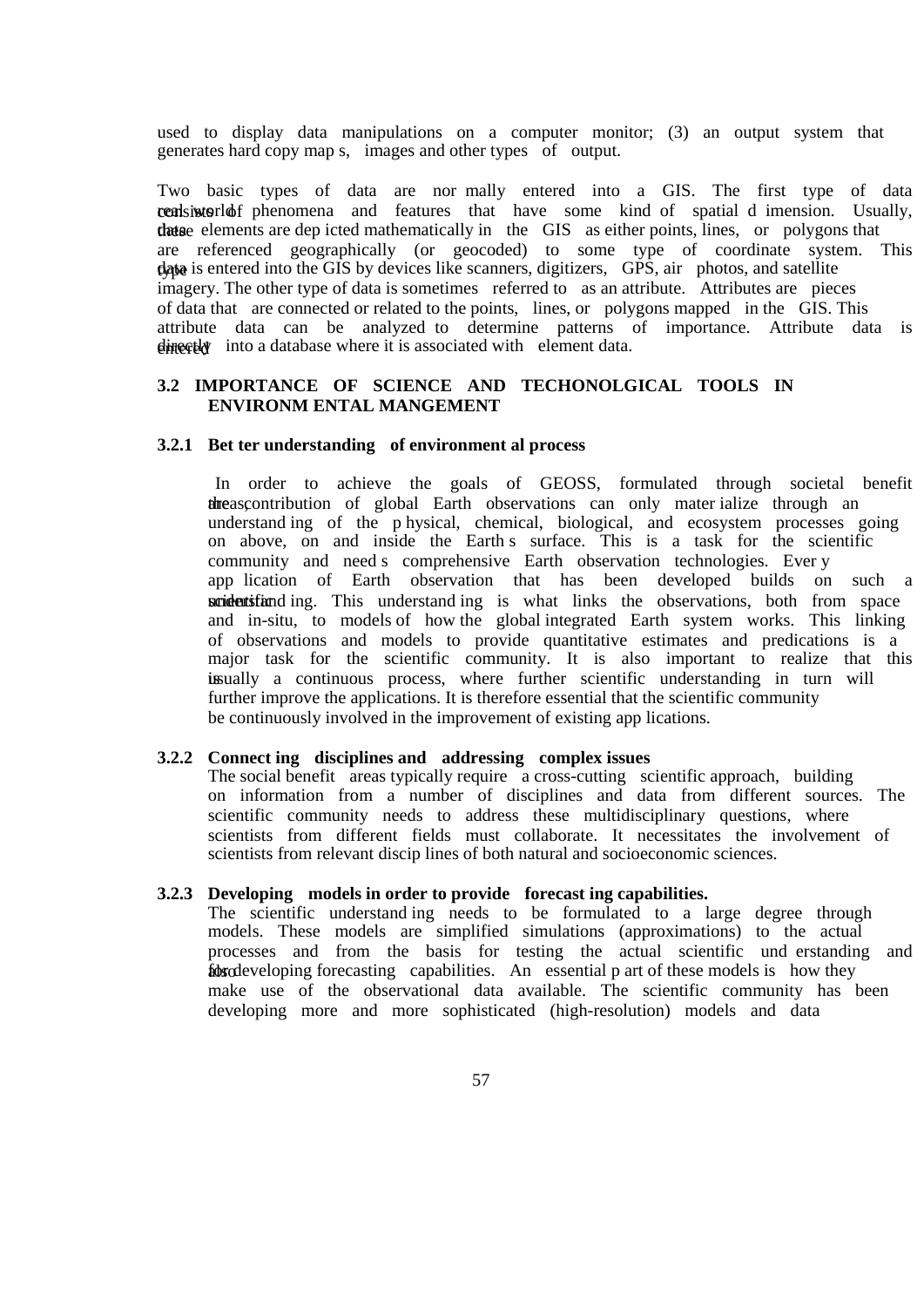assimilation techniques. This needs to be done for large sets of data from different and with hig hly var ying time and spatial scales. Traditionally these have been addressing only a part of the g lobal integrated Earth system, where the surrounding environment has been defined through some suitable boundary cond itions.

## **3.2.4 Developing New Observation And Measurement Techniques**

The scientific community has been creative in inventing new observation and measurement techniques. This requires a close cooperation between the scientific agend a and technology development. An integrated approach to the develop ment of new Earth observations that includes surface-based networks, systematic aircraft as well as satellites is needed. Within Earth obser vation from space, techniques like synthetic aperture radar (SAR) inter ferometry (InSAR). Altimetry and gravimetry are examples of techniques that have been able to facilitate applications of g lobal Earth observation previously not considered possible.

## **3.2.5 Linking Observations Across Societ al Benefit Areas**

A major role of is to promote scientific connections between the observation systems that constitute the system of systems. Thus GEOSS will enhance the value of the observation from an individual component system by extending the app lication data across societal benefit areas. Such interactions should also promote the introduction of new scientific techniques and technologies in the component obser ving systems.

#### 3.2.6 Identify Gaps In Observations, Resea rch And Development

Through the definition of its overall goals, GEOSS emphasizes the need for increased scientific understanding to develop the necessary applications. By consider ing the app lication of observations across all the societal benefit areas, it should help identify gaps as well as overlap s in the observing systems in order to achieve an dptimized in technical operational and funding terms..

#### **3.2.7 Improve Access And Harmoni zation Of In-Situ Data**

Through GEOSS and its integrated observing components, the scientific community should have easy access to and make optimal use of data from different sources. In particular, the in-situ, aircraft and satellite observations are hig hly diverse, not necessarily standardized in ter ms of formats, etc and sometimes difficult to access. GEOSS will invest substantial efforts in data har monization and better access.

## **3.2.8 Bridge Gaps B etween Science And Applicat ion**

GEOSS has the potential to bridge gaps between the societal benefits relevant app lications and the necessar y scientific develop ments.

#### **4.0 CONCLUSION**

The capabilities of science and technolog y to effectively manage the environment using some peculiars tools have been addressed..